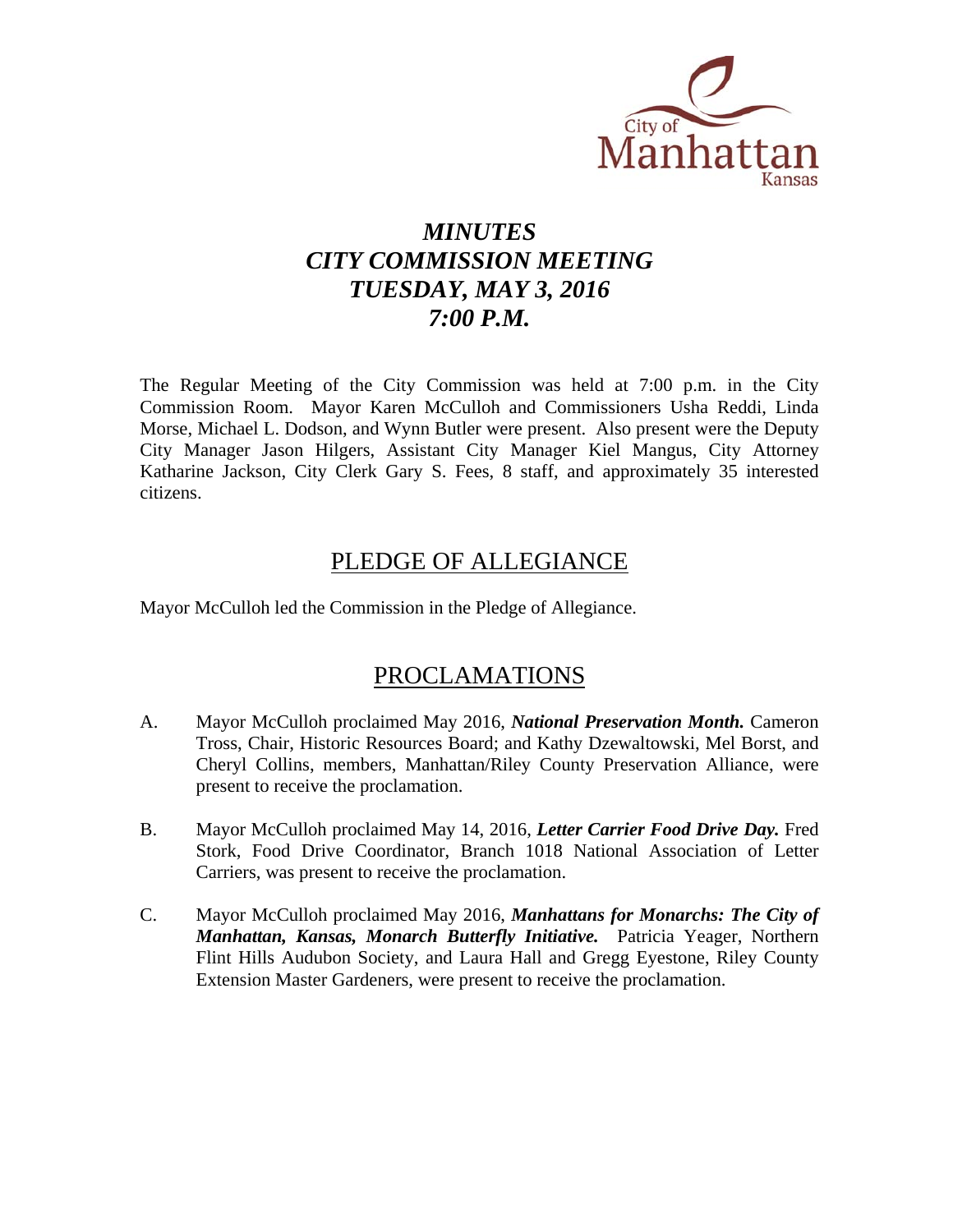### PUBLIC COMMENTS

Mayor McCulloh opened the public comments.

Stan Hoerman, 2021 Bluehills Road, Chair, Douglass Center Advisory Board, informed the Commission that a year-and-a-half ago Mount Zion Church of God in Christ was asked to put in 33 off-street parking spots and to-date they have only put in 16 parking spots. He wanted to find the person responsible to ensure that the other 17 parking spots are installed. He stated this would relieve the parking at the Douglass Center parking lot.

Jason Hilgers, Deputy City Manager, informed Mr. Hoerman that the City is working on a response and will be looking at what the Board of Zoning Appeals and City zoning staff can find in the records. He stated that after a determination is made, a memorandum would be prepared for the City Commission and a copy would be provided to the Douglass Center Advisory Board.

Ted Morgan, 1801 Humboldt Street, Vice Chair, Flint Hills Human Rights Projects, commended the Commission on the April 5, 2016, meeting and the unanimous support from the Commission to protect all citizens in Manhattan against discrimination. He emphasized two primary points. First, he asked that the Commission amend the nondiscrimination ordinance to include sexual orientation and gender identity in housing, accommodations, and employment with reasonable enforcement mechanisms. Second, he stated that over the years there have been efforts to provide protections for LGBT (lesbian, gay, bisexual, and transgender). He discussed the tangible and indirect benefits to business and the importance to be an inclusive and diverse community. He highlighted recent events in North Carolina and the negative effects on the state economy. He thanked the Commission for their consideration of the item and hoped to see first reading of the ordinance in the months to come. He also thanked the Commission for their work on this issue and service to the community.

Mayor McCulloh stated the discrimination ordinance item is tentatively scheduled for a Work Session on May 31, 2016.

Hearing no other comments, Mayor McCulloh closed the public comments.

### COMMISSIONER COMMENTS

Commissioner Morse stated that she recently attended a Fair Housing Summit sponsored by the local community and area agencies. She informed the community that she rode with Senior Code and Zoning Officer Rick Berry and that this was an excellent opportunity to learn more about housing in the community and activities of the City's Code Office.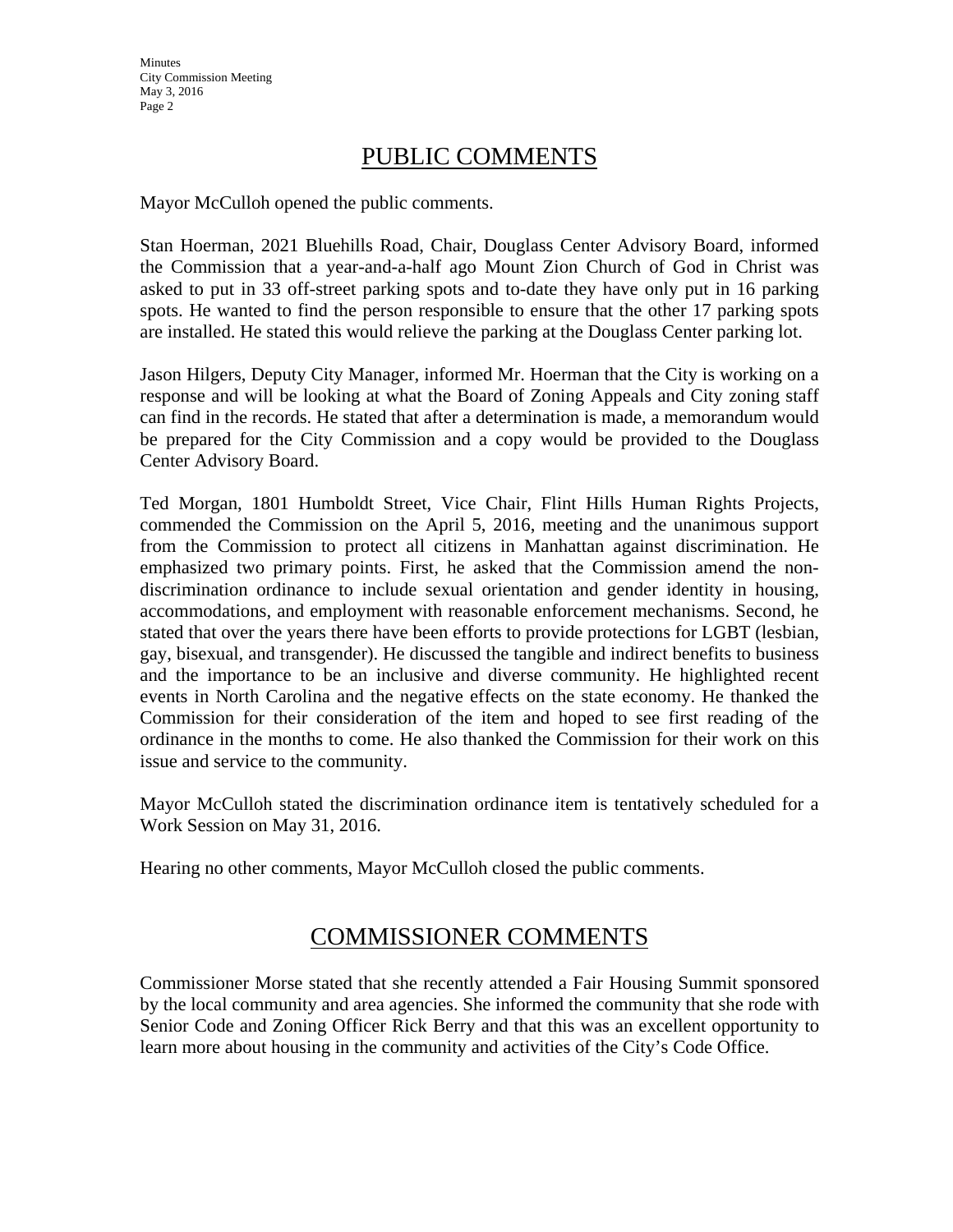### COMMISSIONER COMMENTS *(CONTINUED)*

Commissioner Reddi stated that May 2-6, 2016, is Teacher Appreciation Week and asked that everyone take a moment and thank past, present, and future teachers. She informed the community that Friday, May 6, 2016, is Furniture Amnesty Day and encouraged citizens that are interested to find additional information on the City's website. She thanked City staff for doing an excellent job last week with the severe weather that the community experienced. She also stated that she attended a Leadership Summit in Junction City and Mayor Mike Young won the award for Mayor of the Year from the City of Lyons. Finally, she stated that Wednesday, May 4, 2016, is "Ride Your Bike to School" day and encouraged parents to ride with your child to school.

Mayor McCulloh thanked teachers and Commissioner Reddi for their great work and special recognition during Teacher Appreciation Week. She stated that on Saturday, April 30, 2016, she helped with the Mortarboard 5K event at the Northeast Community Park and said it was a really good place for a 5K sponsored event and that the event helped send books to Ethiopia. She stated that folks are visiting Manhattan from Ames, Iowa, and that they will be at City Hall on Wednesday, May 4, 2016, at 1:30 p.m. to discuss items that both cities have in common and to talk with them about public transportation.

### CONSENT AGENDA

(\* denotes those items discussed)

#### **MINUTES**

The Commission approved the minutes of the Regular City Commission Meeting held Tuesday, April 19, 2016.

#### **CLAIMS REGISTER NO. 2821**

The Commission approved Claims Register No. 2821 authorizing and approving the payment of claims from April 13, 2016, to April 26, 2016, in the amount of \$2,386,197.62.

#### **ORDINANCE NO. 7207 – KDHE LOAN AGREEMENT – WATER TREATMENT PLANT IMPROVEMENTS (WA1403, CIP #WA015P, WA121E)**

The Commission approved Ordinance No. 7207 authorizing the execution of a loan agreement between the City of Manhattan, Kansas, and the Kansas Department of Health and Environment for the purpose of obtaining a loan from the Kansas Public Water Supply Loan Fund in order to finance the Water Treatment Plant Improvements Project (WA1403, CIP #WA015P, WA121E), and authorized construction of the project using proceeds of the loan upon adoption of the ordinance.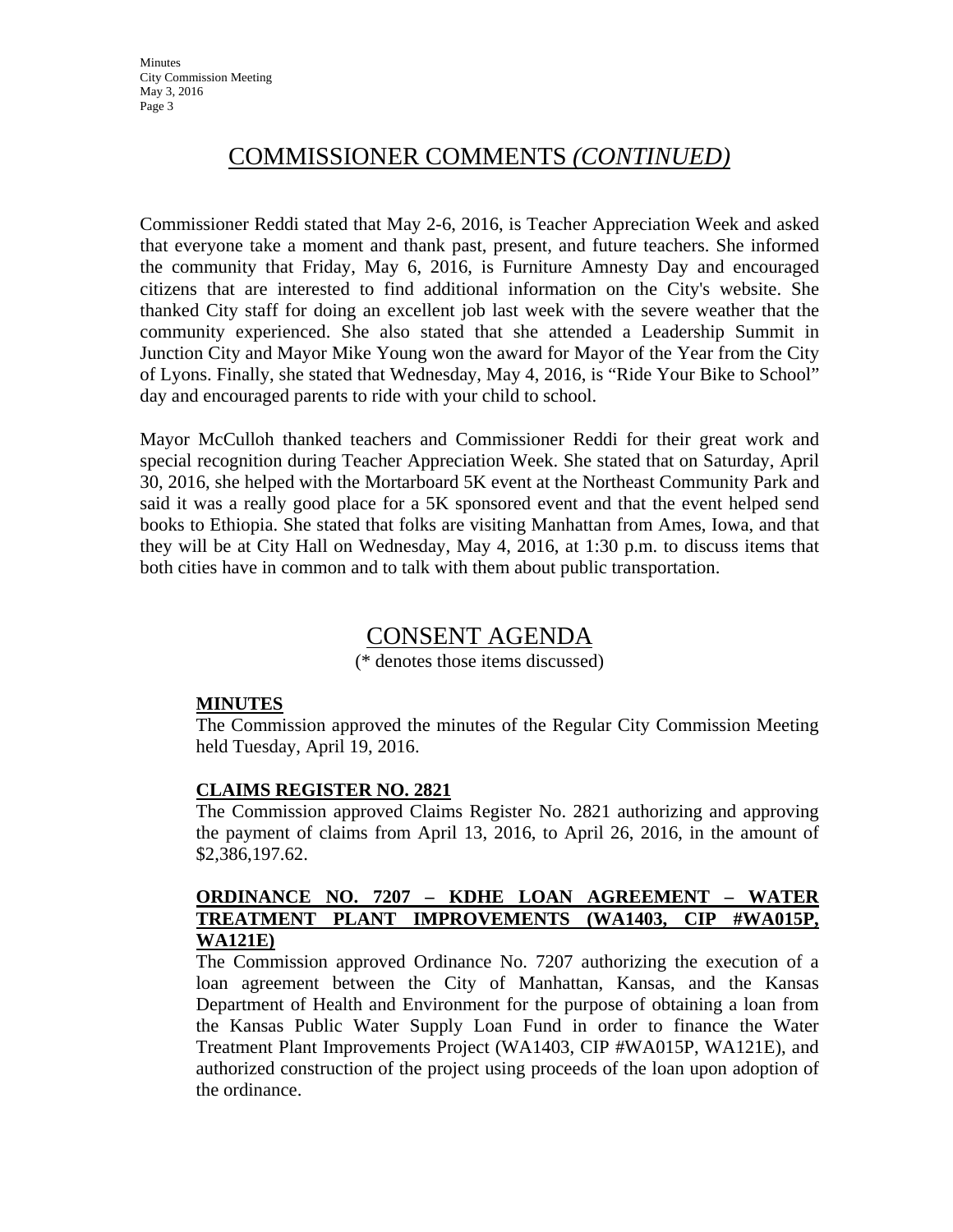#### **ORDINANCE NO. 7208 – AMEND ZONING REGULATIONS – TRI-VISION OFF-PREMISE ADVERTISING**

The Commission approved Ordinance No. 7208 Amending Article VI – Signs of the Manhattan Zoning Regulations to allow for "Tri-Vision" Off-Premise Advertising, as proposed, based on the findings in the Staff Memorandum *(See Attachment No. 1)* and the recommendation of the Planning Board**.** 

### **FIRST READING – AMEND LOT 3, PENNY'S ADDITION, UNIT TWO, INDUSTRIAL PUD – TRI-VISION OFF-PREMISE ADVERTISING SIGN**

The Commission approved Ordinance No. 7209 amending Ordinance Nos. 6730, 6915 and 7008 and the Final Development Plan for Lot 3, Penny's Addition, Unit Two, Industrial PUD, to accommodate the existing "Tri-Vision" Off-Premise Advertising sign, based on the findings in the Staff Report with the four (4) conditions of approval listed in the Staff Report *(See Attachment No. 2)*.

#### **\* FIRST READING – ADDITIONAL NO PARKING ZONES**

Rob Ott, Director of Public Works, responded to questions from the Commission and provided additional information on the item.

The Commission approved first reading of an ordinance amending Chapter 31 of the Code of Ordinances adding "No Parking" to portions of Fremont Street, Bakers Way, Colbert Hills Drive, Michael Road and Little Kitten as outlined in the ordinance.

### **\* FIRST READING – REFUNDING HEALTH CARE FACILITY REVENUE BONDS – MEADOWLARK HILLS RETIREMENT COMMUNITY**

Mayor McCulloh provided an overview on the item.

The Commission approved first reading of an ordinance issuing approximately \$45 million in Health Care Facility Revenue Bonds, Series No. 2016-A, to refund/refinance the 2007 Series-A and B for Meadowlark Hills Retirement Community.

#### **RESOLUTION NO. 050316-A – PETITION – THE HARTFORD ADDITION – SANITARY SEWER IMPROVEMENTS (SS1622)**

The Commission found the petition sufficient, and approved Resolution No. 050316-A, finding the project advisable and authorizing construction for The Hartford Addition Sanitary Sewer (SS1622) improvements.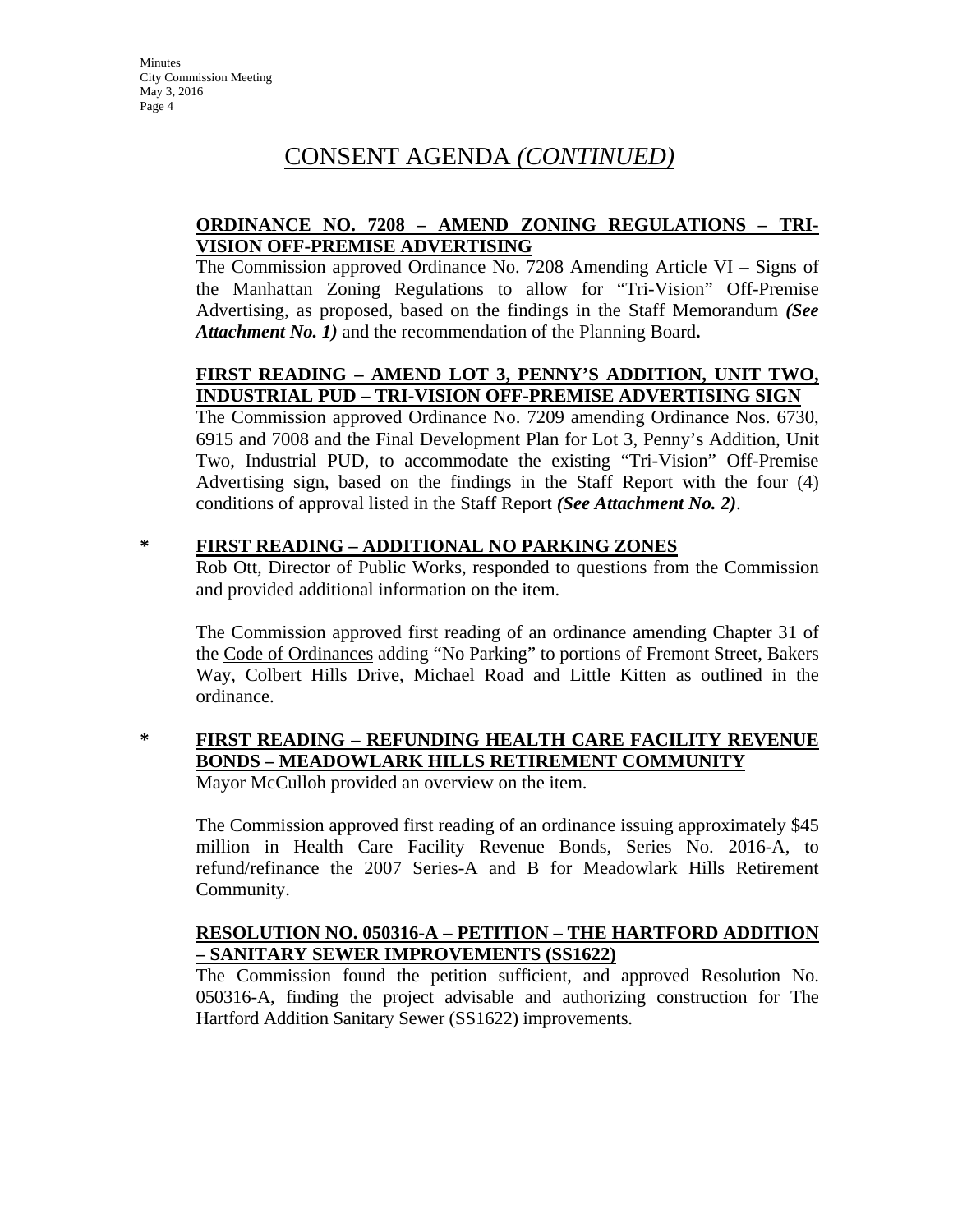#### **RESOLUTION NO. 050316-B – PETITION – THE HARTFORD ADDITION – WATER IMPROVEMENTS (WA1618)**

The Commission found the petition sufficient, and approved Resolution No. 050316-B, finding the project advisable and authorizing construction for The Hartford Addition Water (WA1618) improvements.

#### **RESOLUTION NO. 050316-C – PETITION – THE HARTFORD ADDITION – STREET IMPROVEMENTS (ST1609)**

The Commission found the petition sufficient, and approved Resolution No. 050316-C, finding the project advisable and authorizing construction for The Hartford Addition Street (ST1609) improvements.

#### **AGREEMENT – ENGINEERING SERVICES – THE HARTFORD ADDITION – SANITARY SEWER (SS1622), WATER (WA1618), AND STREET (ST1609) IMPROVEMENTS**

The Commission authorized the Mayor and City Clerk to execute an agreement in an amount not to exceed \$101,180.00 with SMH Consultants, of Manhattan, Kansas, to perform professional services for The Hartford Addition Sanitary Sewer (SS1622), Water (WA1618), and Street (ST1609) improvements

#### **AGREEMENT – 2016 FEDERAL FUNDS EXCHANGE**

The Commission authorized the Mayor and City Clerk to execute Agreement No. 96-16 with the Kansas Department of Transportation (KDOT) to complete the Federal Fund exchange for 2016 in an amount of \$1,384,500.52 for future transportation projects.

### **ACCEPT – KDOT TRANSPORTATION ALTERNATIVE GRANT - SAFE ROUTES TO SCHOOL, PHASE 2 INFRASTRUCTURE (ST1613)**

The Commission accepted the KDOT Transportation Alternative grant for the Safe Routes to School, Phase 2, Infrastructure (ST1613) project, and directed City Administration to proceed with the project.

#### **ACCEPT – KDOT TRANSPORTATION ALTERNATIVE GRANT – JULIETTE AVENUE BRICKS, PHASE 2 (ST1614)**

The Commission accepted the KDOT Transportation Alternative grant for the Juliette Avenue Bricks, Phase 2 (ST1614) project, and directed City Administration to proceed with the project.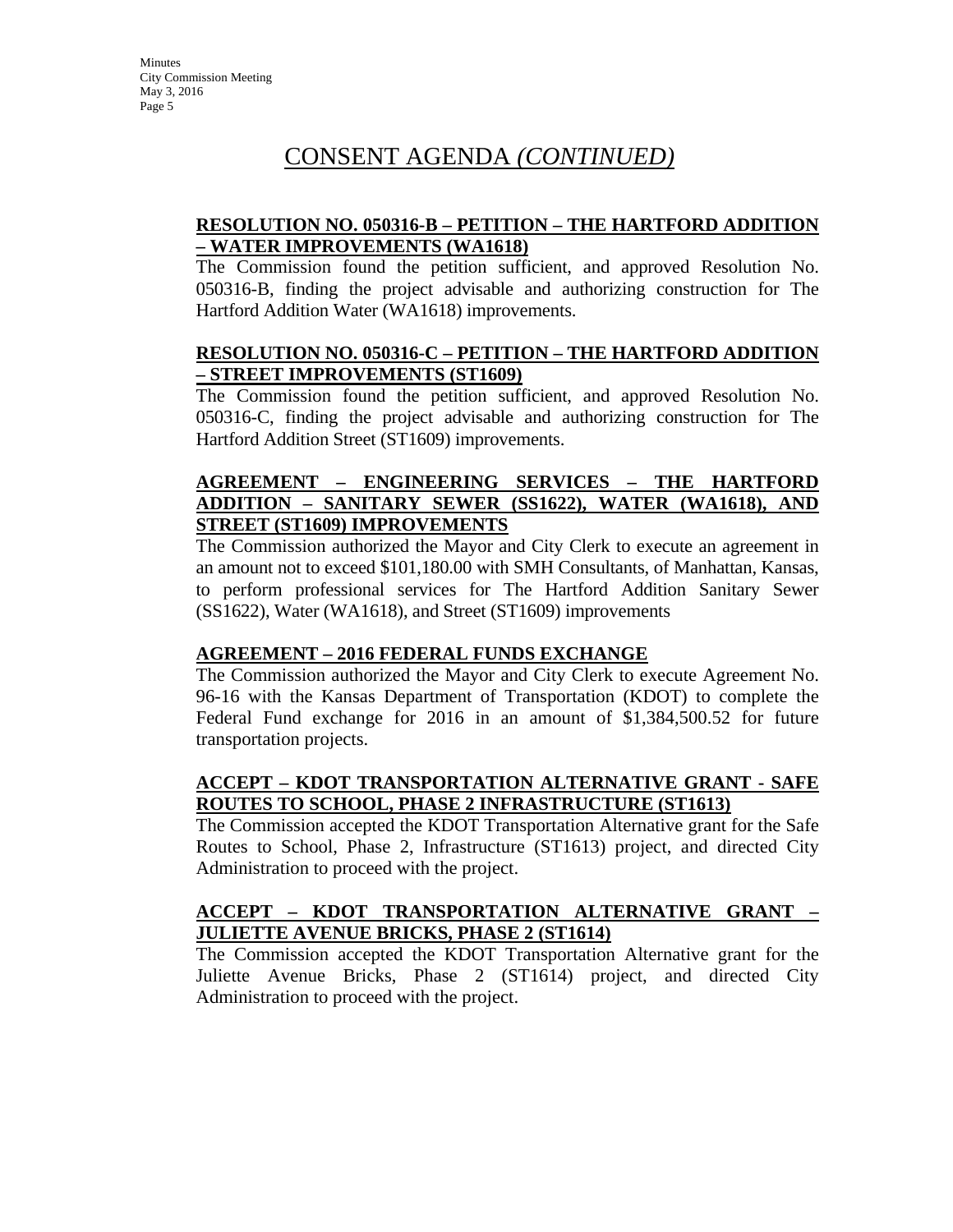#### **ACCEPT – KDOT TRANSPORTATION ALTERNATIVE GRANT – OLD BIG BLUE STORMWATER MANAGEMENT (SM1605)**

The Commission accepted the KDOT Transportation Alternative grant for the Old Big Blue Stormwater Management (SM1605) project, and directed City Administration to proceed with the project.

### **AGREEMENT – PROFESSIONAL SERVICES – WATER, WASTEWATER, STREET, FLEET, FORESTRY AND PARK MAINTENANCE JOINT FACILITY FEASIBILITY STUDY (SP1601, CIP #ST063P)**

The Commission authorized City Administration to finalize and the Mayor and City Clerk to execute an agreement for professional services in an amount not to exceed \$63,456.00, with BBN Architects, Inc., of Manhattan, Kansas, for a Feasibility Study for the Water, Wastewater, Street, Fleet, Forestry, and Park Maintenance Joint Facility (ST1601, CIP #ST063P).

#### **AWARD CONTRACT – STREET MAINTENANCE-ASPHALT (ST1606)**

The Commission awarded a construction contract in the total amount of \$418,611.89 (Base Bid in the amount of \$377,123.14 and Alternate No. 1 in the amount of \$41,488.75) to Shilling Construction Co., Inc., of Manhattan, Kansas, and authorized the Mayor and City Clerk to execute the contract for the Street Maintenance Asphalt project (ST1606).

#### **AWARD CONTRACT – STREET MAINTENANCE-CONCRETE PANEL (ST1607)**

The Commission awarded a construction contract to T&M Concrete Construction, Inc., of Junction City, Kansas, in the amount \$491,317.00, and authorized the Mayor and City Clerk to execute the contract for the Street Maintenance-Concrete Panel project (ST1607).

### **AWARD CONTRACT – SANITARY SEWER MANHOLE REHABILITATION PROJECT (SS1606)**

The Commission awarded and authorized the Mayor and City Clerk to execute a contract in the amount of \$58,850.00 with Ace Pipe Cleaning, Inc., of Kansas City, Missouri, for the 2016 Sanitary Sewer Manhole Rehabilitation project (SS1606).

#### **AWARD CONTRACT – CURED-IN-PLACE-PIPE SEWER LINING PROJECT (SS1607)**

The Commission awarded and authorized the Mayor and City Clerk to execute a construction contract in the amount of \$457,800.00 with SAK Construction, LLC, of O'Fallon, Missouri, for the 2016 Cured-in-Place-Pipe Sewer Lining project (SS1607).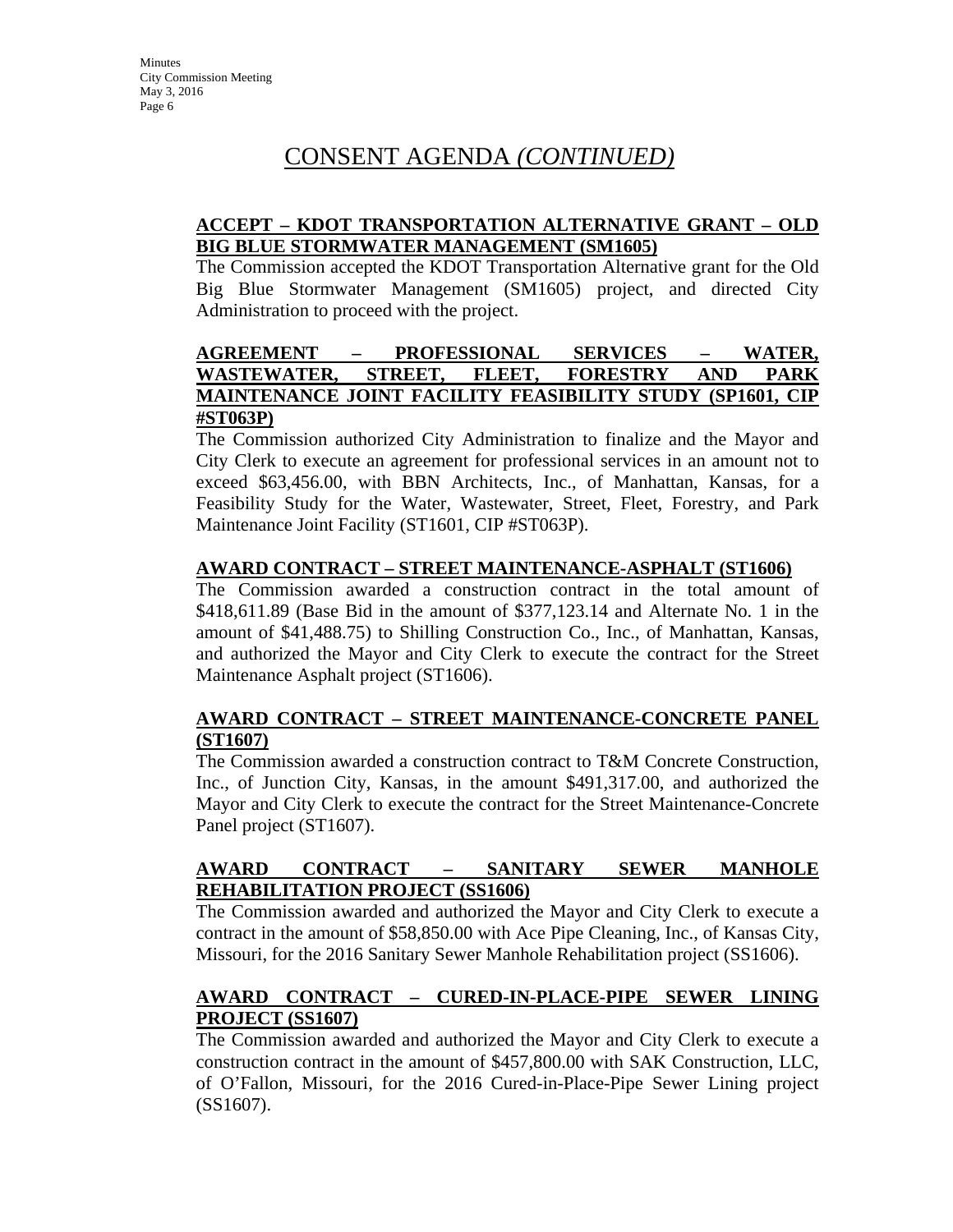#### **AWARD CONTRACT - COMMUNITY DEVELOPMENT BLOCK (CDBG) GRANT HOUSING REHABILITATION – 916 WILDCAT RIDGE**

The Commission accepted the bids for 916 Wildcat Ridge; awarded the bid to the lowest responsible bidder, Ben Kitchens Painting Co., Inc., of Junction City, Kansas, in the amount of \$22,480.00; authorized the Mayor and City Clerk to enter into agreements with the contractor and property owner for expenditure of CDBG Housing Rehabilitation funds; and authorized City Administration to approve any necessary change orders.

#### **FARM LEASE AGREEMENT – AIRPORT AND BUSINESS PARK LAND**

The Commission authorized the Mayor and City Clerk to execute a farm lease agreement (May 4, 2016 – December 31, 2025) with Dibben Land & Cattle, Inc., of Junction City, Kansas, at the Manhattan Regional Airport and Manhattan Business Park.

#### **SUBMIT – 2016 CDBG ANNUAL ACTION PLAN**

The Commission authorized the submission of the Community Development Block Grant 2016 Program Year Annual Action Plan *(See Attachment No. 3 for the Annual Action Plan Projects)* and supporting documents.

#### **BOARD APPOINTMENT – ARTS AND HUMANITIES ADVISORY BOARD**

The Commission approved the appointment of Julie Pentz, 1925 Vermont Street, to a three-year term by Mayor McCulloh. Ms. Pentz's term begins immediately, and will expire March 31, 2019.

After discussion, Commissioner Reddi moved to approve the consent agenda. Commissioner Dodson seconded the motion. On a roll call vote, motion carried 5-0.

### GENERAL AGENDA

#### **FIRST READING – REZONE - LOT 2, MCCALL LANDING PUD**

Eric Cattell, Assistant Director for Planning, presented an overview of the item. He highlighted the subject site map and the McCall Corridor area. He then responded to questions from the Commission regarding the rezoning and availability of parking.

Rob Ott, Director of Public Works, provided additional information and responded to questions from the Commission regarding drainage.

Mayor McCulloh opened the public comments.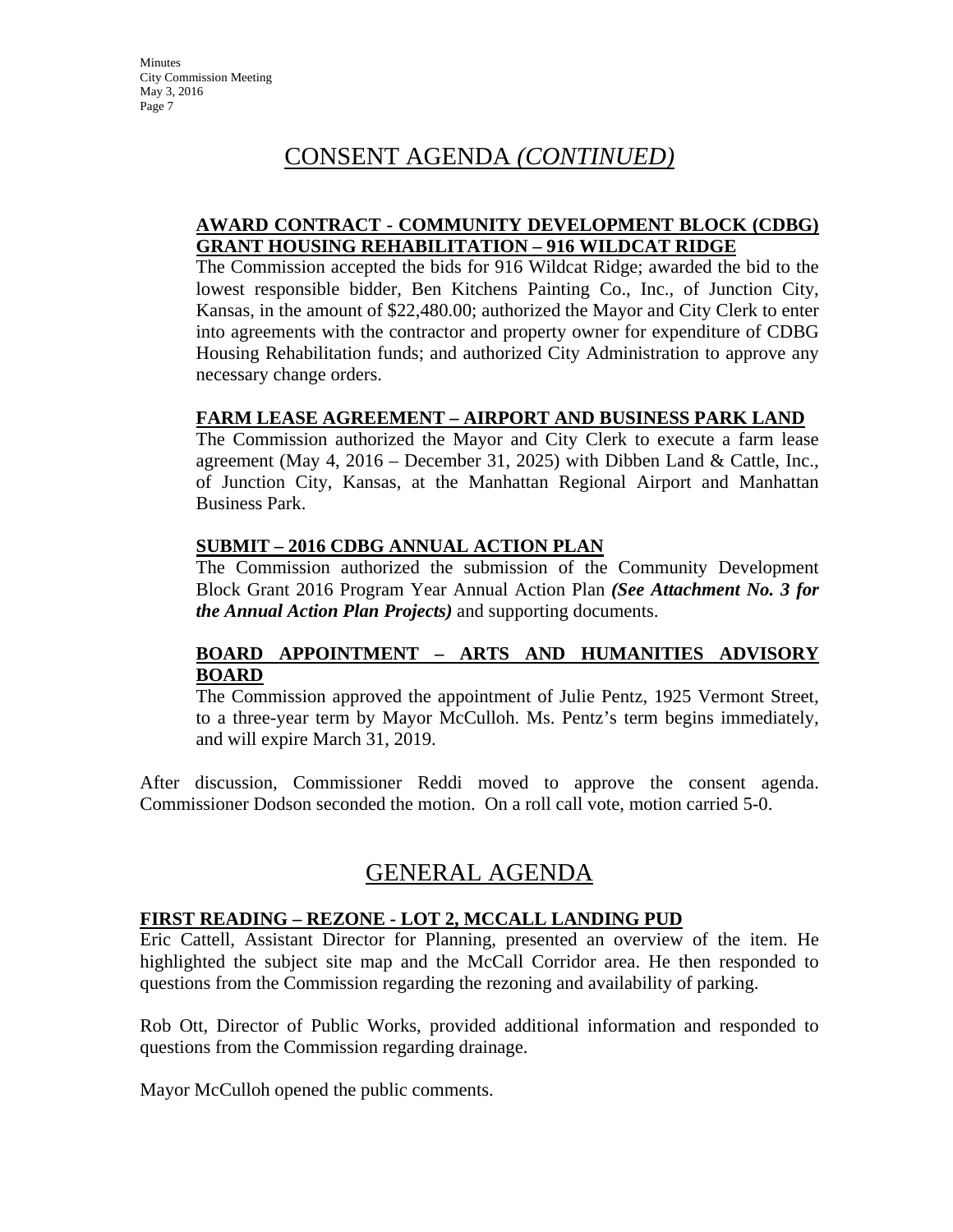#### **FIRST READING – REZONE - LOT 2, MCCALL LANDING PUD** *(CONTINUED)*

Rich Seidler, Commercial Real Estate Services, representing McCall Pattern Company, informed the Commission that this rezoning and project is another part of the transition converting industrial land to retail property. He provided additional information regarding water detention and urged the Commission to follow the recommendation of the Manhattan Urban Area Planning Board and City staff.

Hearing no other comments, Mayor McCulloh closed the public comments.

After discussion, Commissioner Dodson moved to approve the first reading of an ordinance rezoning a 2.56 acre tract of land generally located at the northwest corner of the McCall Pattern property from I-2, Industrial Park District, to McCall Landing Commercial Planned Unit Development; and, amending Ordinance No. 6745 and the Final Development Plan of Lot 2, McCall Landing Commercial PUD, based on the findings in the Staff Report *(See Attachment No. 4)*, subject to the two (2) conditions of approval recommended by the Planning Board. Commissioner Butler seconded the motion. On a roll call vote, motion carried 5-0.

#### **FIRST READING - ANNEX AND REZONE - THE LEGACY RIDGE ADDITION**

Eric Cattell, Assistant Director for Planning, presented an overview of the item. He highlighted the site map of the annexation and rezoning area. He then responded to questions from the Commission regarding noise disclosure notifications, coordination with Fort Riley, and provided an update on the Joint Land Use Study (JLUS).

After comments from the Commission, Mayor McCulloh opened the public comments.

Hearing no comments, Mayor McCulloh closed the public comments.

After discussion and comments from the Commission, Commissioner Dodson moved to approve first reading of an ordinance annexing the Legacy Ridge Addition, an approximate 17.89 acre tract of land generally located south of the intersection of Grand Mere Parkway and Mackintosh Court, based on conformance with the Manhattan Urban Area Comprehensive Plan, the Growth Vision, and the Capital Improvements Program; and approve first reading of an ordinance rezoning the Legacy Ridge Addition, from County R-PUD, Residential Planned Unit Development District, to R-1, Single-Family Residential District, based on the findings in the Staff Report *(See Attachment No. 5)* and the recommendation of the Planning Board. Commissioner Butler seconded the motion. On a roll call vote, motion carried 5-0.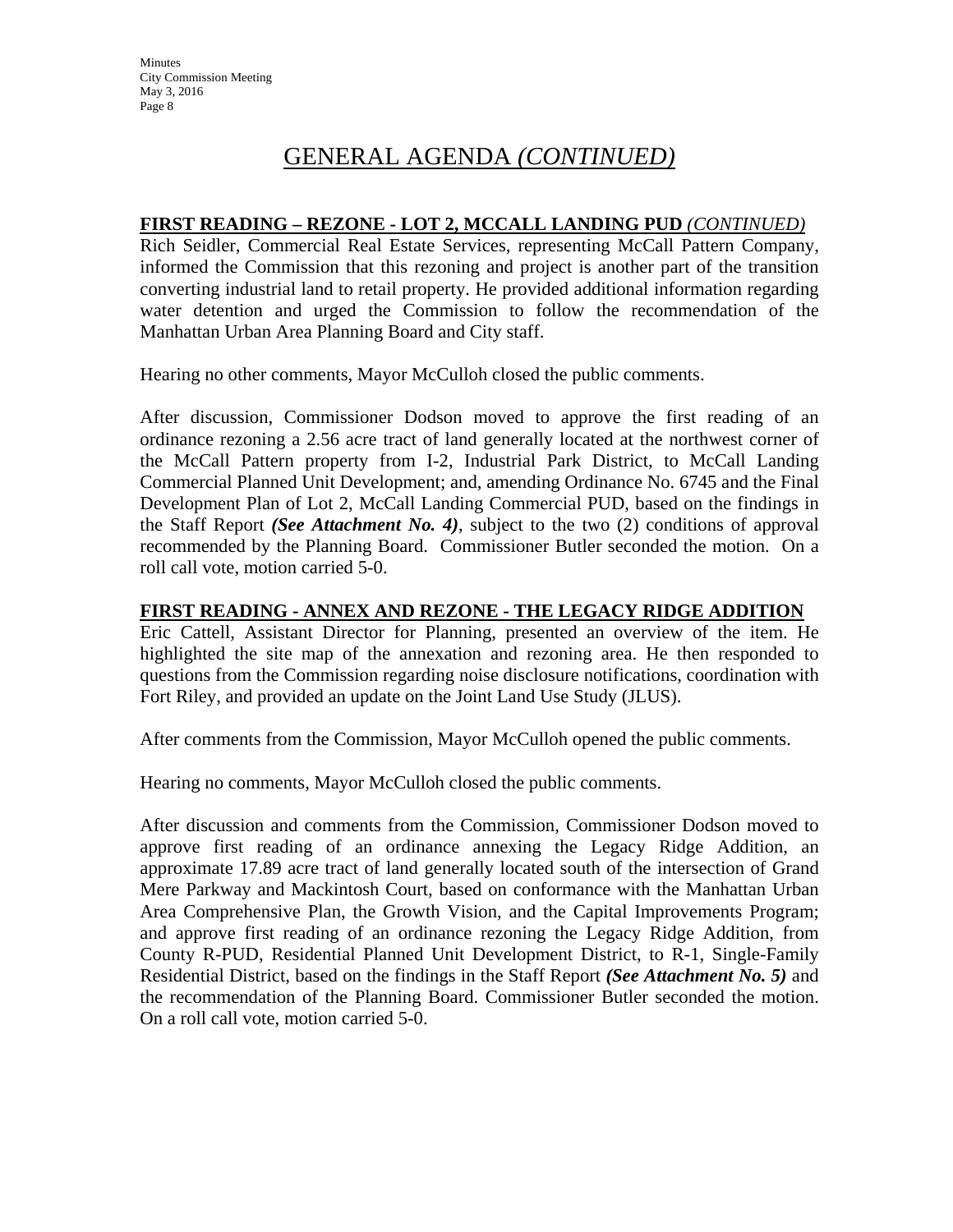#### **FIRST READING – REZONE - PROPOSED NO STONE UNTURNED PUD**

Eric Cattell, Assistant Director for Planning, presented an overview of the item. He highlighted the proposed facilities, discussed entrance signage, highlighted the overall site plan and landscaping plan, and presented additional information on the proposed rezoning. He informed the Commission that the Manhattan Urban Area Planning Board also approved forwarding a statement to the City Commission encouraging that improvements to the roundabout need to be seriously considered as a high priority. He then responded to questions from the Commission and provided additional information on the proposed No Stone Unturned PUD.

Jeff Hancock, SMH Consultants, responded to questions from the Commission and provided additional information on the current roundabout and acceptable guidelines relating to visibility of the roundabout. He also responded to questions regarding drainage, detention and the amount of impervious area created by the project.

Rob Ott, Director of Public Works, provided additional information on the roundabout. He informed the Commission that they have engaged SMH Consultants to review the roundabout design, but may need to take the item to the City Commission in the near future if the design contract amount is greater than the City Manager's authority.

Dr. Jeff Mathis, No Stone Unturned, responded to questions from the Commission regarding the services that would be provided and potential opportunities to work cooperatively with Pawnee Mental Health and Via Christi. He informed the Commission that this facility will need to have total control to positively affect the outcomes and improve the results of those receiving services. He also explained the quality of care that would be provided. He provided information on the phasing plans for the project and offered clarification on the crisis center facility and inpatient care, with an emphasis on treating kids and young adults with anxiety and depression. He stated that the crisis center is an accurate reflection of services being provided and responded to concerns expressed about labeling the facility and future plans.

Rob Ott, Director of Public Works, responded to additional questions about the existing roundabout and the proposed development.

Eric Cattell, Assistant Director for Planning, responded to questions from the Commission and provided additional information on adding conditions of approval.

Jason Hilgers, Deputy City Manager, and Rob Ott, Director of Public Works, provided additional information on the roundabout and options to consider that will best address a long term solution.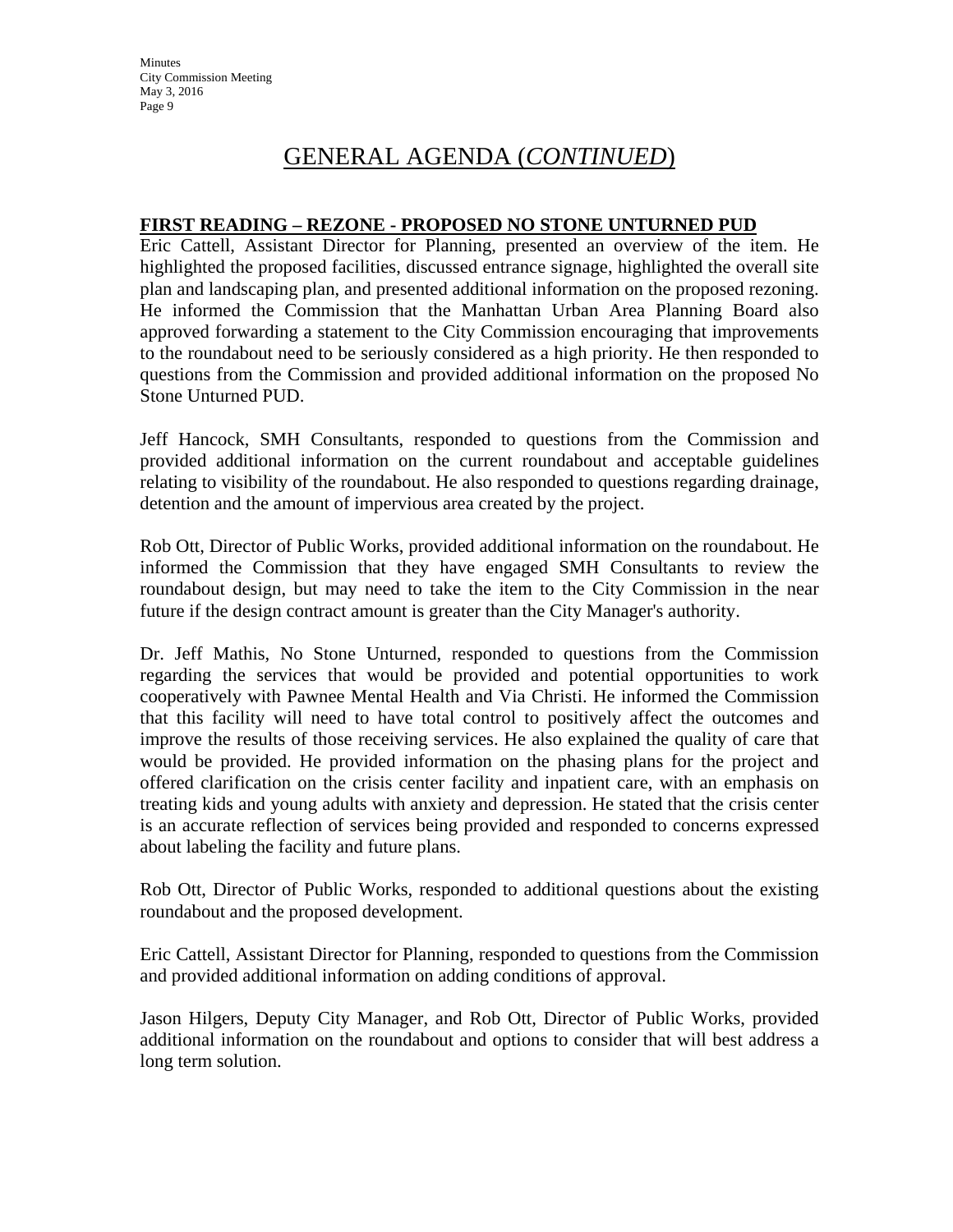### **FIRST READING – REZONE - PROPOSED NO STONE UNTURNED PUD**

*(CONTINUED)* Mayor McCulloh opened the public comments.

Rich Seidler, Commercial Real Estate Services, representing the owners of the property, informed the Commission that the proposed project represents a downzoning from the previous PUD (Planned Unit Development). He provided additional information on the proposed item and addressed the critical need this project would provide to the community. He stated the existing roundabout should not be attributable to this project and asked the Commission to take the advice of your professional City staff and the recommendation from the Manhattan Urban Area Planning Board to approve the item.

Hearing no other comments, Mayor McCulloh closed the public comments.

After further discussion and comments from the Commission, Commissioner Morse moved to approve first reading of an ordinance rezoning the No Stone Unturned PUD, generally located east of the Kimball Avenue/Grand Mere Parkway roundabout, from PUD, JenTre Commercial Planned Unit Development, to PUD, Commercial Planned Unit Development, based on the findings in the Staff Report *(See Attachment No. 6)* with the eight (8) conditions of approval recommended by the Manhattan Urban Area Planning Board. Commissioner Reddi seconded the motion.

After additional comments from the Commission, on a roll call vote, motion carried 5-0.

### **2017 CITY/UNIVERSITY SPECIAL PROJECTS FUNDS REQUEST AND COMMITTEE RECOMMENDATION**

Kiel Mangus, Assistant City Manager, introduced the item and highlighted the process for the City/University Special Projects Funds requests and recommendations.

Ethan Erickson, Assistant Vice President for Budget Planning, Kansas State University, provided an overview of the Kansas State University process.

Kiel Mangus, Assistant City Manager, presented a summary of requests, projects, and allocations for calendar year 2015 and 2016. He also presented the calendar year 2017 requests, highlighted proposed projects, and provided the projected amounts for each project. He then responded to questions from the Commission.

Ethan Erickson, Assistant Vice President for Budget Planning, presented additional information on the realignment of Lovers Lane.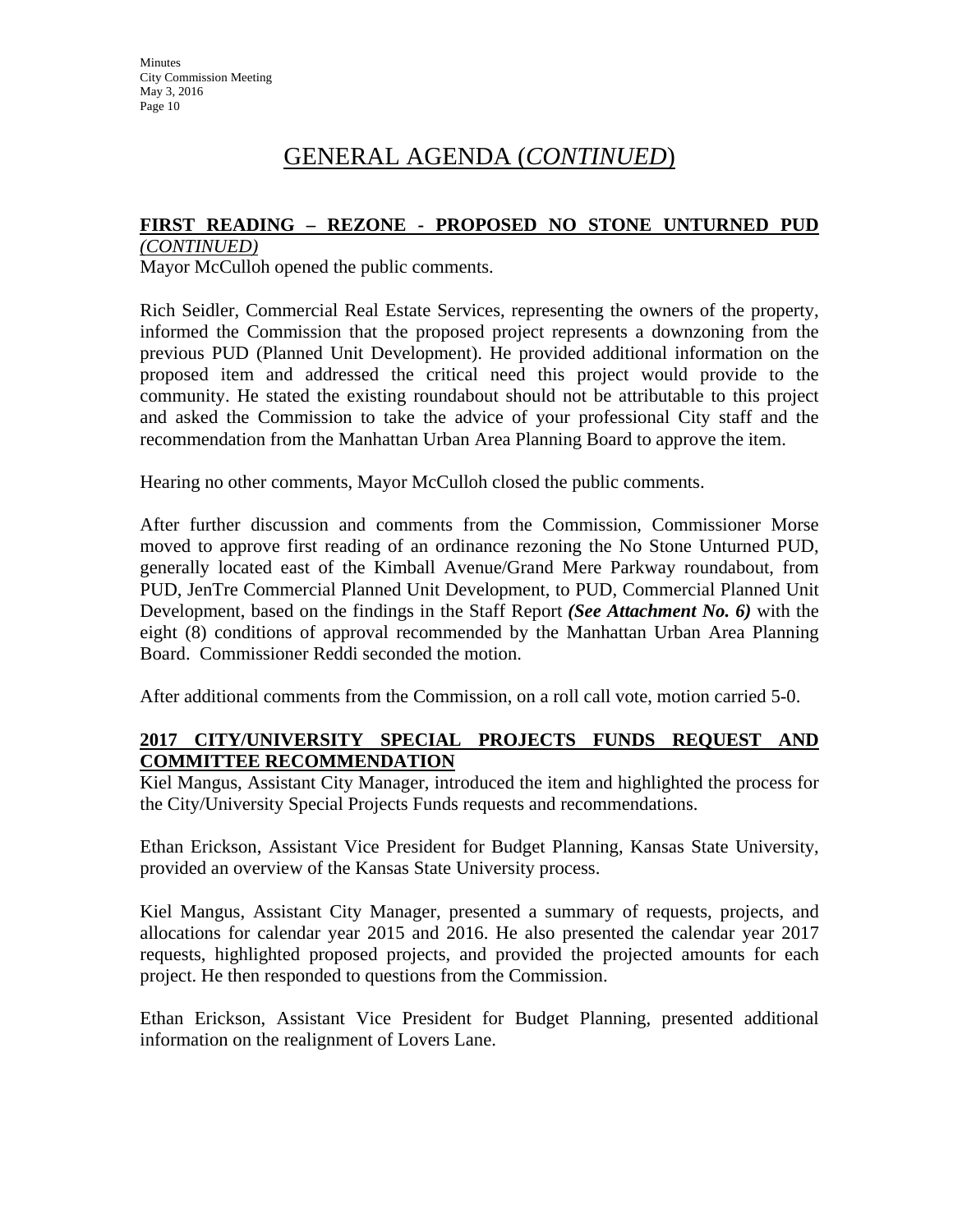#### **2017 CITY/UNIVERSITY SPECIAL PROJECTS FUNDS REQUEST AND COMMITTEE RECOMMENDATION** *(CONTINUED)*

Rob Ott, Director of Public Works, and Kiel Mangus, Assistant City Manager, responded to questions from the Commission regarding the coordination of lights for vehicular and pedestrian traffic near the campus.

Kiel Mangus, Assistant City Manager, responded to additional questions from the Commission. He provided information on the Linear Trail extension, the pedestrian and bike path lighting additions, and the Colbert Hills special assessment.

Ethan Erickson, Assistant Vice President for Budget Planning, provided information on the sidewalk construction project at Pioneer Park and responded to questions from the Commission.

Mayor McCulloh opened the public comments.

Hearing no comments, Mayor McCulloh closed the public comments.

After discussion and comments from the Commission, Commissioner Reddi moved to direct City Administration to incorporate the 2017 City/University Special Projects Fund Committee Recommendation into the 2017 City Budget and Capital Improvements Program. Commissioner Morse seconded the motion. On a roll call vote, motion carried 5- 0.

#### **CHANGE ORDER NO. 24-FINAL/AMENDMENT NO. 1 - MANHATTAN REGIONAL AIRPORT TERMINAL PROJECT, PHASE ONE; AMENDMENT NO. 4 - MANHATTAN REGIONAL AIRPORT TERMINAL PROJECT, PHASE TWO**

Jesse Romo, Airport Director, presented background information on the Airport Terminal Expansion Project. He highlighted the final change order and closing out for Phase I, the financial impact for Phase I, the amendment for Phase II, and the recommendation from City Administration. He then responded to questions from the Commission regarding revenues received from the Passenger Facility Charges.

Kiel Mangus, Assistant City Manager, and Bernie Hayen, Director of Finance, provided additional information regarding the Passenger Facility Charges and the contingency amount built into the project.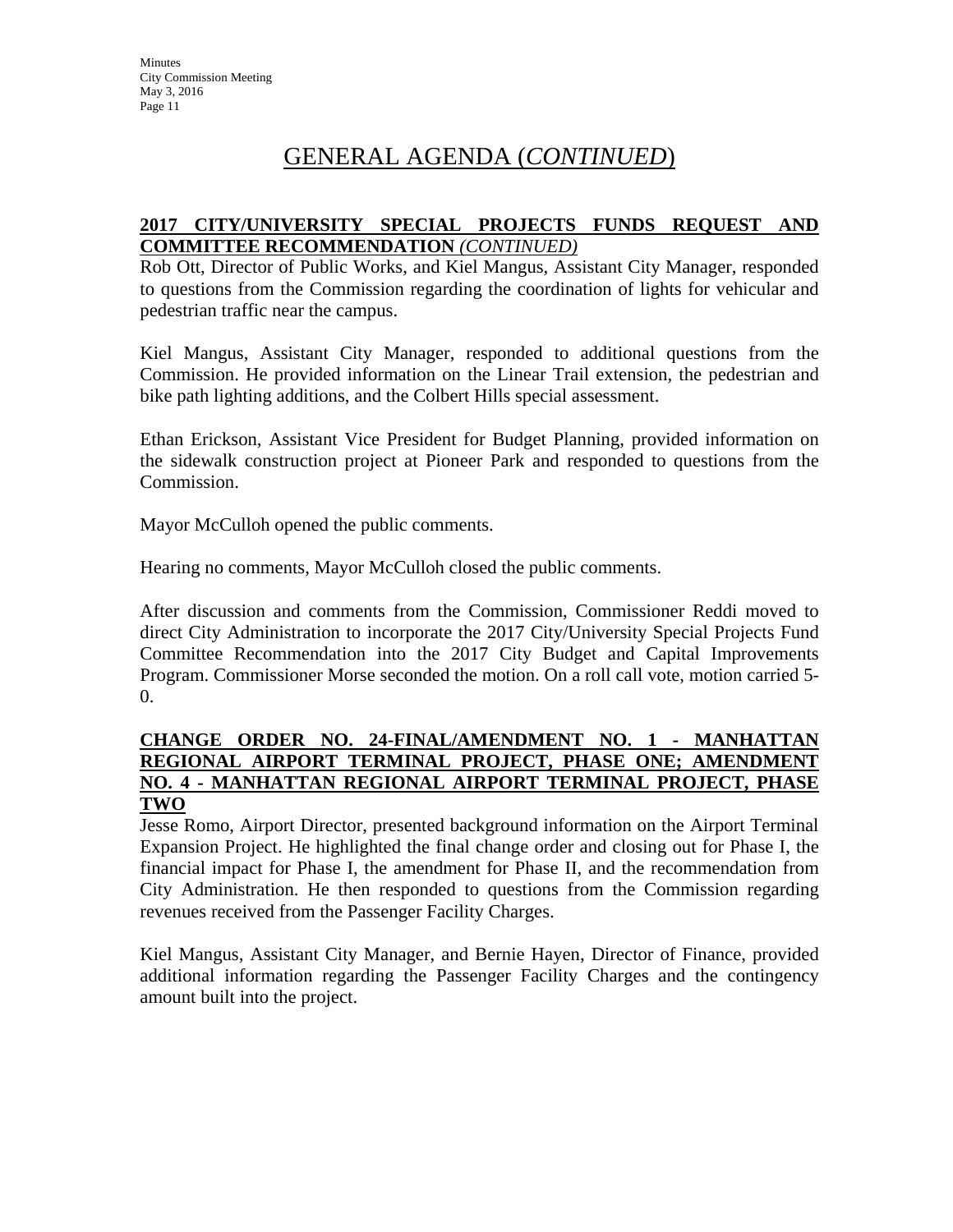#### **CHANGE ORDER NO. 24-FINAL/AMENDMENT NO. 1 - MANHATTAN REGIONAL AIRPORT TERMINAL PROJECT, PHASE ONE; AMENDMENT NO. 4 - MANHATTAN REGIONAL AIRPORT TERMINAL PROJECT, PHASE TWO** *(CONTINUED)*

Jason Hilgers, Deputy City Manager, informed the Commission that financing for the City's portion of the Terminal Expansion Project has always been anticipated to be financed through the City's Bond and Interest Fund. He stated the City would be using the Passenger Facility Charges on an annual basis and those funds would be dedicated to retire the City's debt in the Bond and Interest for the Terminal Expansion. He then responded to questions from the Commission and provided additional information on the item.

Jesse Romo, Airport Director, provided clarification on the annual collections received for the Passenger Facility Charges and also encouraged more people to fly MHK.

Mayor McCulloh opened the public comments.

Hearing no comments, Mayor McCulloh closed the public comments.

After additional discussion and comments from the Commission, Commissioner Morse moved to approve and authorize the Mayor and City Clerk to execute a final change order, resulting in a net increase in the amount of \$344,018.00 to the contract with The Weitz Company, LLC, of Lenexa, Kansas; and approve and authorize the Mayor and City Clerk to execute Amendment No. 1 resulting in a net increase in the amount of \$276,209.00 to the agreement with Mead & Hunt, Inc., of Middleton, Wisconsin, for the Airport Terminal Expansion Project, Phase I (AIP 44, AP040P); and approve and authorize the Mayor and City Clerk to execute Amendment No.4, resulting in a net increase in the amount of \$154,419.00 to the agreement with Mead & Hunt, Inc., of Middleton, Wisconsin, for the Airport Terminal Expansion Project, Phase II (AIP 46, AP035P). Commissioner Reddi seconded the motion. On a roll call vote, motion carried 5-0.

### EXECUTIVE SESSION

At 9:17 p.m., Mayor McCulloh moved to recess into Executive Session until 10:00 p.m. for the purpose of discussing matters, that presently need to remain confidential, and are related to employer-employee negotiations between City Administration and Local 2275, International Association of Fire Fighters, the union representing certain members of the Manhattan Fire Department. Commissioner Reddi seconded the motion. On a roll call vote, motion carried 5-0.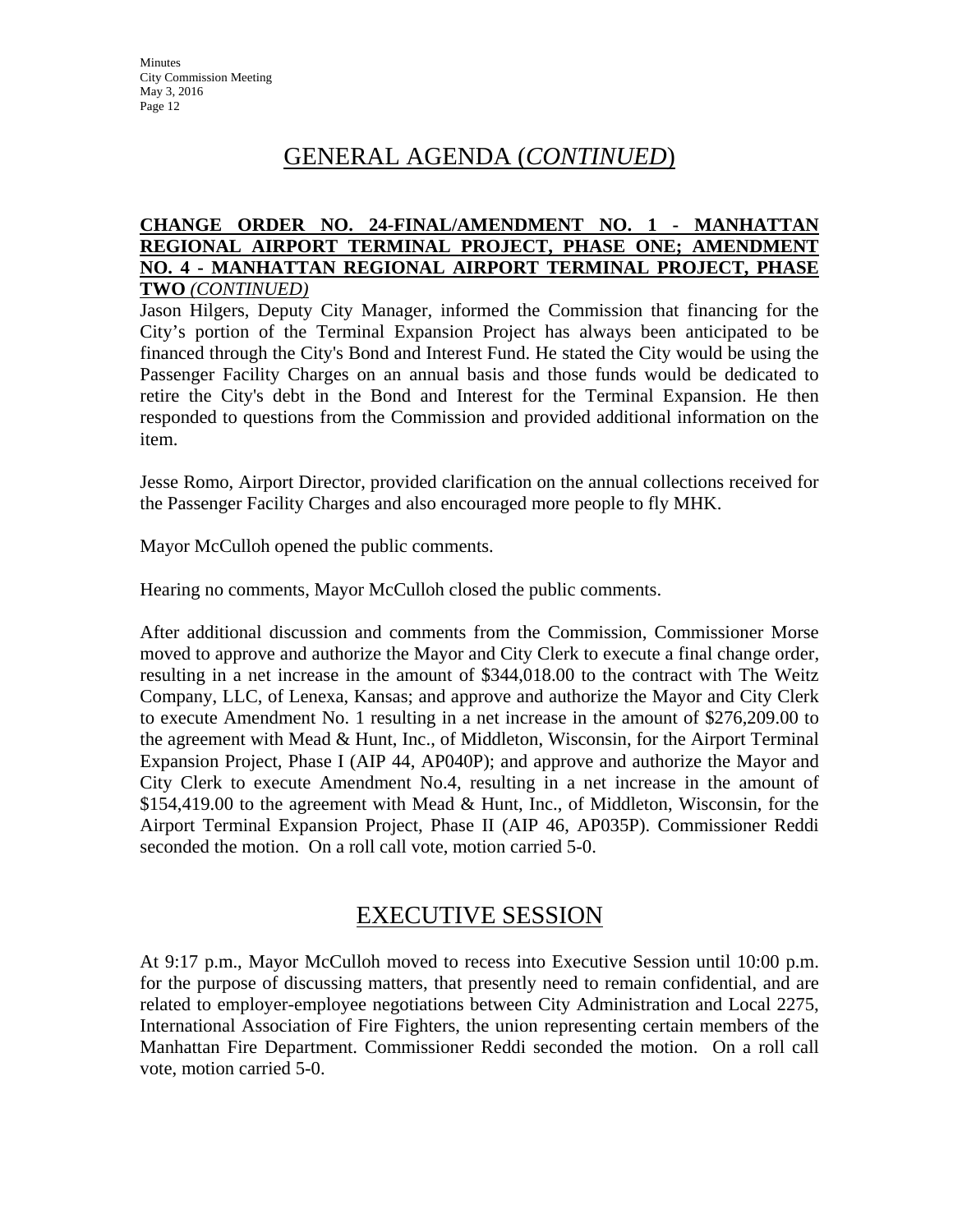# **EXECUTIVE SESSION (CONTINUED)**

At 9:57 p.m., the Commission reconvened with Mayor McCulloh and Commissioners Reddi, Morse, Dodson, and Butler in attendance.

#### **ADJOURNMENT**

At 9:58 p.m., the Commission adjourned.

Gary S. Foes, MMC, City Clerk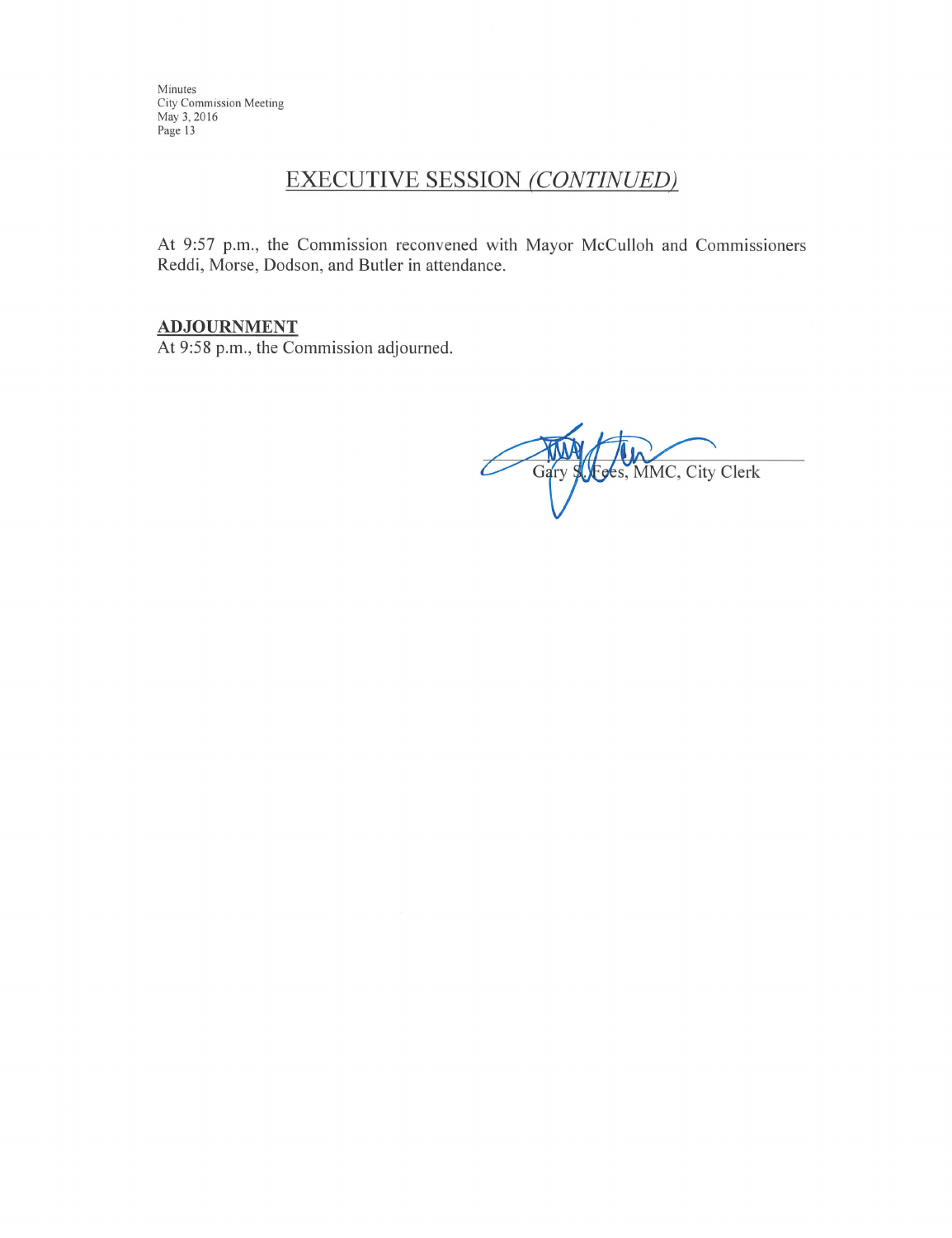

# **INTER-OFFICE MEMORANDUM**

| DATE:                | February 5, 2016                                                                                                                                                  |
|----------------------|-------------------------------------------------------------------------------------------------------------------------------------------------------------------|
| TO:                  | <b>Manhattan Urban Area Planning Board</b>                                                                                                                        |
| <b>MEETING DATE:</b> | <b>January 21, 2016</b>                                                                                                                                           |
| <b>FROM:</b>         | <b>Chad Bunger, AICP, CFM, Senior Planner</b>                                                                                                                     |
| RE:                  | <b>Amend Manhattan Zoning Regulations, Article VI, Sign</b><br>Regulations, to define and allow Tri-Vision Billboards as<br>a permitted type of Off-Premise Sign. |

### **BACKGROUND**

White Goss, Attorney at Law, on behalf of Thomas Outdoor Advertising, Inc., contacted City Administration about amending the current Zoning Regulations in order to accommodate an existing "Tri-Vision" off-premise advertising (billboard) sign located on Lot 3, Penny's Addition, Unit Two, an Industrial Planned Unit Development (PUD), just northwest of Skyway Drive, the frontage road along the north side of K-18. The "Tri-Vision" sign consists of rotating vertical triangular prisms placed inside a frame, resulting in three sign faces per side of the billboard. These prisms rotate in a coordinated manner to display a new message during timed intervals. Two other "Tri-Vision" off-site advertising signs were installed farther to the east on the south side of K-18 on properties located outside of City limits, in rural Riley County. Riley County has permitted these signs on the property in rural Riley County.

Section 6-111(A)(1) in the Manhattan Zoning Regulations states:

"Signs which consist of beacons, strobe lights or search lights, or are animated by flashing, blinking, or traveling lights, or anything not providing constant color, brightness and illumination, except as applies to permitted Digital Animated, Digital Graphic, Electronic Changeable Copy, and Time and Temperature signs."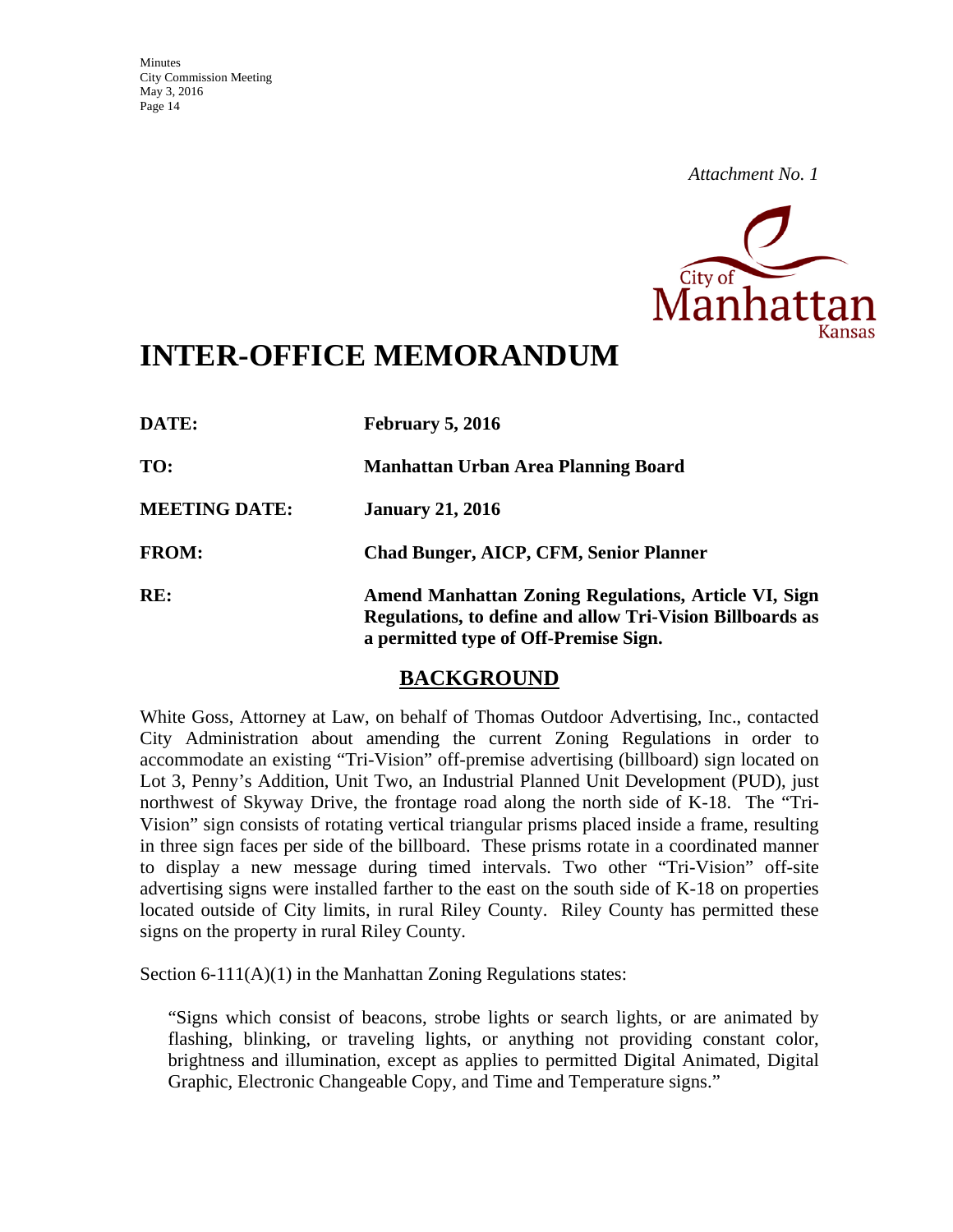*Attachment No. 1* 

Because the signs rotate to display a new message that does not "provide a constant color, brightness or illumination," it was determined to be an illegal sign. The sign owner was notified about the violation. Although the structure was completed, no actual message has been installed on the new sign structure.

In addition to violating the moving sign prohibition, the new sign does not conform to the Penney Concrete PUD (Ordinance No. 7008), which was amended on June 18, 2013 to allow an off-premise sign on the site. The sign was approved to be two sided, measuring 260 square feet in area per face (26 feet in length by 10 feet in height) with a total sign height of 30 feet (20 foot, 24 inch diameter steel pole and 10 feet of sign face). The "Tri-Vision" off-premise sign that was installed on the site is 297 square feet (27.55 feet by 10.80 feet), 37 square feet larger than allowed by the PUD Ordinance. The applicant has requested an amendment to the PUD to allow for the "Tri-Vision" sign type and for it to remain in its current size.

Following the applicant's request to amend Article VI define "Tri-Vision" signs and exempt this sign from the prohibition in Section  $6-111(A)(1)$ , City Administration created a draft text amendment to accomplish the applicant's goals and to meet the purpose and intent of the "Use Limitations" for off-site advertising signs across the City. The draft text amendment of Article VI is attached. New language is shown in bold type.

The term Tri-Vision Sign is proposed to be defined as follows in Section 6-103 Definitions:

"*Tri-Vision Sign:* **An off-premise sign which consists of rotating non-internally illuminated louver displays which accommodate three separate advertising messages per sign face, to be displayed one at a time on a schedule. Tri-Vision Signs shall be a Monument or Pylon Sign, or located on a principal building façade as a Wall Sign.**"

Section 6-111(A)(1) is proposed to read as follows:

"Signs which consist of beacons, strobe lights or search lights, or are animated by flashing, blinking, or traveling lights, or anything not providing constant color, brightness and illumination, except as applies to permitted Digital Animated, Digital Graphic, Electronic Changeable Copy, and Time and Temperature signs, **and Tri-Vision Off-Premise signs**."

Tri-Vision signs would be a Conditional Use in the C-5, C-6, LM-SC, I-3, and I-4 Districts with the following use limitations in Section 6-301. *(See attachment for the full Section 6-301 Off-Premise Signs)*: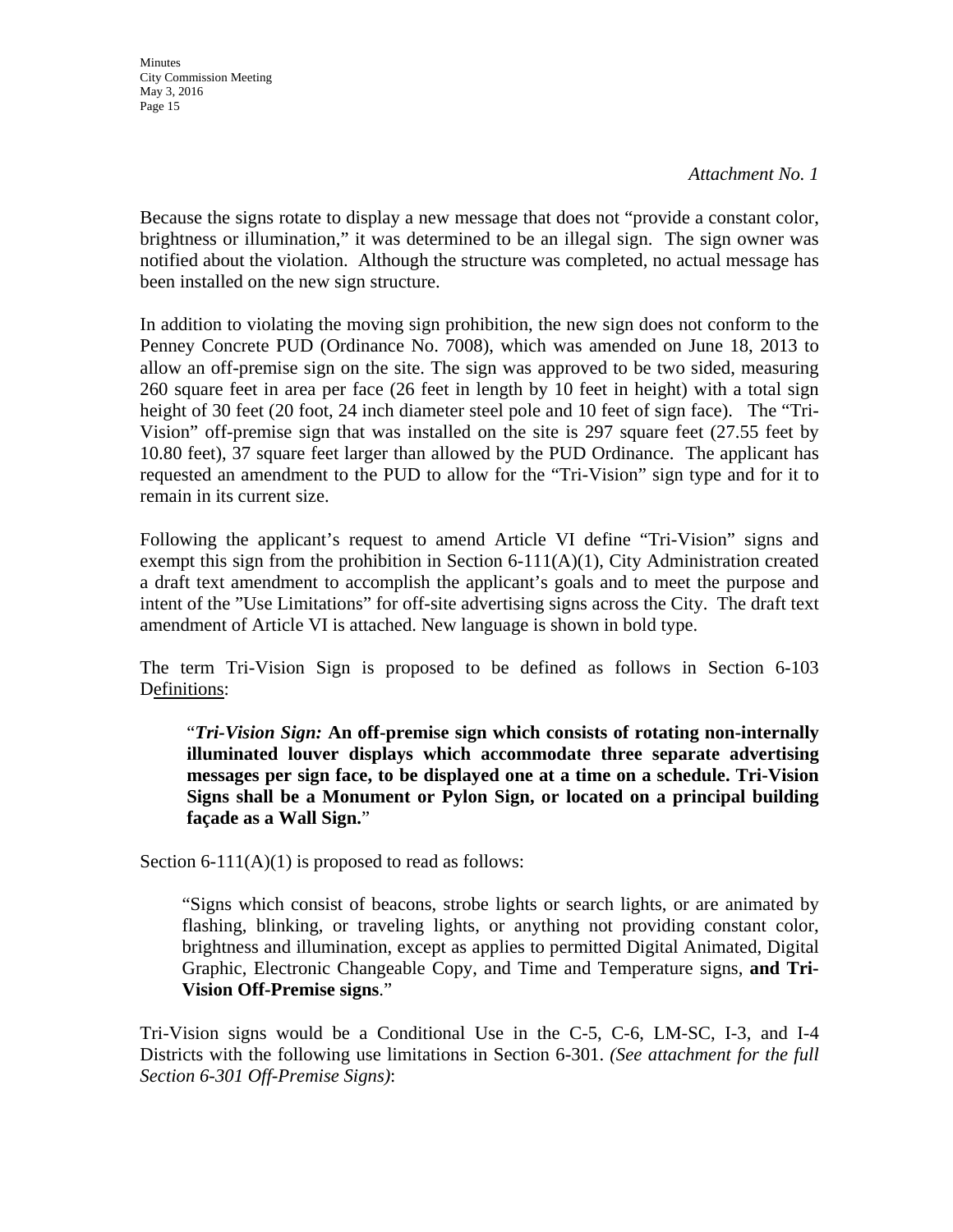- **(10) Tri-Vision Sign message displays shall remain static for a period of not less than sixty (60) seconds. The transition from one (1) message to the next shall be direct and immediate. Special effects, such as transitioning the message in a wave or scrolling method, are prohibited. This minimum requirement shall be certified by the sign manufacturer at the time of the Sign Permit application.**
- **(11) Tri-Vision Signs shall only be allowed through an approved Conditional Use Permit and shall only be located along state designated Freeways/Expressways and Principal Arterials having a posted speed limit of 55 miles per hour or greater at the location of the sign.**

Please note that the 60 second "dwell time" is identical to what is required for Electronic Changeable Copy Signs and Digital Graphic Signs which may be located along certain traffic corridors in the City in the C-5, Highway Commercial District; C-6, Heavy Commercial District; and LM-SC, Light Manufacturing-Service Commercial District.

### **AMENDMENTS TO THE TEXT OF THE ZONING REGULATIONS**

When a proposed amendment results in a change to the text of the Zoning Regulations, the report from the Planning Staff shall contain a statement as to the nature and effect of the proposed amendment, and determinations as to the following issues.

### **1. WHETHER SUCH CHANGE IS CONSISTENT WITH THE INTENT AND PURPOSE OF THE ZONING REGULATIONS**

The general intent and purpose of the Zoning Regulations is to protect the public health, safety, and general welfare; regulate the use of land and buildings within zoning districts to assure compatibility; and protect property values.

The prohibition on moving signs, as defined by Section  $6-111(A)(1)$  was created to protect the public health safety and general welfare by limiting distractions for drivers and pedestrians along the roadway and sidewalks, where signage is generally located. A considerable amount of conversation was had during the latest revisions to the Sign Regulations regarding distractions from digital signs (electronic changeable copy signs, digital graphic signs and digital animated signs) for drivers. The community, City Administration, Manhattan Urban Area Planning Board and City Commission determined that allowing these types of digital moving signs could cause a negative impact to the public health and safety and therefore they adopted the one (1) minute dwell time as well as a size limitation of 32 square feet. The sign owner testified in various public hearings during adoption of the latest Sign Regulations against digital signs because of the potential distraction of drivers. The latest Sign Regulations reflect the community's concerns and acceptance.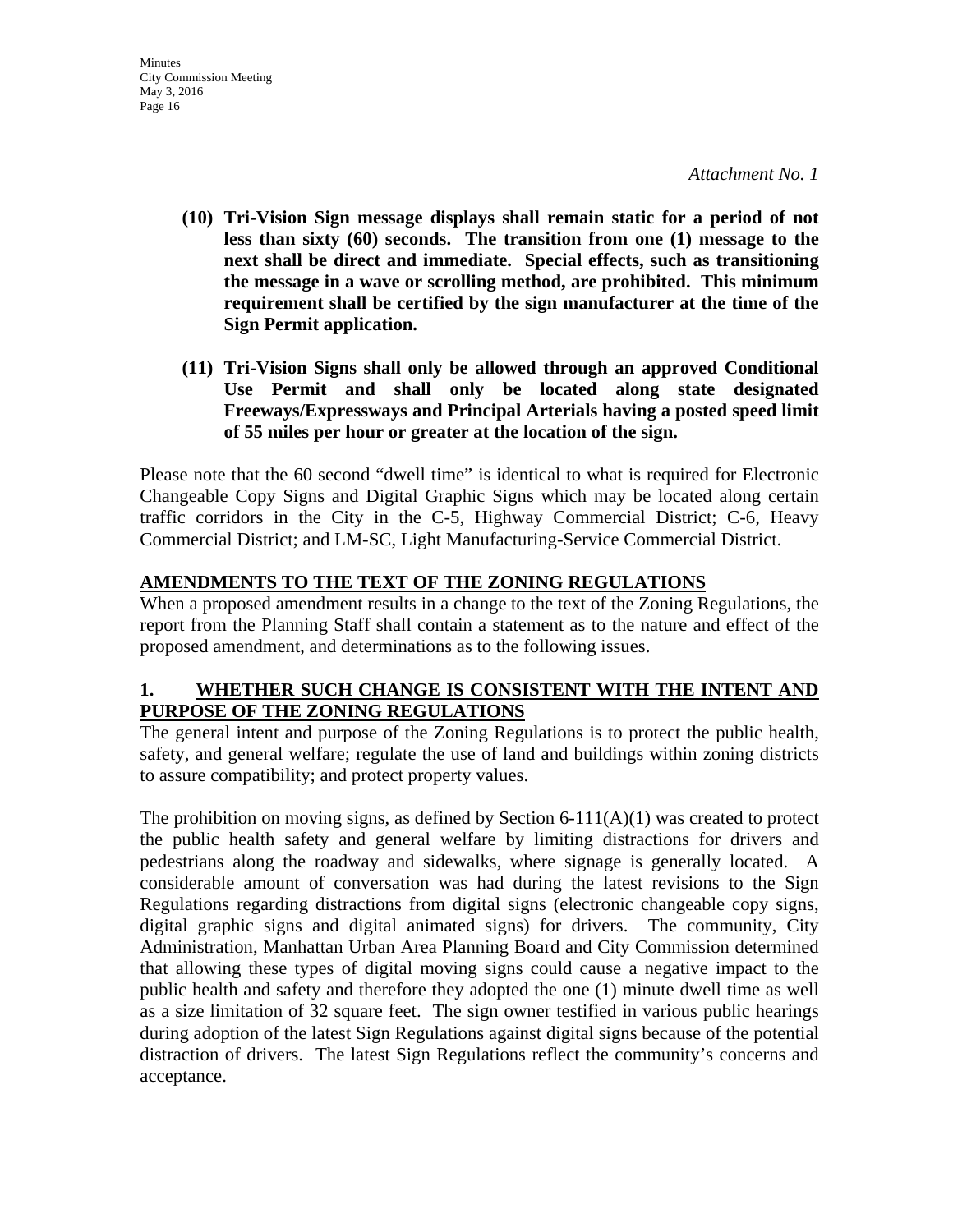#### *Attachment No. 1*

City Administration has drafted a text amendment to allow for "Tri-Vision" off-site advertising (billboard) signs that follow the general consensus of the community during the Sign Regulation revisions in 2014. The premise of the draft ordinance is to allow "Tri-Vision" signs for off-site advertising only if approved by the Board of Zoning Appeals as a Conditional Use. The use limitations for this sign type would limit the frequency that the message can be changed and limit where these types of signs can be placed in the community. Specifically, along state designated Freeways/Expressways and Principal Arterials having a posted speed limit of 55 miles per hour or greater at the location of the sign. The intent of this use limitation is to limit the location of Tri-Vision signs to areas having fewer traffic conflicts and turning movements (i.e. traffic conflicts at intersections) and more free flowing traffic that are typically on the edges of the community and not along the more congested interior traffic corridors.

The text changes are consistent with the intent and purpose of the zoning regulations by allowing Tri-Vision Signs as a Conditional Use within the same districts as other nonmoving Off-Premise Signs. A Conditional Use is typically viewed as a favorable use within a specific zoning district, however may require additional development standards to ensure compatibly. The use limitations proposed for Tri-Vision Signs further ensures compatibility in terms of protecting the general public health, safety, and general welfare.

#### **2. AREAS WHICH ARE MOST LIKELY TO BE DIRECTLY AFFECTED BY SUCH CHANGE AND IN WHAT WAY THEY WILL BE AFFECTED**

The majority of existing Off-Premise signs are located along the major traffic corridors of Fort Riley Boulevard, between Seth Child and Tuttle Creek Boulevard; E. Poyntz Avenue, between Tuttle Creek Boulevard and McCall Road; and Seth Child Road, between Anderson Avenue and Fort Riley Boulevard.

The use limitation would restrict the potential for these signs to be located along state designated Freeways/Expressways and Principal Arterials having a posted speed limit of 55 miles per hour or greater at the location of the sign. This would generally be within current and future City limits in the Eureka Valley, the East U.S. Highway 24 corridor, U.S. Highway 177 corridor, and Tuttle Creek Boulevard north of the City. These areas are generally comprised of commercial, industrial and agricultural areas, with limited residential uses. All the other provisions in Section 6-301 that apply to other Off-Premises signs will also apply to Tri-Vision Signs, including a minimum of 200 feet of separation from the sign to the closest residential district and 800 feet between Off-Premise signs.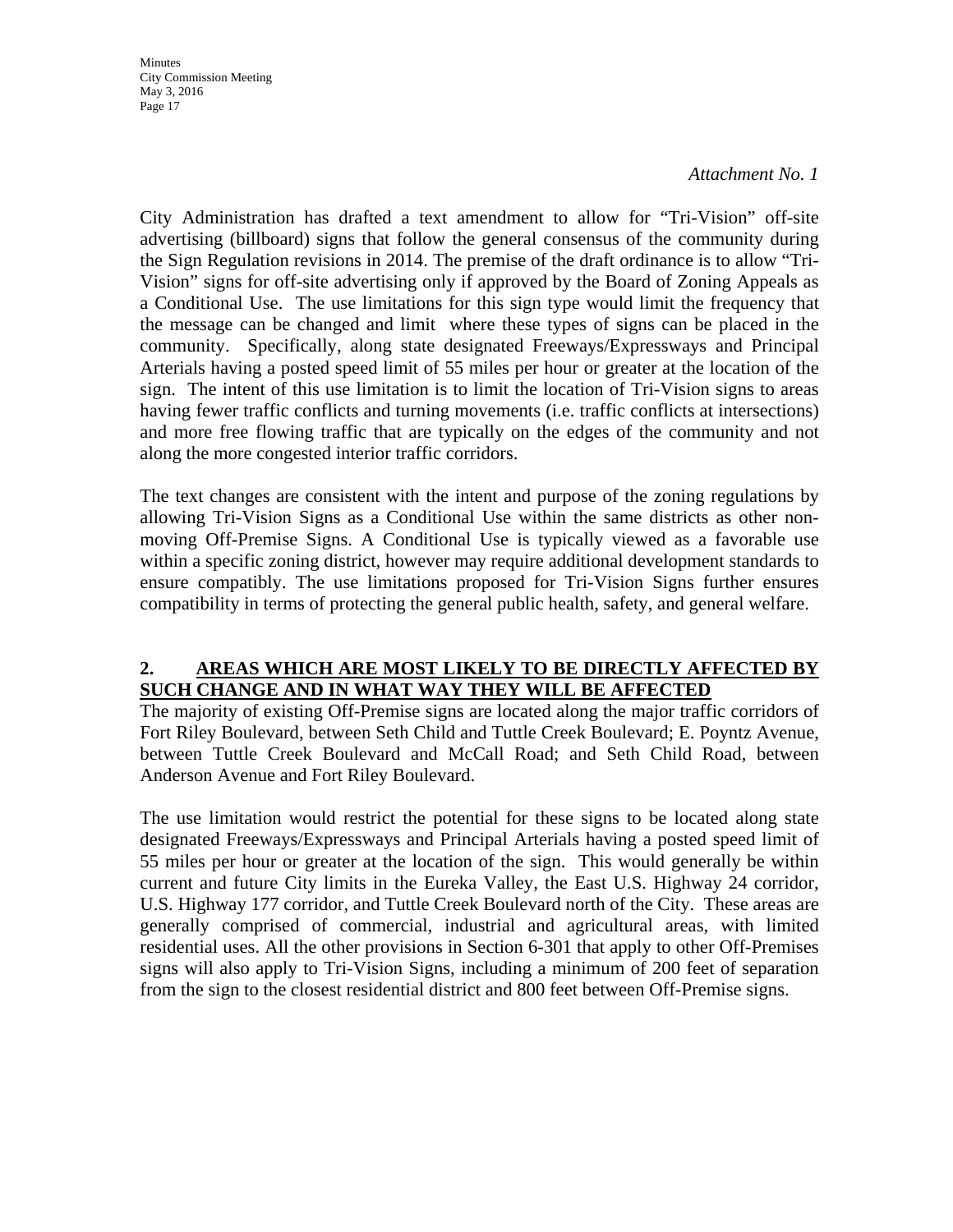#### **3. WHETHER THE PROPOSED AMENDMENT IS MADE NECESSARY BECAUSE OF CHANGED OR CHANGING CONDITIONS IN THE AREAS AND ZONING DISTRICTS AFFECTED, OR IN THE CITY PLANNING AREA, GENERALLY, AND IF SO, THE NATURE OF SUCH CHANGED OR CHANGING CONDITIONS**

The proposed text amendment is made necessary because the sign owner installed the existing sign contrary to the current sign regulations prohibiting signs that move and exceeding the applicable size limitation of 260 square feet. As a remedy to the violation of the Zoning Regulations, and based on discussion with the City Attorney's office the applicant has proposed to amend the Zoning Regulations and the Penny's Concrete PUD Ordinance to allow the sign as it exists.

City Administration has drafted an amendment to Article VI of the Zoning Regulations to allow for this sign type and limit any adverse impacts that a large off-site advertising sign may have on the driving public and surrounding properties and uses.

#### **4. WHETHER SUCH CHANGE IS CONSISTENT WITH THE INTENT AND PURPOSE OF THE POLICY AND GOALS AS OUTLINED IN THE ADOPTED COMPREHENSIVE PLAN OF THE CITY**

The Zoning Regulations help implement the Comprehensive Plan and its goals, objectives, and policies. The Comprehensive Plan is more general in nature and does not specify administrative site planning and construction details such as those addressed by the proposed amendments. However, the proposed amendments ensure that the general policies in the Comprehensive Plan are implemented consistent with legal requirements.

The adopted Eureka Valley – Highway K-18 Corridor Plan, notes under "Aesthetics, Objective B", that standards for outdoor advertising regarding size, setbacks, spacing, stacking, lighting and digital billboards should be established to insure coordination between local jurisdiction in Eureka Valley that design standards for signage *( pages 35- 36 attached)*. Both Riley County and the City of Manhattan recently adopted similar outdoor advertising sign standards (off-premise signs). In addition, Riley County allows Tri-Visions signs.

#### **ALTERNATIVES**

It appears the MUAPB has the following alternatives concerning the issue at hand. The board may:

1. Recommend approval of the proposed amendment of the Zoning Regulations to the City Commission, based on the reasons in the staff memorandum.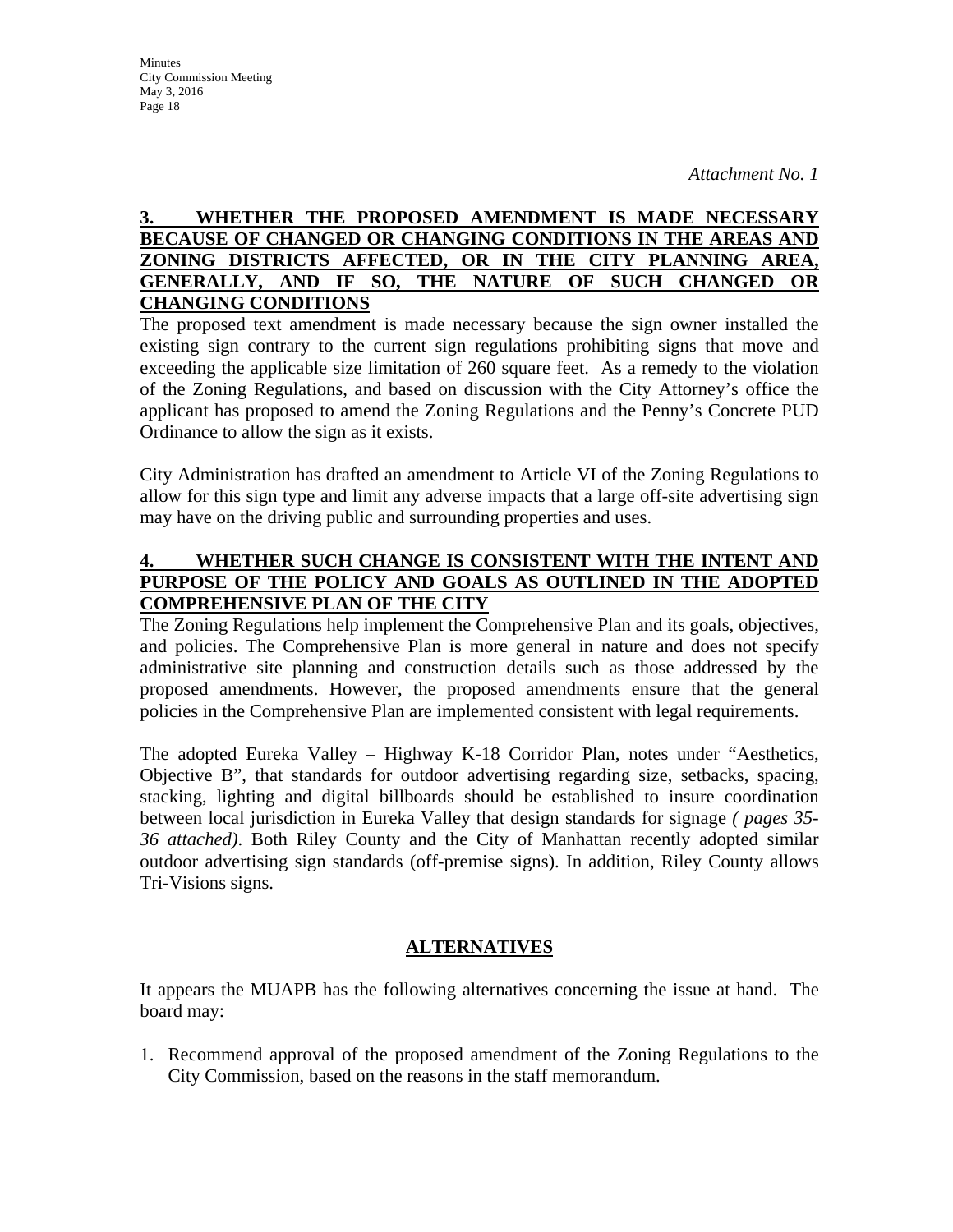- 2. Recommend denial of the proposed amendment to the City Commission, based on specific reasons.
- 3. Modify the proposed amendment and forward the modifications, along with an explanation, to the City Commission.
- 4. Table the public hearing to a specific date, and provide further direction to City Administration and the applicant.

#### **RECOMMENDATION**

While City Administration would have preferred a different approach leading up to addressing this issue**,** City Administration recommends approval of the amendment to the Manhattan Zoning Regulations to amend Article VI, Sign Regulations, to allow for "Tri-Vision" off-site advertising, as proposed, based on the findings in the Staff Memorandum**.** 

#### **POSSIBLE MOTION**

The Manhattan Urban Area Planning Board recommends approval of the proposed amendment to the Manhattan Zoning Regulations to amend Article VI, Sign Regulations, to allow for "Tri-Vision" Off-site Advertising, based on the findings in the Staff Memorandum.

#### **16001}MUAPB}AMENDZR}TRIVISIONBILLBOARDS**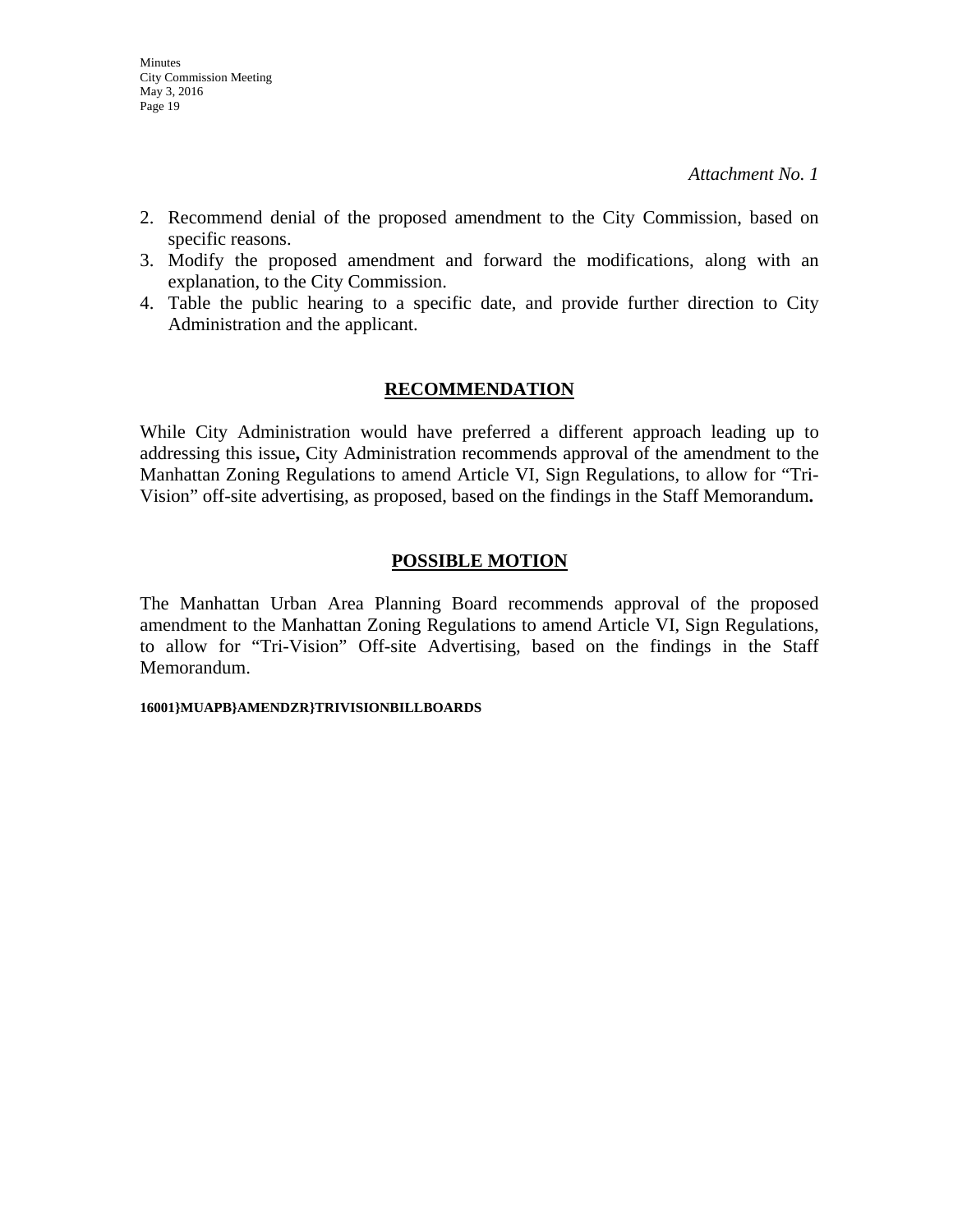### **AN AMENDMENT OF ORDINANCE NOS. 6730, 6915 AND 7008 AND THE APPROVED FINAL DEVELOPMENT PLAN OF THE PENNY'S CONCRETE INDUSTRIAL PUD TO ACCOMMODATE AN EXISTING "TRI-VISION" OFF-SITE ADVERTISING (BILLBOARD) SIGN**

#### **THE AMENDMENT IS PROPOSED AS A FINAL DEVELOPMENT PLAN.**

*Note: See separate Amendment to Article VI, Sign Regulations, to define and allow Tri-Vision Billboards as a permitted type of Off-Premise Sign.* 

#### **BACKGROUND**

**APPLICANT:** Thomas Outdoor Advertising Inc. – Bart Thomas.

**OWNER:** Penny's Concrete, Inc., a Kansas Corporation.

**APPLICANTADDRESS:** 1508 Fair Lane, Manhattan, KS 66502

**OWNER ADDRESS**: 23400 W. 82<sup>nd</sup> Street, Shawnee, KS, 66227

**LEGAL DESCRIPTION:** Lot 3, Penny's Addition, Unit Two, an Industrial Planned Unit Development, City of Manhattan, Riley County, Kansas.

**LOCATION:** The amendment site is generally located on that part of Lot 3 approximately 1,400 feet south of the Skyway Drive and Eureka Drive intersection on the west side of Skyway Drive. Lot 3 is a vacant tract of land immediately south of the Penny's Concrete batch plant operation.

**EXISTING ZONING:** Industrial Planned Unit Development District, with AO, Airport Overlay District.

**AREA:** Lot 3 is a 3.447 acre (150,156 square foot) tract of land.

**DATE OF NEIGHBORHOOD MEETING:** September 30**,** 2015.

**PUBLICATION DATE OF PUBLIC NOTICE:** Monday, December 14, 2015.

**DATE OF PUBLIC HEARING, PLANNING BOARD:** Monday, January 21, 2016

**CITY COMMISSION FIRST READING OF AN ORDINANCE:** Tuesday, February 16, 2016.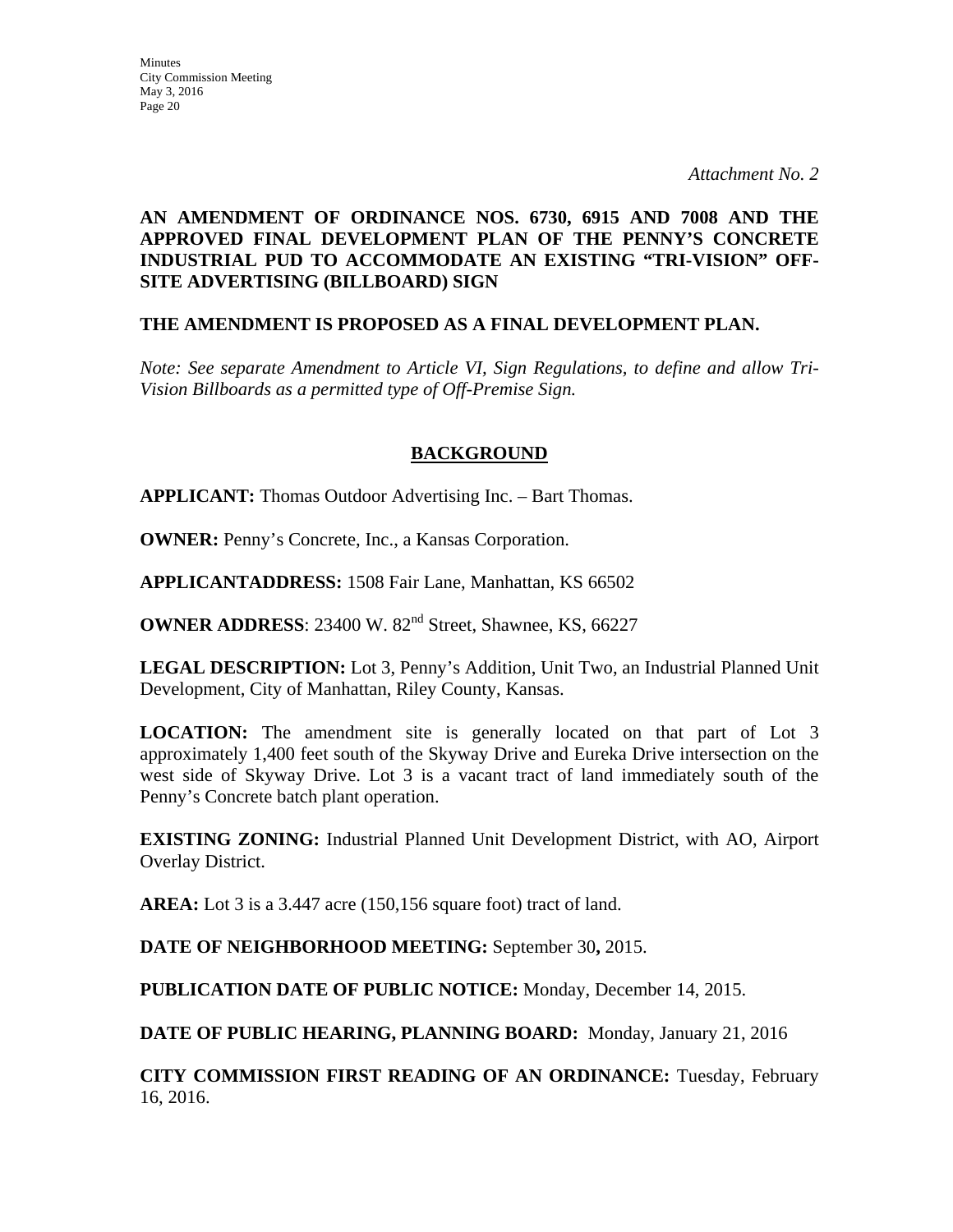### **EXISTING PUD:**

#### **Ordinance Nos. 6730, 6915 and 7008**

Penny's Concrete Industrial Planned Unit Development was established by **Ordinance No. 6730**, dated October 21, 2008, with the following conditions of approval:

- 1. Permitted uses shall include a permanent Concrete Batch Plant, a portable Concrete Batch Plant, the production and storage of concrete landscaping blocks, and a vehicle and equipment maintenance shop.
- 2. Perimeter and front yard landscaping and screening shall be provided as proposed.
- 3. Landscaping and irrigation shall be provided pursuant to a Landscaping Performance Agreement between the City and the owner, which shall be entered into prior to issuance of a building permit.
- 4. All landscaping and irrigation shall be maintained in good condition.
- 5. Light poles shall be provided as described in the application documents and shall be full cutoff design. Building lighting shall not cast direct light onto public or private streets or adjacent property and shall be full cut-off design.
- 6. Signage shall be provided as proposed to include one ground entry sign.
- 7. Exempt signage shall include signage described in Article VI, Section 6-104  $(A)(1),(2),(4),(5),(7)$  and  $(8)$ ; and Section 6-104  $(B)(2)$ , of the Manhattan Zoning Regulations. Temporary sales aids and portable signs, as described in Article VI, Signs, of the Manhattan Zoning Regulations, shall be prohibited.
- 8. All trash enclosures shall be constructed of masonry walls with gates.
- 9. Dust control mitigation shall be provided as proposed for material storage areas and conveyors.

Penny's Concrete Unit Two Industrial Planned Unit Development was amended by **Ordinance No. 6915**, dated September 6, 2011, to amend the Final Development Plan of Penny's Concrete Industrial PUD and Ordinance No. 6730 to rezone and add Lot 36, Eureka Addition, Unit Two, to the PUD. There was one condition of approval updating the PUD to incorporate a revised citation related to political signs, under the exempt sign section:

1. Exempt signage shall include signage described in Article VI, Section 6-104  $(A)(1),(2),(4),(5)$ , and  $(7)$ ; and, Section 6-104  $(B)(2)$  and  $B(5)$ , of the Manhattan Zoning Regulations.

Penny's Concrete Unit Two Industrial Planned Unit Development was amended by **Ordinance No. 7008**, dated June 18, 2013, to allow an off-site advertising sign with the following conditions of approval: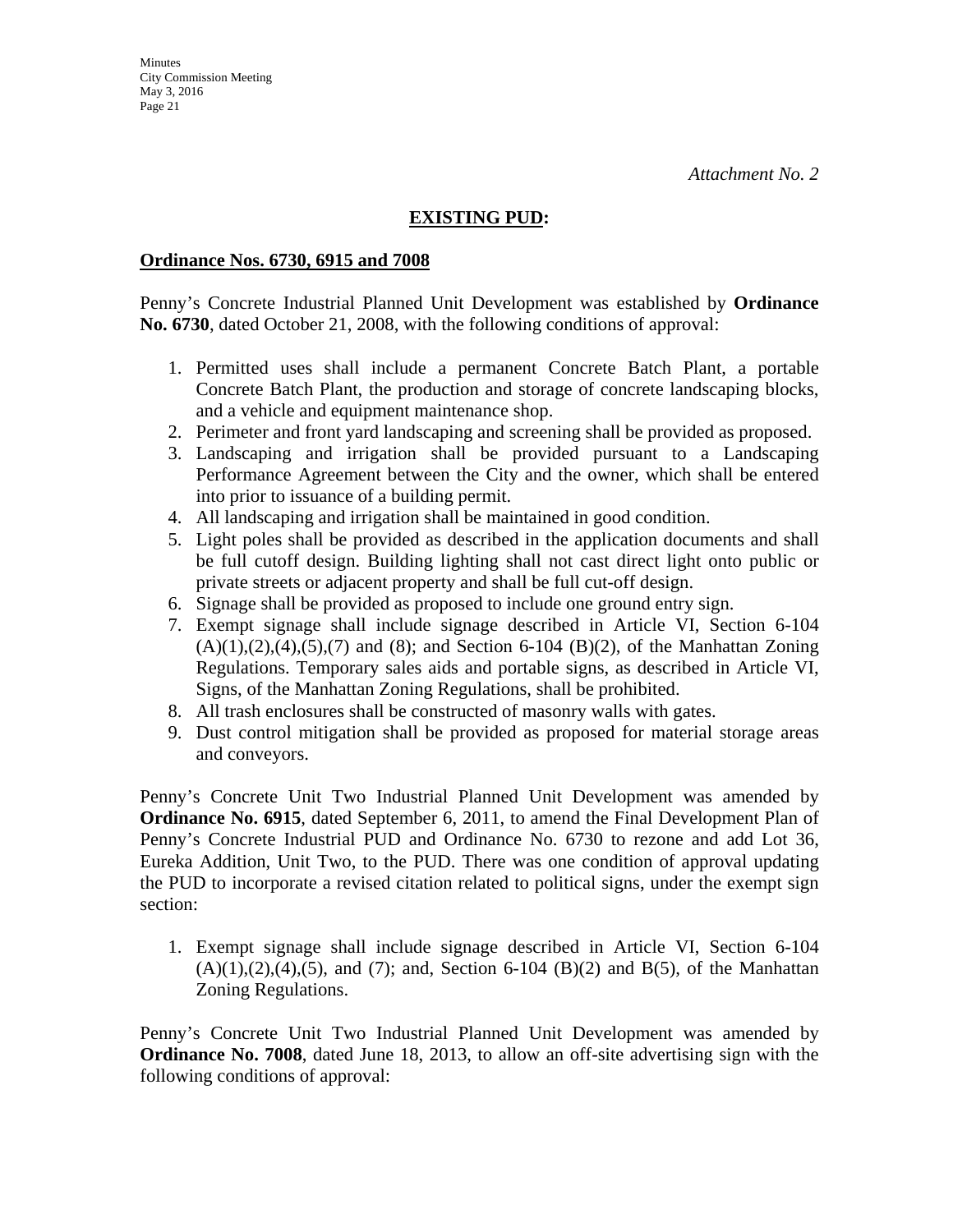- 1. One (1) advertising sign shall be allowed on the east side of Lot 3, Penny's Addition, Unit Two, An Industrial Planned Unit Development, City of Manhattan, Riley County, Kansas.
- 2. All applicable permits shall be obtained before construction of the advertising sign.
- 3. No portion of the advertising sign shall encroach on or over the utility easement dedicated on the east side of Lot 3.

#### **Permitted Uses**

Permitted Uses in the PUD are set out above in Ordinance No. 6730, under Condition 1.

Signs are permitted under Conditions 6 and 7, Ordinance No. 6730, and Condition 1, Ordinance No. 6915.

One (1) off-premise sign is allowed on Lot 3 under Condition 1, Ordinance No. 7008.

#### **EXISTING USE**

The existing use of the Penny's Concrete PUD is exclusively on Lot 2, which adjoins Lot 3, the amendment site. Lot 2 consists of a permanent Concrete Batch Plant, a portable Concrete Batch Plant, the production and storage of concrete landscaping blocks for retaining walls, office, other accessory uses such as landscaping, lighting, signage, a future shop, and a retention basin along the east side of Lot 2. A third batch plat was approved on Lot 3 but has not been built. In addition to the Manhattan Zoning Regulations, batch plant activities on Lots 2 and 3 are subject to Kansas Department of Health and Environment (KDHE) air and water quality regulations.

#### **Lot 3 –Off-Premise Sign and Approved But Not Constructed Batch Plant.**

Lot 3 contains an existing two sided off-premise sign that measures 297 square feet in area per face (27.55 feet in length by 10.80 feet in height), total sign height is approximately 25 feet in height (14 foot, 24 inch diameter steel pole and 11 feet of sign face) measured from the flat grade adjacent to the retention basin *(elevation attached)*. The off-premise sign is a "Tri-Vision" type, consisting of three (3) separate rotating advertising messages per sign face. The front yard setback is 25 feet and the closest part of the sign is generally 23 feet.

A portable plant (Plant #3) may be located on Lot 3 and may be placed on the site depending on demand for concrete. The area around Plant #3 will be for aggregate storage and parking with access to the existing activities on Lot 2.

#### **DESCRIPTION OF PROPOSED AMENDMENT**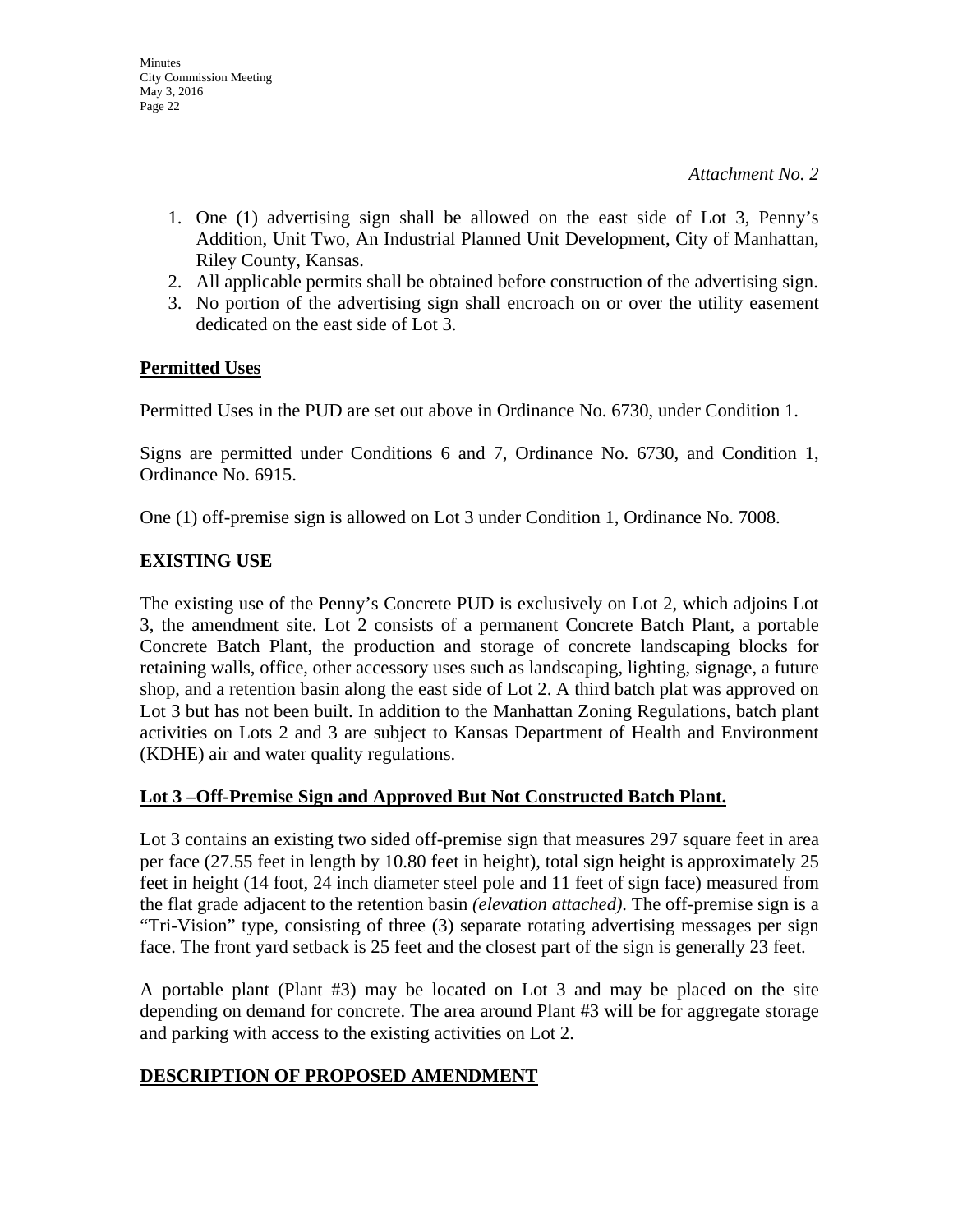**AMEND** Ordinance Nos. 6730, 6915 and 7008 and the approved Final Development Plan of the Penny's Concrete Industrial PUD to accommodate an existing "Tri-Vision" Offpremise advertising (billboard) sign.

Off-premise signs are a defined type of sign in Article VI, Signs. The definition of an offpremise sign and the specific standards are as follows:

#### Definition

*Off-Premise Sign*. A sign directing attention to a specific business, product, service, organization, person, entertainment, event or activity, or other commercial activity that is not sold, produced, manufactured, furnished, or conducted at the property upon which the sign is located. Also known as a billboard, off-site advertising, or outdoor advertising sign.

#### Regulations

Section 6-301. Off-Premise Signs. The following restrictions shall apply to all Off-Premise Signs.

- A. Permitted Districts: C-5, C-6, LM-SC, I-3, and I-4.
- B. Permitted Structural Types: (1) Monument Signs. (2) Pylon Signs. (3) Wall Signs.
- C. Sign Separation: The minimum spacing between Off-Premise Signs shall be eight hundred (800) feet radial distance, measured from any part of the sign to the nearest portion of any part of any other Off-Premise Sign.
- D. Separation from Residential Districts: Off-Premise Signs shall be no closer than two hundred (200) feet to a residential district.
- E. Required Sign Setback:
	- 1) Front Yard and Rear Yard: Twenty-five (25) feet.
	- 2) Side Yard: Shall follow the applicable minimum side yard setback requirements as cited in Article VI, Part 2, District Regulations.
- F. Maximum Surface Area: Two-hundred sixty (260) square feet.
- G. Height:
- 1) Wall Signs: Shall not project above the building facade on which they are attached.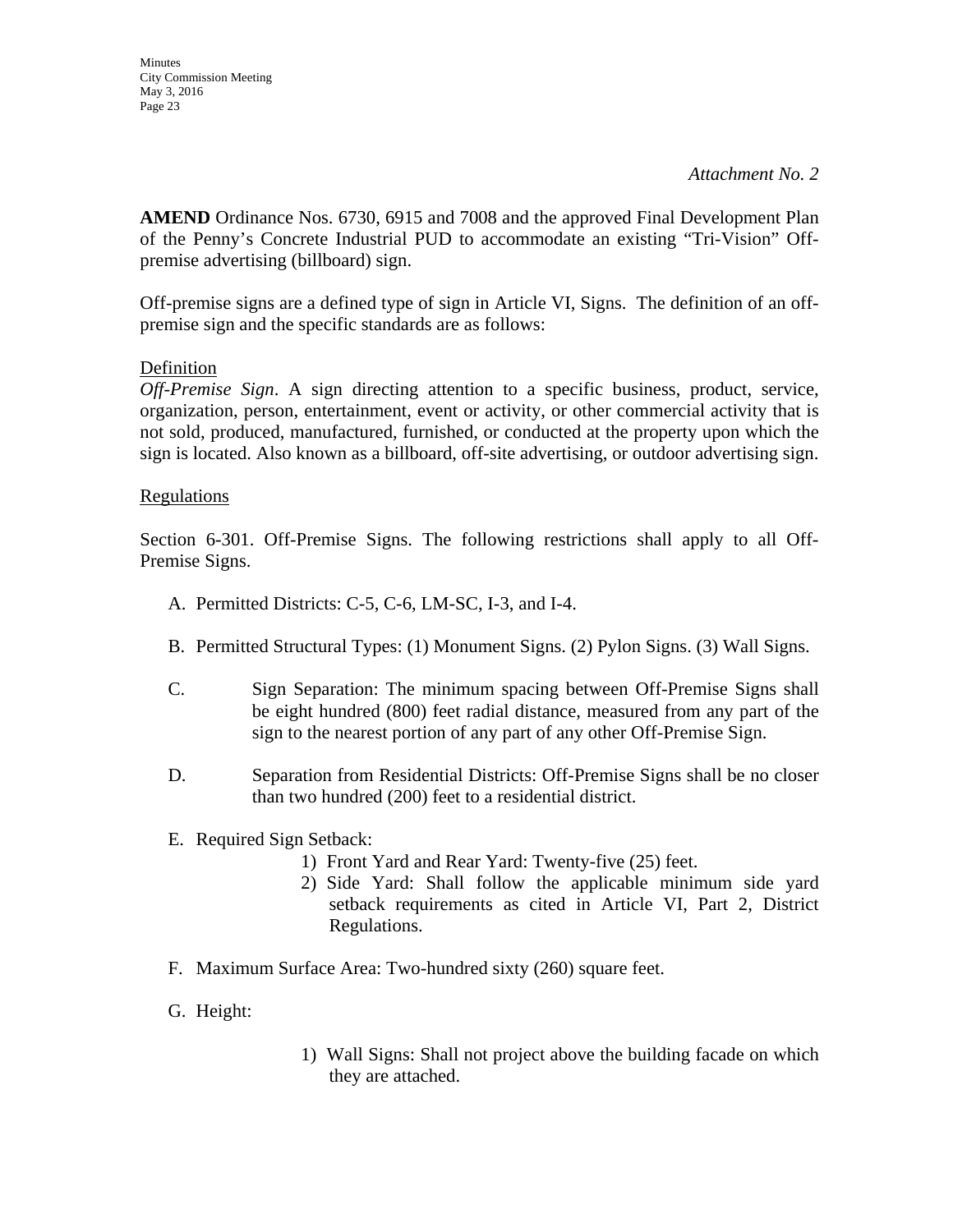- 2) Monument Signs: Six (6) feet.
- 3) Pylon Signs: Thirty (30) feet.
- H. Illumination: Sign illumination may be external and shall be directed upward.
- I. Use-limitations:
	- 1) Off-Premise Signs shall be located on a parcel, tract, or lot that conforms to the minimum lot size requirements of the zoning district in which the sign is located.
	- 2) Off-Premise Signs shall be oriented towards the abutting street.
	- 3) The surface area of Off-Premise Pylon Signs shall not count towards the permitted maximum surface area for all signs associated with a separate principal use located on the same property.
	- 4) The surface area of Off-Premise Monument and Wall Signs shall count towards the total permitted surface area for all signs associated with a separate principal use located on the same property.
	- 5) Off-Premise Sign faces shall not be placed side by side, or in a vertical position with one structure atop the other.
	- 6) Double-faced Off-Premise Signs having nonparallel faces shall be constructed so that the angle between the sign faces shall not exceed twenty four (24) degrees and the total distance between the open ends of the faces shall not exceed ten (10) feet.
	- 7) Off-Premise Pylon Signs shall be constructed using a uni-pole design.
	- 8) Off-Premise Signs shall not incorporate any of the following displays: Time and Temperature Signs, Electronic Changeable Copy Signs, Digital Graphic Signs, or Digital Animated Signs.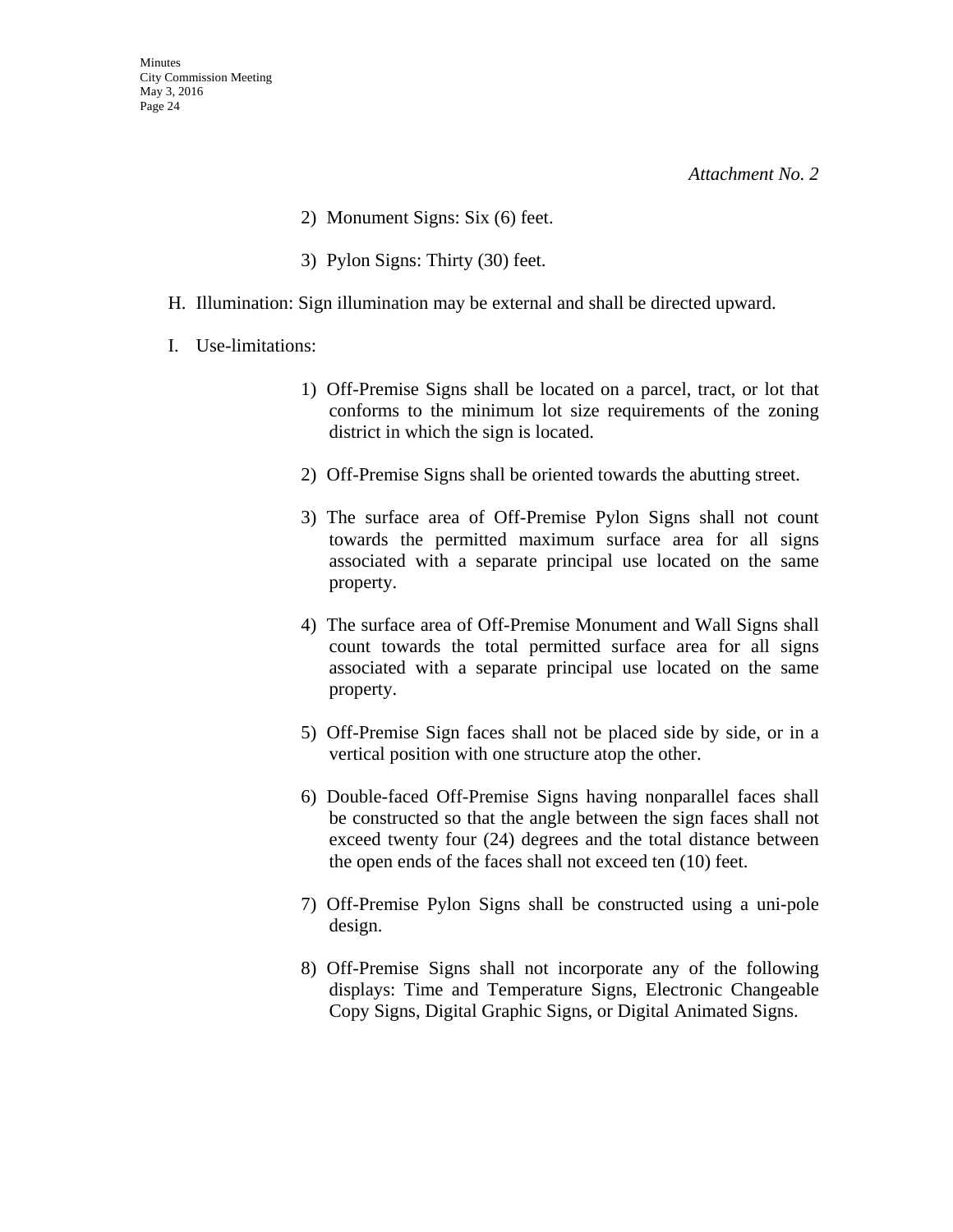9) Any trim surrounding an Off-Premise Sign face and any extension(s) of the display surface shall be included in the maximum allowed surface area. The sign base, structural members, and supports shall be excluded from the maximum surface area, provided they do not constitute part of the display message.

#### *Note: See separate Amendment to Article VI, Sign Regulations, to define and allow Tri-Vision Billboards as a permitted type of Off-Premise Sign.*

**PROPOSED SIGN:** The proposed amendment to the PUD is to accommodate the existing off-premise sign. Ordinance No. 7008 was approved on June 18, 2013 to amend the PUD to allow an off-premise sign, as per the existing sign regulations. The approved sign was proposed as two sided, measuring 260 square feet in area per face (26 feet in length by 10 feet in height) with a total sign height of 30 feet (20 foot, 24 inch diameter steel pole and 10 feet of sign face). However, the off-premise sign that was installed did not follow the permit that was issued and is an illegal sign that is larger than the proposed sign consisting of 297 square feet compared to 260 square feet. In addition, the offpremise sign was installed as a Tri-Vision sign, that has three rotating sign faces per side which change message displays, which is currently prohibited under Section  $6-111(A)(1)$ in the City of Manhattan Zoning Regulations.

#### **MATTERS TO BE CONSIDERED WHEN AMENDING A PLANNED UNIT DEVELOPMENT**

**1. WHETHER THE PROPOSED AMENDMENT IS CONSISTENT WITH THE INTENT AND PURPOSE OF THE APPROVED PUD, AND WILL PROMOTE THE EFFICIENT DEVELOPMENT AND PRESERVATION OF THE ENTIRE PUD:** The proposed amendment is generally consistent with the intent and purpose of the Penny's Concrete Industrial PUD, which is a heavy industrial land use as well as the eastern part of the Eureka Addition, which also is a light industrial and heavy commercial area. Off-premise signs are a permitted sign in I-4, Heavy Industrial District; C-6, Heavy Commercial District; and, I-3, Light Industrial District. Approval of the existing Tri-Vision sign does not necessarily ensure the efficient development and preservation of the entire PUD but does not interfere with its efficient development as a batch plant and does not interfere with the use of the retention basin. The unipole of the Tri-Vision sign is located on the slope of the retention basin but is located out of the platted utility easement east of the retention basin.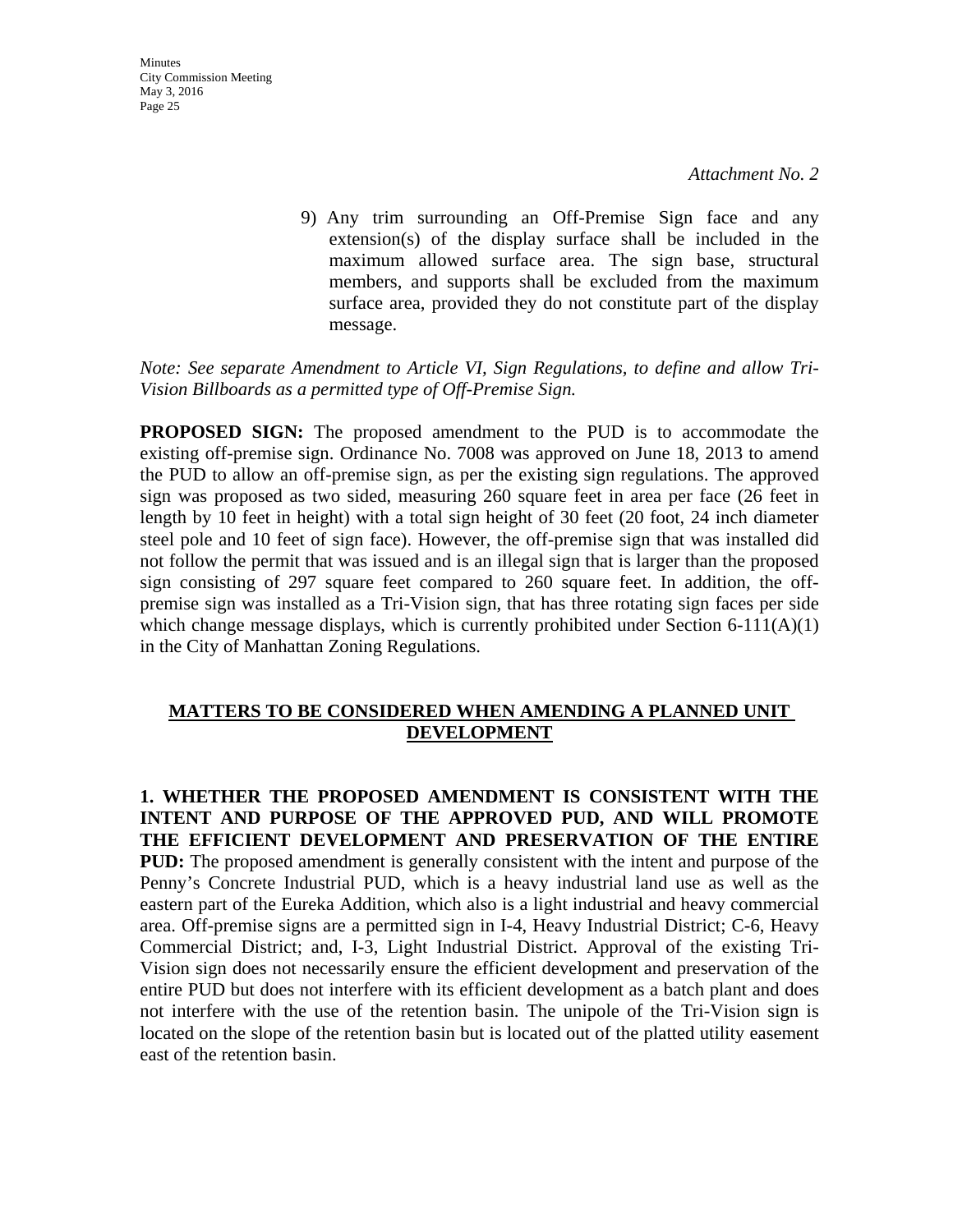*Attachment No. 2* 

**2. WHETHER THE PROPOSED AMENDMENT IS MADE NECESSARY BECAUSE OF CHANGED OR CHANGING CONDITIONS IN OR AROUND THE PUD, AND THE NATURE OF SUCH CONDITIONS:** Ordinance No. 7008 amending the PUD to allow for an off-premise sign was in order to replace off-site advertising signs that were removed by KDOT due to realignment of K-18 Highway. The proposed amendment to the PUD is not made necessary because of changed or changing conditions in or around the PUD. The applicant indicates in his written documents that, "the proposed amendment is to clarify and specify the type of advertising signage allowed by Ordinance 7008 as a "Tri-Vision billboard", as well as to provide a site plan showing the location within the PUD and drawings depicting the Tri-Vision billboard".

If this PUD amendment is approved, Article VI of the City of Manhattan's Sign Regulations must also be amended in order to allow Tri-Vision signs as a permitted type of off-premise sign within the City.

**3. WHETHER THE PROPOSED AMENDMENT WILL RESULT IN A RELATIVE GAIN TO THE PUBLIC HEALTH, SAFETY, CONVENIENCE OR GENERAL WELFARE, AND IS NOT GRANTED SOLELY TO CONFER A SPECIAL BENEFIT UPON ANY PERSON:** Approval of the proposed amendment will not result in a relative gain to the general public. If the Planning Board and/or City Commission determine to approve the amendment, City Administration recommends a minimum dwell time between message changes of at least one (1) minute to match the dwell time required for digital graphics signs and electronic changeable message signs in other parts of the City along traffic corridors to protect public health and safety. The proposed amendment will benefit the applicant as there are currently no other Tri-Vision signs allowed within the City of Manhattan and the existing Tri-Vision sign was installed in direct conflict with the original proposed off-premise sign.

#### **ADDITIONAL MATTERS TO BE CONSIDERED WHEN AMENDING A PLANNED UNIT DEVELOPMENT**

**1. LANDSCAPING:** No landscaping is proposed with the amendment. Existing landscaping consist of natural grass.

**2. SCREENING:** Lot 3, when developed with the batch plant, is proposed to be screened by a six foot slatted security fence on the east lot line with a row of ornamental trees on the inside of the fence.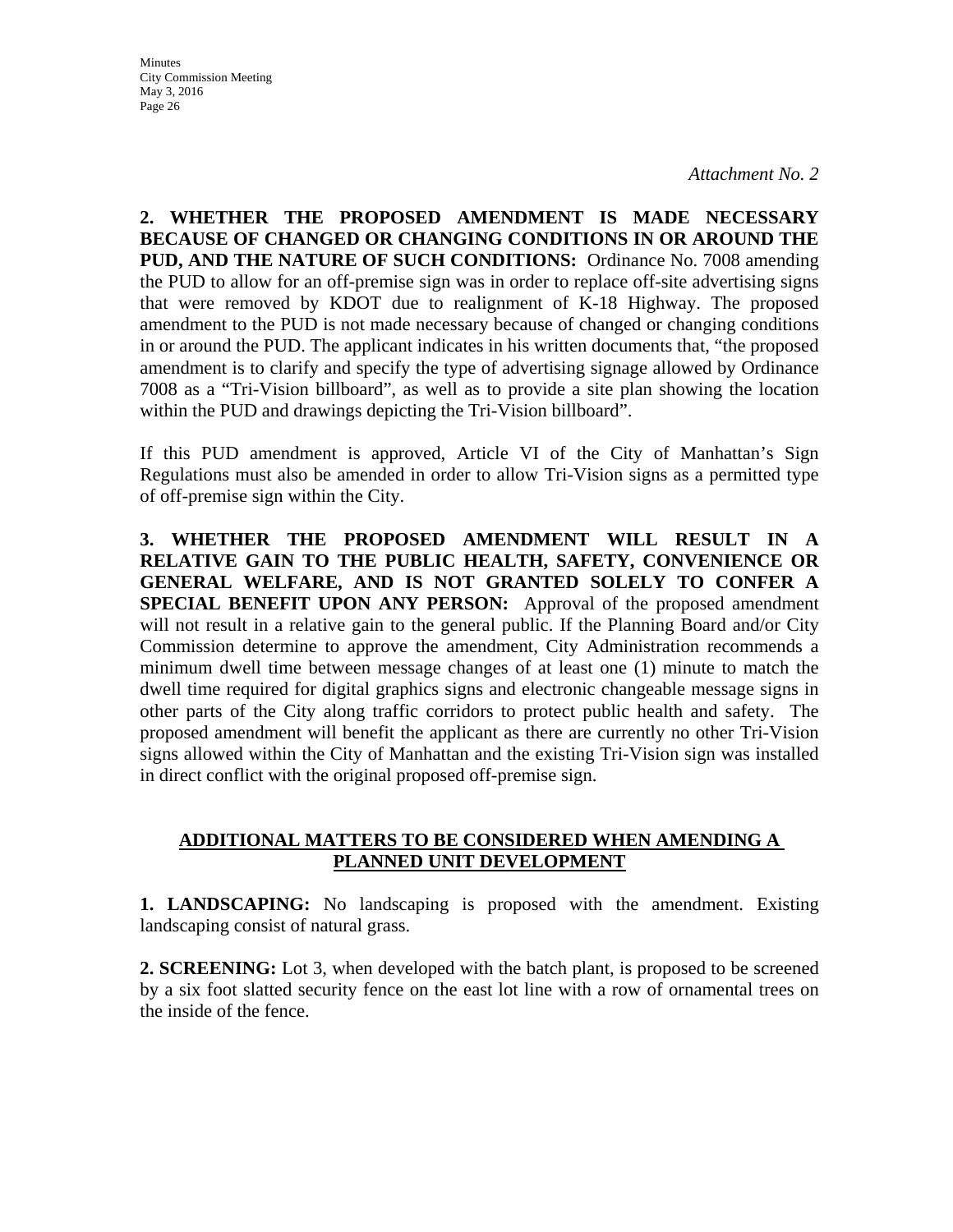**Minutes** City Commission Meeting May 3, 2016 Page 27

**3. DRAINAGE: A DRAINAGE STUDY WAS SUBMITTED IN 2006 WITH THE PRELIMINARY PLAT FOR THE ENTIRE EUREKA ADDITION SUBDIVISION. THE STUDY WAS REVIEWED AND ACCEPTED BY THE CITY ENGINEER. AN UPDATE TO THE ORIGINAL STUDY WAS SUBMITTED AND ACCEPTED WITH THE PENNY'S PUD IN 2008. AS A PART OF THE PROPOSED AMENDMENT AND REZONING, KAREN L. WEATHERS, P.E., BG CONSULTANTS, SUBMITTED A STORM DRAINAGE REPORT FOR PENNY'S CONCRETE LOT 36, DATED JUNE 15, 2011. THE 2011 UPDATE WAS REVIEWED AND ACCEPTED BY THE CITY ENGINEER. NO CHANGES TO THE DRAINAGE PATTERNS ARE PROPOSED. THE ADVERTISING SIGN WILL NOT AFFECT DRAINAGE ON THE SITE.**

**4. CIRCULATION:** There is no change to access to the PUD associated with the existing Tri-Vision Sign. The PUD is accessed from Eureka Terrace, with no curb cut on Skyway Drive.

**5. OPEN SPACE AND COMMON AREA:** Open landscaped space around the perimeter of the site is owned and maintained by the property owner.

**6. CHARACTER OF THE NEIGHBORHOOD:** The neighborhood is characterized by the batch plant and a developing light industrial/industrial park, consisting of Star Lumber & Supply, a contractor's business, a self-storage site, and an auto related service. The neighborhood further north consists of Eureka Drive, Flint Hills Job Corps Center and agricultural fields. The neighborhood to the immediate south and west of the site is undeveloped heavy commercial and industrial park lots and agricultural fields. To the southwest is the Manhattan Regional Airport. Residential neighborhoods are to the west of the Eureka Addition. The neighborhood to the east is the realigned K-18 Highway Corridor and Skyway Drive.

#### **THIRTEEN MATTERS TO BE CONSIDERED WHEN REZONING**

**1. EXISTING USE:** Lot 3 consists of an off-premise sign and remaining vacant land approved for the expansion of the Penny's Concrete batch plant operations.

**2. PHYSICAL AND ENVIRONMENTAL CHARACTERISTICS:** Lot 3 is flat and covered with field grasses, and within the 100 Year and 500 Year Flood Plains.

Lot 3 is entirely within the Horizontal and Conical Zones of Manhattan's Regional Airport. The northwest corner of Lot 3 is also within the Approach and Transitional Zones of the airport. Future uses (structures and trees), which are within these Zones are required to be reviewed by the Federal Aviation Administration (FAA) and may be required to obtain, an Airport Compatible Use Permit prior to construction, planting or change to the structure or trees..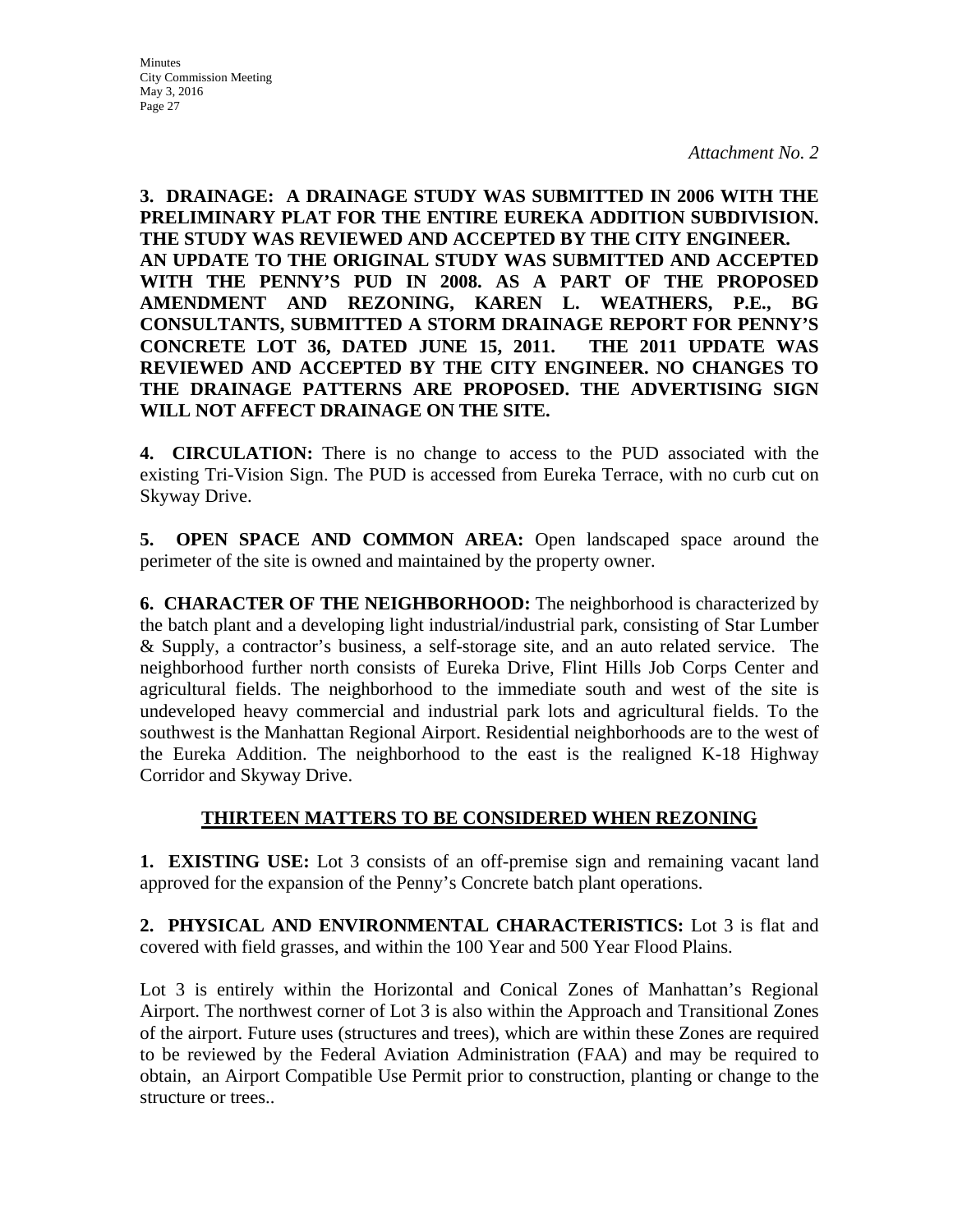#### **3. SURROUNDING LAND USE AND ZONING:**

**(a.) NORTH:** Penny's Concrete, Star Lumber, Eureka Drive, Flint Hills Job Corps, and agricultural fields; Industrial PUD/AO, C-6/AO Districts, U, University District, and Riley County G-1, General Agricultural District.

**(b.) SOUTH:** Undeveloped heavy commercial lots and agricultural fields; C-6/AO Districts and Riley County G-1 District.

**(c.) EAST:** Skyway Drive and K-18 Highway; Riley County G-1 District.

**(d.) WEST:** Eureka Terrace, contractor business, self-storage and undeveloped light industrial lots and undeveloped industrial park lots; I-3, Light Industrial District/AO Districts, and I-2, Industrial Park District/AO Districts.

**4. CHARACTER OF THE NEIGHBORHOOD:** See above under number **6, CHARACTER OF THE NEIGHBORHOOD**.

**5. SUITABILITY OF SITE FOR USES UNDER CURRENT ZONING:** Lot 3 is suitable for the batch plant as approved. Currently, "Tri-Vision" signs are prohibited by the City of Manhattan's Sign Regulations. The Zoning Regulations would need to be amended in order to permit Tri-Vision signs within the City of Manhattan and in order to amend the PUD to allow the existing sign to remain.

**6. COMPATIBILITY OF PROPOSED DISTRICT WITH NEARBY PROPERTIES AND EXTENT TO WHICH IT MAY HAVE DETRIMENTAL AFFECTS:** Properties nearby Lot 3 are the existing Penny's batch plant site, and a lumber wholesale supply and recently constructed Skyway Drive and undeveloped agricultural fields. Nearby properties to the south are undeveloped parts of the Eureka Addition, agricultural fields and the Manhattan Regional Airport.

The existing sign is setback approximately 23 feet from the east lot line of Lot 3.

Lot 3 is entirely within the Horizontal and Conical Zones of Manhattan's Regional Airport, which requires structures comply with the AO, Airport Overlay District regulations. The northwest corner of the site is also within the Approach and Transitional Zones of the airport.

The existing sign structure height is 30 feet to the top of the sign. *(Note: The Federal Aviation Agency (FAA) previously determined there would be no hazard to air navigation, based on a height of 100 feet for the Concrete Batch Plant in the existing Penny's PUD. The FAA's determination indicated future construction requires additional notice to the*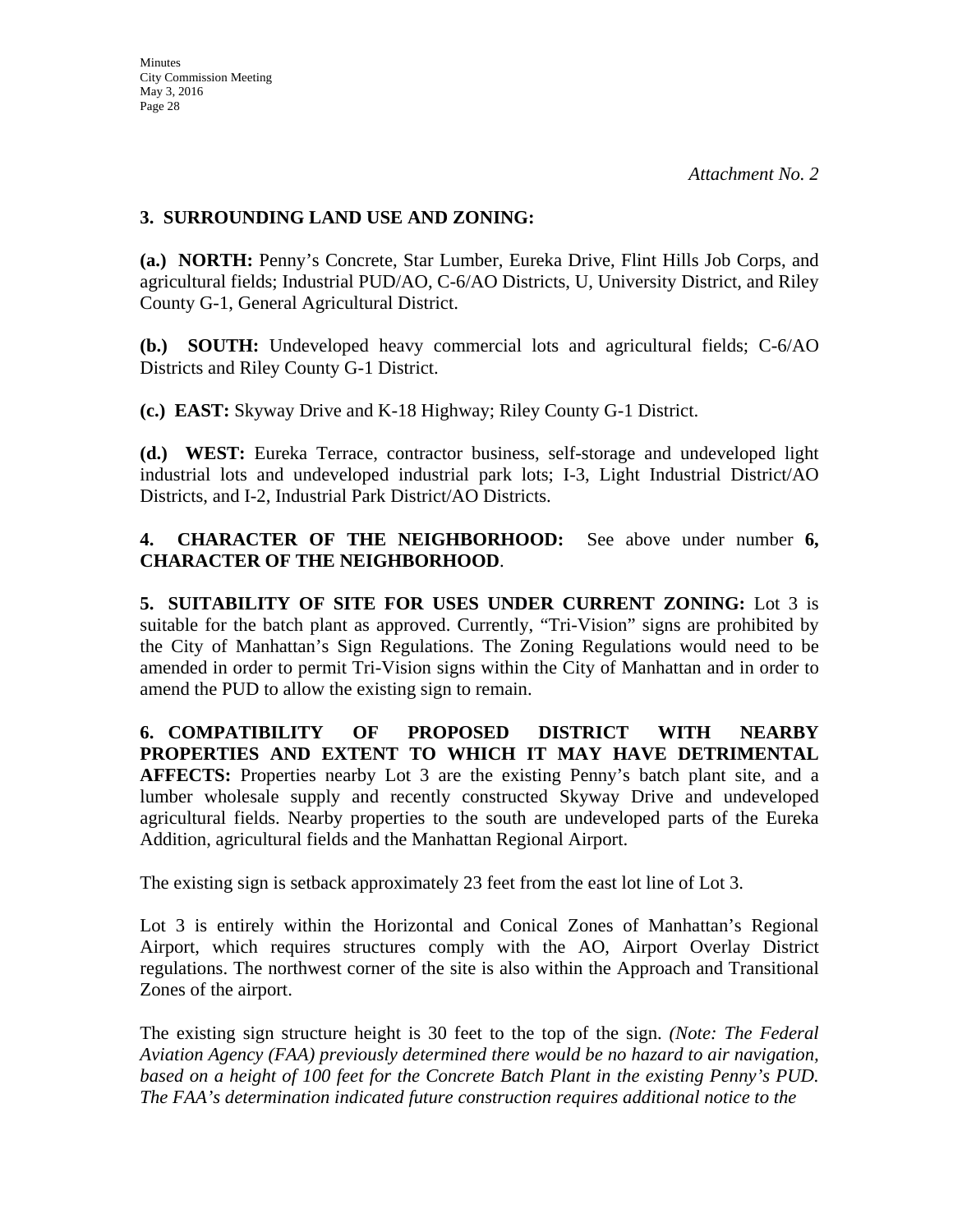*FAA. The addition of Plant #3 requires additional notice to the FAA before Plant #3 is added to the site but does not include the existing sign outside the approach zone, which is less than 75 feet in height.)* 

The sign appears to have no detrimental effects on surrounding land uses. However, the affect of rotating message faces of the Tri-Vision sign is unknown on driver's who could become distracted along Skyway Drive and K-18 anticipating the next message. Therefore if the Planning Board and/or City Commission decide to approve this amendment, City Administration recommends a minimum dwell time between message changes of at least one (1) minute to match the dwell time required for digital graphics signs and electronic changeable message signs in other parts of the City along traffic corridors.

**7. CONFORMANCE WITH COMPREHENSIVE PLAN: THE FUTURE LAND USE MAP OF THE MANHATTAN URBAN AREA COMPREHENSIVE PLAN DESIGNATES THE MAJORITY OF THE EUREKA ADDITION AS INDUSTRIAL (IND). PENNY'S CONCRETE PUD WAS FOUND IN CONFORMANCE WITH THE COMPREHENSIVE PLAN WITH REZONING TO INDUSTRIAL PUD AND THE AMENDMENT FOR LOT 3. THE EXISTING TRI-VISION SIGN IS IN GENERAL CONFORMANCE WITH THE COMPREHENSIVE PLAN.**

The adopted Eureka Valley – Highway K-18 Corridor Plan, notes under "Aesthetics, Objective B", that standards for outdoor advertising regarding size, setbacks, spacing, stacking, lighting and digital billboards should be established to insure coordination between local jurisdiction in Eureka Valley that design standards for signage *( pages 35- 36 attached)*. Both Riley County and the City of Manhattan have recently adopted similar outdoor advertising sign standards (off-premise signs).

#### **8. ZONING HISTORY AND LENGTH OF TIME VACANT AS ZONED:** .

February 6, 2006 Manhattan Urban Area Planning Board considers annexation of the 53-acre site and conducts the public hearings on the proposed rezoning of three tracts of land from County G-1, General Agricultural District, and N**-**1, Airport Noise Hazard District, to I-2, Industrial Park District; C-6, Heavy Commercial District; and I-3, Light Industrial District, all with AO, Airport Overlay District. The Planning Board Recommends approval of the annexation on a vote of 5-1; and recommended approval of the rezoning of three tracts of land on a vote of 5-1. The Board tabled the preliminary plat to the February 23, 2006, Planning Board meeting, on a vote of 6-0.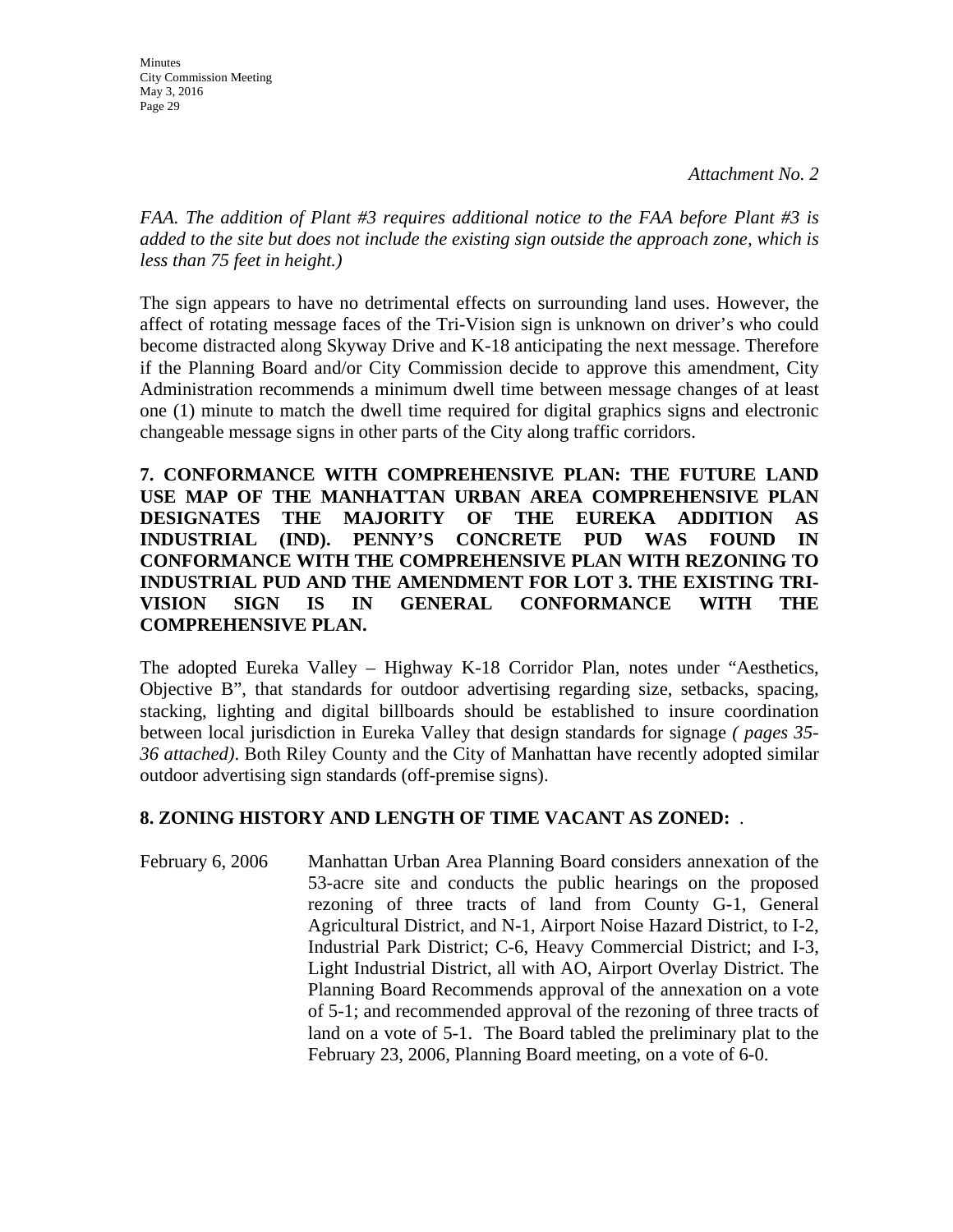*Attachment No. 2* 

- February 21, 2006 City Commission, on a vote of 5-0, approves Resolution No 022106-A, **r**equesting that the Board of Riley County Commissioners make positive findings regarding the island annexation of the proposed Eureka Addition.
- February 23, 2006 Manhattan Urban Area Planning Board approves Preliminary Plat 6-0, with three conditions.
- March 16, 2006 Board of Riley County Commissioners considers island annexation request, as per K.S.A. 12-520c and tables for additional information.
- March 30, 2006 Board of Riley County Commissioners continues consideration of island annexation request, as per K.S.A. 12-520c, and approves Resolution No. 03006-13, finding that the annexation will not hinder development or prevent proper growth.
- April 18, 2006 City Commission approves first reading of ordinances annexing and rezoning the proposed Eureka Addition.
- May 2, 2006 City Commission approves Ordinance Nos. 6537 and 6538 annexing and rezoning the proposed Eureka Addition.
- August 7, 2006 Manhattan Urban Area Planning Board approves Final Plat Eureka Addition.
- September 5, 2006 City Commission accepts easements and rights-of-way as shown on the Final Plat Eureka Addition.
- September 15, 2008 Manhattan Urban Area Planning Board recommends, on a vote of  $(5-1)$  rezoning Lots  $12 - 15$ , Eureka Addition from C-6, Heavy Commercial District with AO, Airport Overlay District, to PUD, Industrial Planned Unit Development District with AO, Airport Overlay District.
- October 14, 2008 City Commission approves first reading of an ordinance rezoning Lots 12 – 15, Eureka Addition, to PUD, Industrial Planned Unit Development District with AO, Airport Overlay District.
- October 21, 2008 City Commission approves Ordinance No. 6730 rezoning Lots 12 15, Eureka Addition, to PUD, Industrial Planned Unit Development District with AO, Airport Overlay District.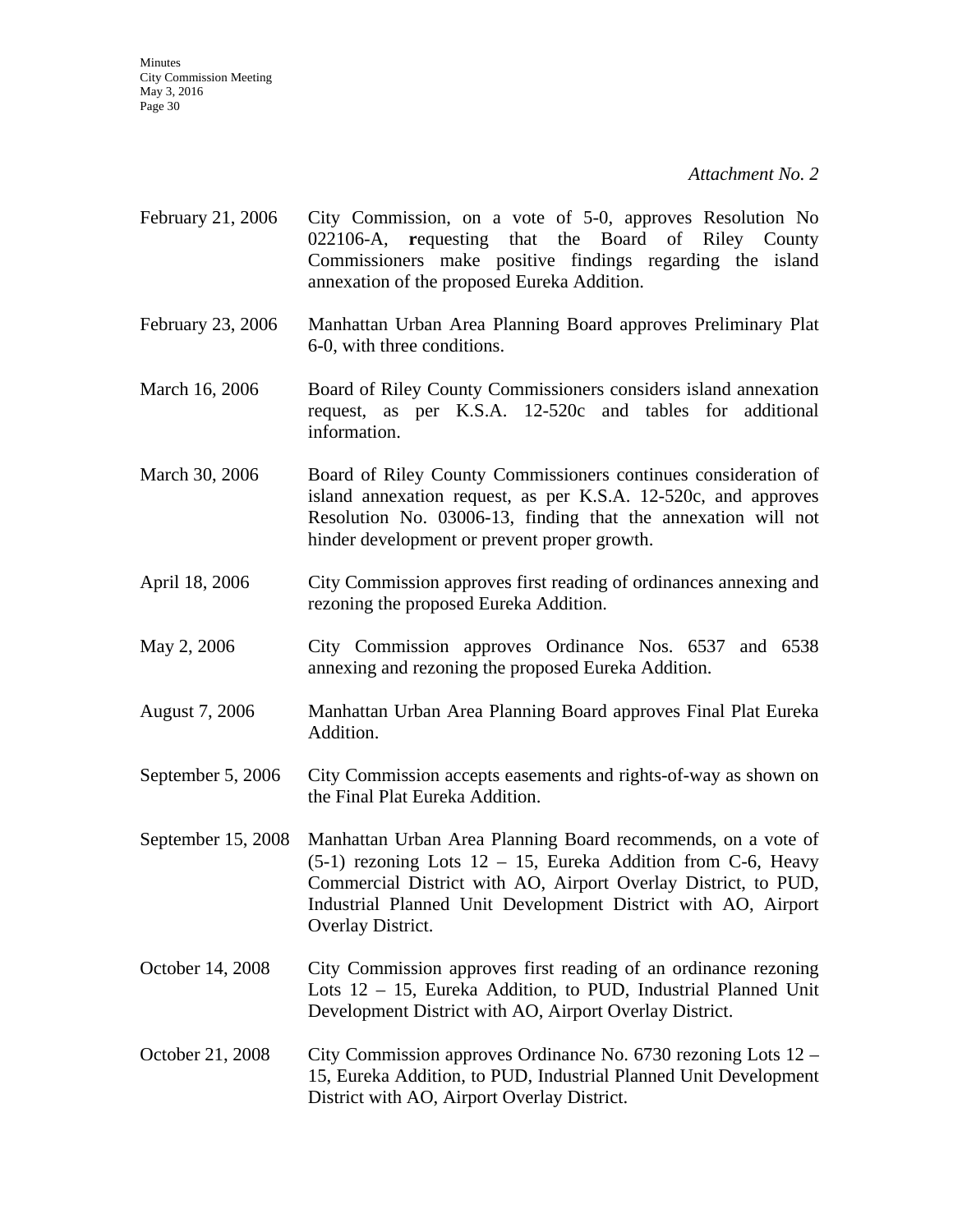*Attachment No. 2* 

- November 3, 2008 Manhattan Urban Area Planning Board approves Final Plat of the Penny's Addition and the Final Development Plan of Penny's Concrete Industrial PUD.
- November 18, 2008 City Commission accepts easements and rights-of-way as shown on the Final Plat of Penny's Addition.
- August 1, 2011 Manhattan Urban Area Planning Board recommends approval of an amendment of the Final Development Plan and Ordinance No. 6730, and the rezoning of Lot 36, Eureka Addition, Unit Two, from C-6/AO to PUD/AO, to be combined with Penny's Concrete PUD, and approves the Final Plat of Penny's Addition, Unit Two.
- August 16, 2011 City Commission approves first readings of an amendment of the Final Development Plan and Ordinance No. 6730, to be known as Penny's Concrete PUD, Unit Two; and the rezoning of Lot 36, Eureka Addition, Unit Two, from C-6/AO to PUD/AO, to be combined with Penny's Concrete Unit Two PUD.
- September 6, 2011 City Commission approves Ordinance No. No. 6915 amending the Final Development Plan of Penny's Concrete Industrial PUD and Ordinance No. 6730; and rezoning Lot 36, Eureka Addition, Unit Two, to PUD, Industrial Planned Unit Development District with AO, Airport Overlay District.
- September 6, 2011 City Commission accepts the easements and rights-of-way as shown on the Final Plat of Penny's Addition, Unit Two; and authorizes Mayor and City Clerk to execute Agreement regarding construction and maintenance of the storm water facilities.
- May 20, 2013 Manhattan Urban Area Planning Board holds public hearing and recommends approval of amending Ordinance Nos. 6730 and 6915 and the Final Development Plan of Lot 3, Penny's Concrete Industrial PUD, Unit Two, for a proposed off-site advertising sign.
- June 4, 2013 City Commission approves first reading of an ordinance amending Ordinance Nos. 6730 and 6915 and the Final Development Plan of Lot 3, Penny's Concrete Industrial PUD, Unit Two, for a proposed off-site advertising sign.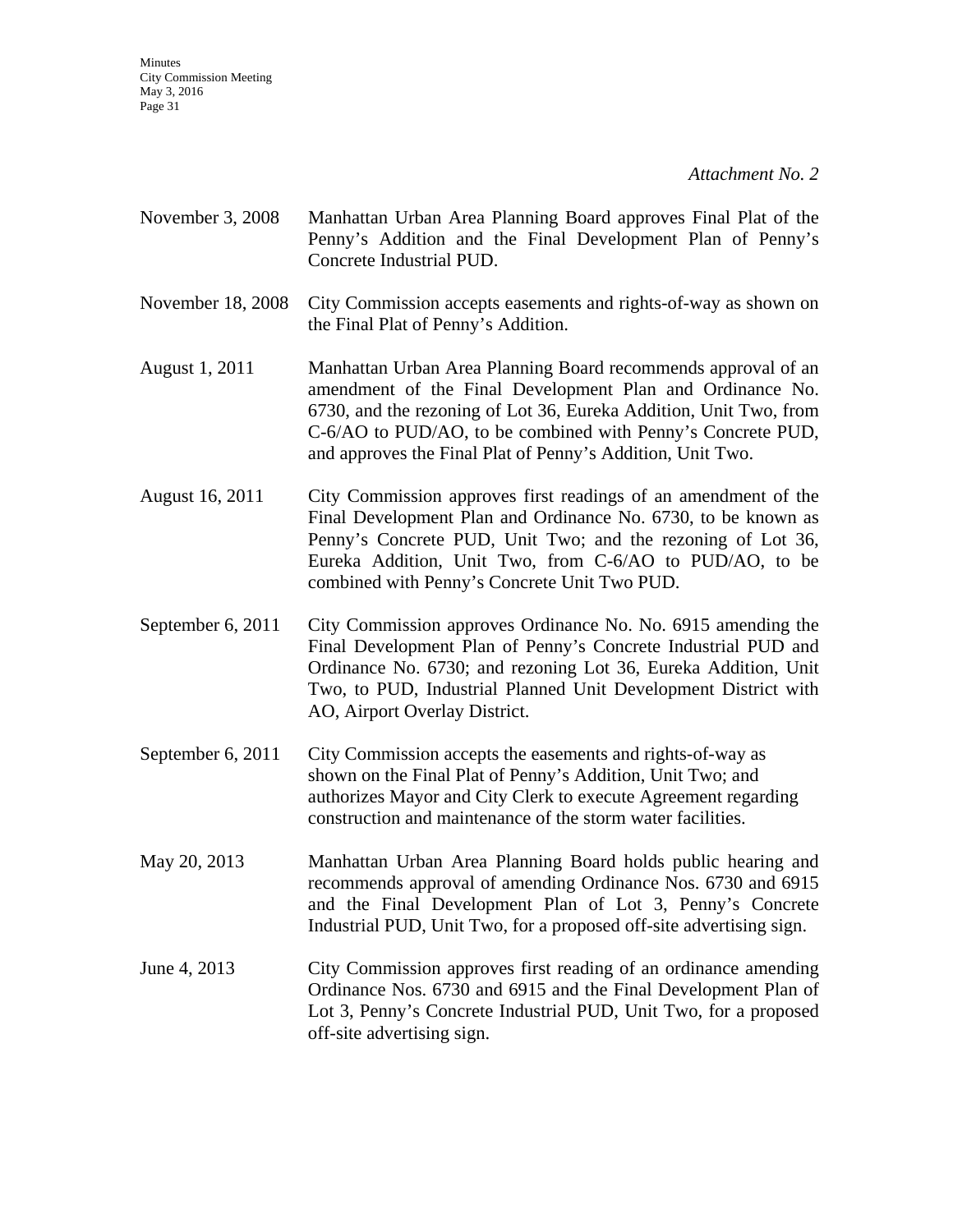June 18, 2013 City Commission approves Ordinance No. 7008 amending Ordinance Nos. 6730 and 6915 and the Final Development Plan of Lot 3, Penny's Concrete Industrial PUD, Unit Two.

#### **9. CONSISTENCY WITH INTENT AND PURPOSE OF THE ZONING ORDINANCE:**

The intent and purpose of the Zoning Regulations is to protect the public health, safety, and general welfare; regulate the use of land and buildings within zoning districts to assure compatibility; and to protect property values.

Lot 3 is designated for a heavy industrial use associated with Penney Concrete's operations. Off-premise signs are permitted in the I-4, Heavy Industrial District. The site was zoned C-6 District prior to rezoning to the PUD and off-premise signs are permitted in C-6 District and in the PUD. However, as noted above, the existing sign does not conform to the Manhattan Zoning Regulations' requirements for Off-premise signs. A text amendment of the Zoning Regulations allowing Tri-Vision signs would be required in order for the existing sign to conform the Zoning Regulations.

**10. RELATIVE GAIN TO THE PUBLIC HEALTH, SAFETY AND WELFARE THAT DENIAL OF THE REQUEST WOULD ACCOMPLISH, COMPARED WITH THE HARDSHIP IMPOSED UPON THE APPLICANT:** As the amendment is made necessary due to the applicant's actions to construct an off-site advertising sign that does not conform with the applicable sign regulations, or with the PUD, there appears to be a potential precedent for future requests under a similar "ask for forgiveness" approach. Denial of the amendment could reduce this potential. In addition, denial could be a relative gain to the public health, safety and welfare, by reducing driver distraction that might be caused by the rotating/changing messages of the Tri-Vision Sign in proximity to Skyway Drive and K-18. If the Planning Board and/or City Commission determine to approve the requested PUD amendment, City Administration recommends a one (1) minute dwell time between message changes to reduce driver distraction, as noted above under "Extent To Which It May Have Detrimental Affects".

**11. ADEQUACY OF PUBLIC FACILITIES AND SERVICES:** Adequate street, sanitary sewer and water services are available to serve the proposed use.

**12. OTHER APPLICABLE FACTORS:** The existing Tri-Vision sign was installed in violation of the sign permit. The sign permit had lapsed beyond the 180 day timeline the permit would remain valid for, and the existing Tri-Vision sign was not installed as proposed in the sign permit.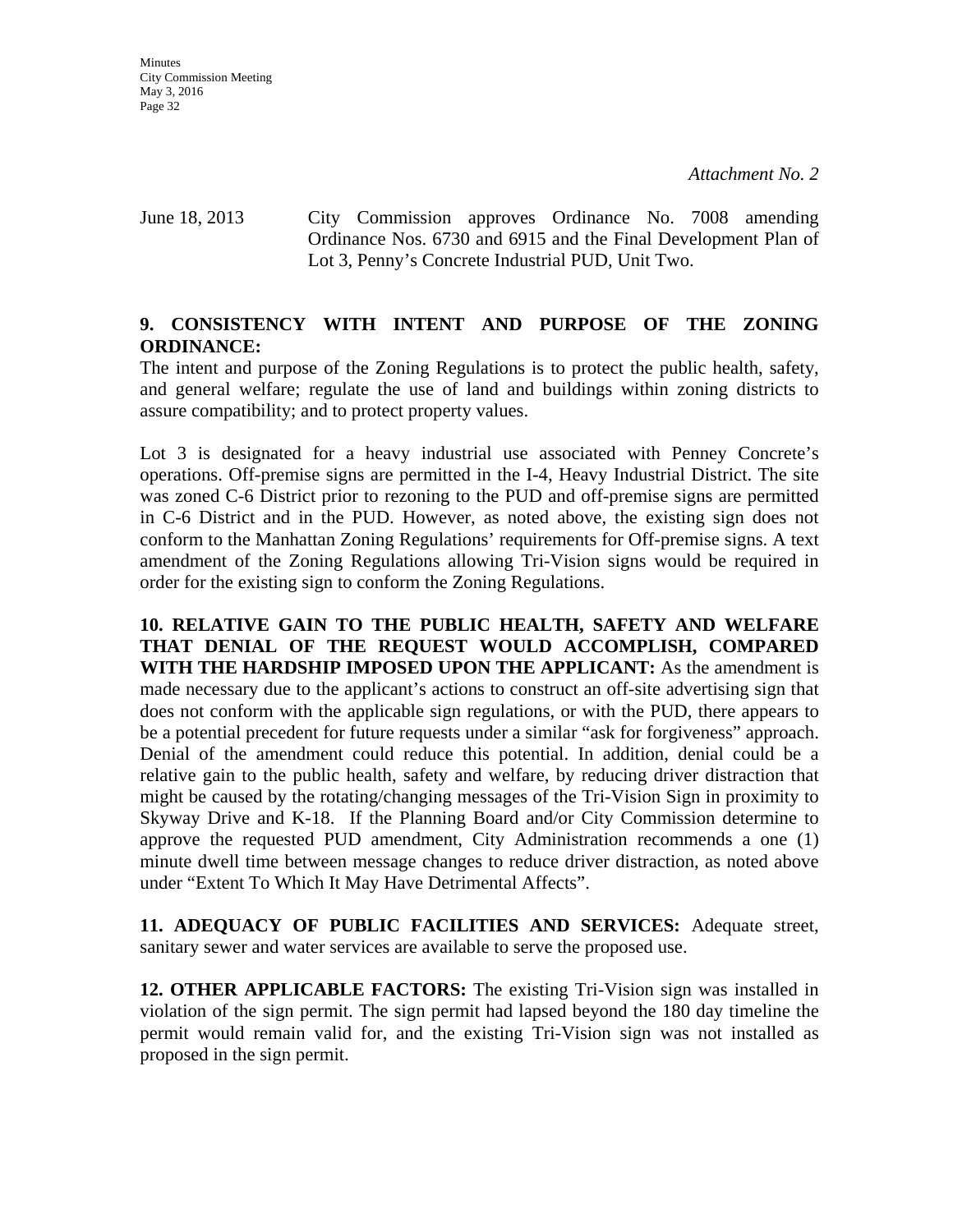#### *Attachment No. 2*

**13. STAFF COMMENTS:** City Administration is concerned about the approach taken by the applicant to construct a sign that does not conform to the applicable sign regulations or PUD, and then ask for forgiveness through amendments of each. If the Planning Board and/or City Commission determine to approve the PUD amendment and the necessary amendment of the Zoning Regulations to allow the existing Tri-Vision Sign to remain, City Administration recommends the conditions of approval listed below. The recent update of the Sign Regulations added digital graphic signs and electronic changeable message signs in some parts of the City along traffic corridors (C-5, Highway Commercial District; C-6, Heavy Commercial District; and LM-SC, Light Manufacturing-Service Commercial District) subject to the one (1) minute dwell time between message changes.

While City Administration would have preferred a different approach leading up to addressing this issue, City Administration recommends approval of the proposed amendment of Ordinance Nos. 6730, 6915 and 7008 and the Final Development Plan of the Penny's Concrete Industrial PUD for the existing "Tri-Vision" off-site advertising sign, with the following conditions of approval:

- 1. The amendment of the Manhattan Zoning Regulations, Article VI, Sign Regulations shall be approved to define "Tri-Vision" Billboards as a type of Off-Site Advertising Sign along with the Use Limitations and other provisions identified in the Staff Report on the concurrent Sign Regulation amendment of Article VI of the Zoning Regulations.
- 2. A Sign Permit Application and applicable fee shall be submitted by the applicant to the City, which accurately reflects the Tri-Vision Sign's dimensions and display type that was constructed at Penney Concrete PUD.
- 3. The Tri-Vision Sign located at Penny Concrete PUD shall be operated in compliance with all applicable provisions of the Manhattan Zoning Regulations, as amended.
- 4. The existing Tri-Vision Sign located at Penny Concrete PUD, may be no greater than 297 square feet per face including any border trim.

#### **ALTERNATIVES:**

- 1. Recommend approval of the proposed amendment of Ordinance Nos. 6730, 6915 and 7008 and the approved Final Development Plan of the Penny's Concrete Industrial PUD to accommodate an existing "Tri-Vision" off-site advertising sign, based on the findings in the Staff Report.
- 2. Recommend denial of the proposed amendment of Ordinance No. 6730, Ordinance No. 6915 and Ordinance No. 7008 and the approved Final Development Plan of the Penny's Concrete Industrial PUD to accommodate an existing "Tri-Vision" off-site advertising (billboard), stating the specific reasons for denial.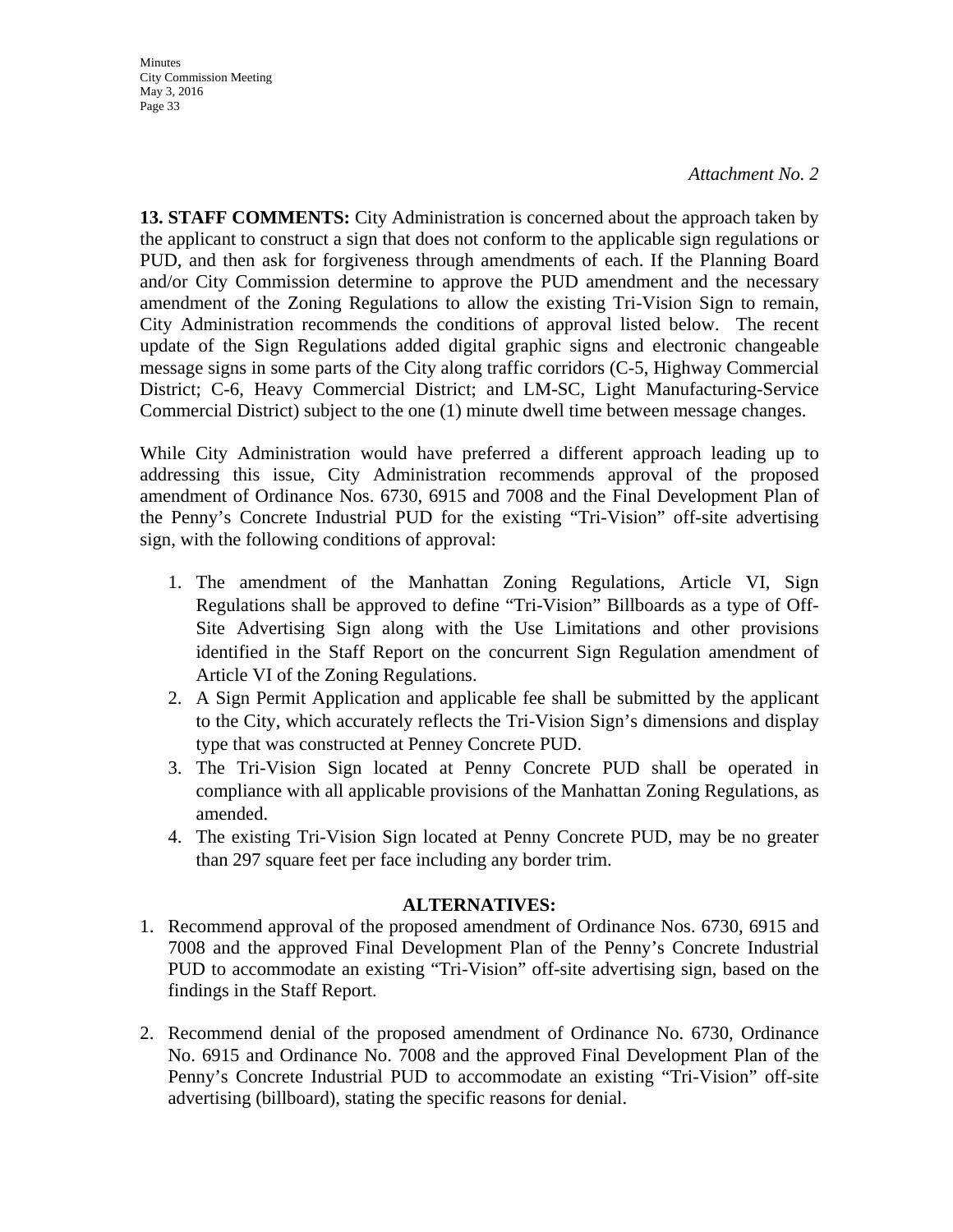*Attachment No. 2* 

3. Table the proposed Amendment to a specific date, for specifically stated reasons and provide further direction to the applicant and City Administration.

#### **POSSIBLE MOTION:**

The Manhattan Urban Area Planning Board recommends approval of the proposed amendment of Ordinance Nos. 6730, 6915 and 7008 and the Final Development Plan of the Penny's Concrete Industrial PUD to accommodate the existing "Tri-Vision" off-site advertising sign, subject to the four (4) conditions of approval listed in the Staff Report.

**PREPARED BY:** Chad Bunger, AICP, CFM, Senior Planner

**DATE:** January 7, 2016

16002}SR}AmendPennysConcPUD}Final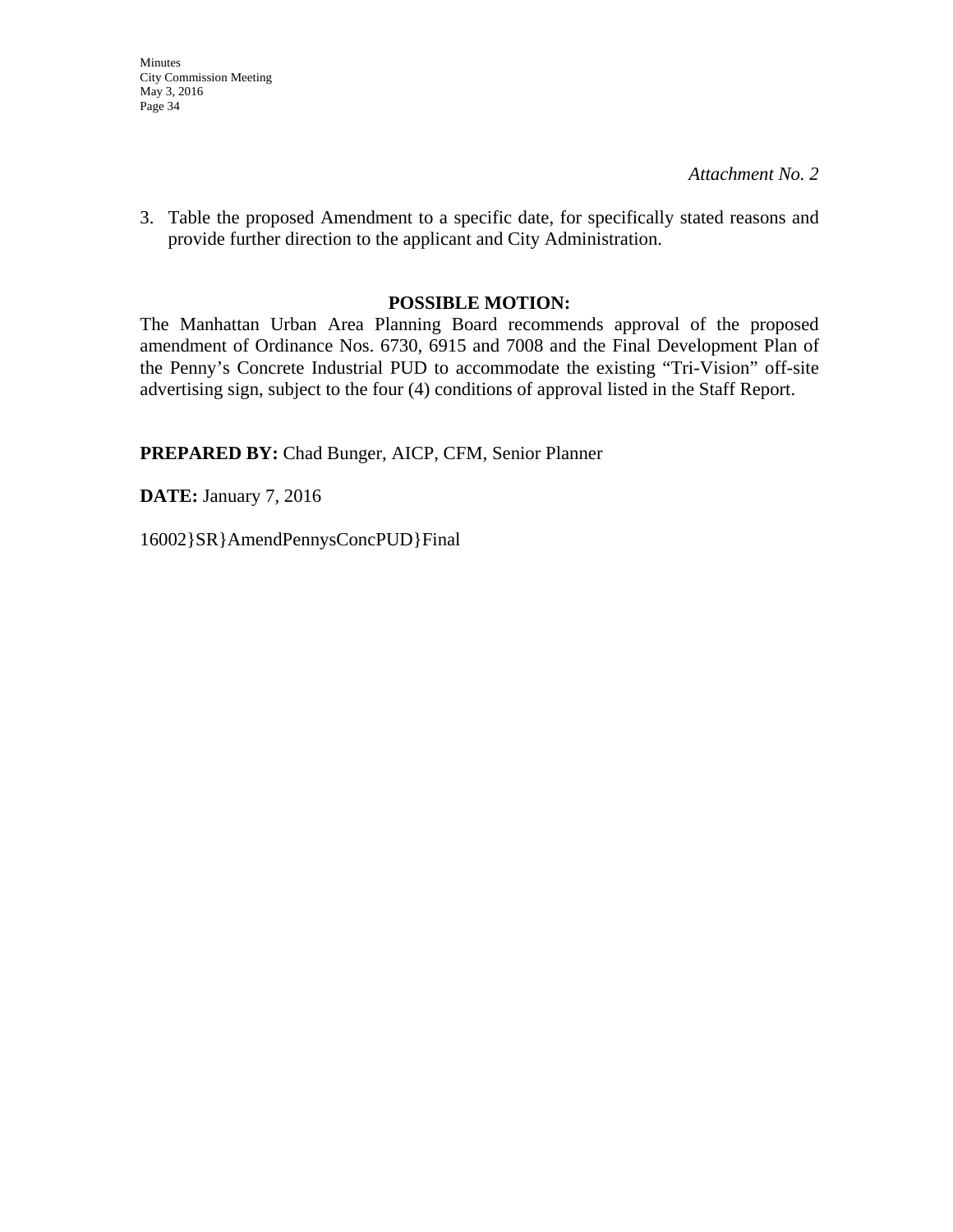The list of Annual Action Plan Projects is as follows:

Housing Rehabilitation Program: \$145,000.00

- Rehabilitate single-family housing units occupied by low- and moderate-income owners.
- Provide emergency repairs or accessibility modifications for singlefamily housing units occupied by low-and moderate-income owners.
- Provide emergency repairs or accessibility modifications for mobile homes occupied by low- and moderate-income owners.
- Provide funds to assist an update of the fire alarm system at Apartment Towers.
- Housing Rehabilitation administration, to include Housing Rehabilitation Inspector's salary and miscellaneous expenses incurred by the Project.

Neighborhood Infrastructure Improvements: \$77,000.00

- Improvements to increase safety and connectivity in eligible neighborhoods:
	- o Establish the Old Blue River Trail to expand connectivity to an LMI neighborhood.
	- o Sidewalk Connection and ADA Improvements to connect a sidewalk on Hayes Drive to the Linear Trail and the Old Blue River Trail to increase connectivity for an LMI neighborhood.

Community Facilities: \$207,986.00

- Douglass Center Complex: provide electrical and exterior lighting upgrades.
- Riley County Senior Center kitchen improvements

Public Services-These projects were determined through a Request for Proposals process submitted to local social services agencies. Recommendations for funding were made by the Social Services Advisory Board. *(Limited to 15% of the CDBG total annual allocation)*: \$98,908.00

- Continue support of the Sunflower CASA Project Inc. Stepping Stones Children's Advocacy Center program with support of additional advocacy staff time.
- Expand the services provided by Kansas Legal Services, Inc., to LMI individuals and families.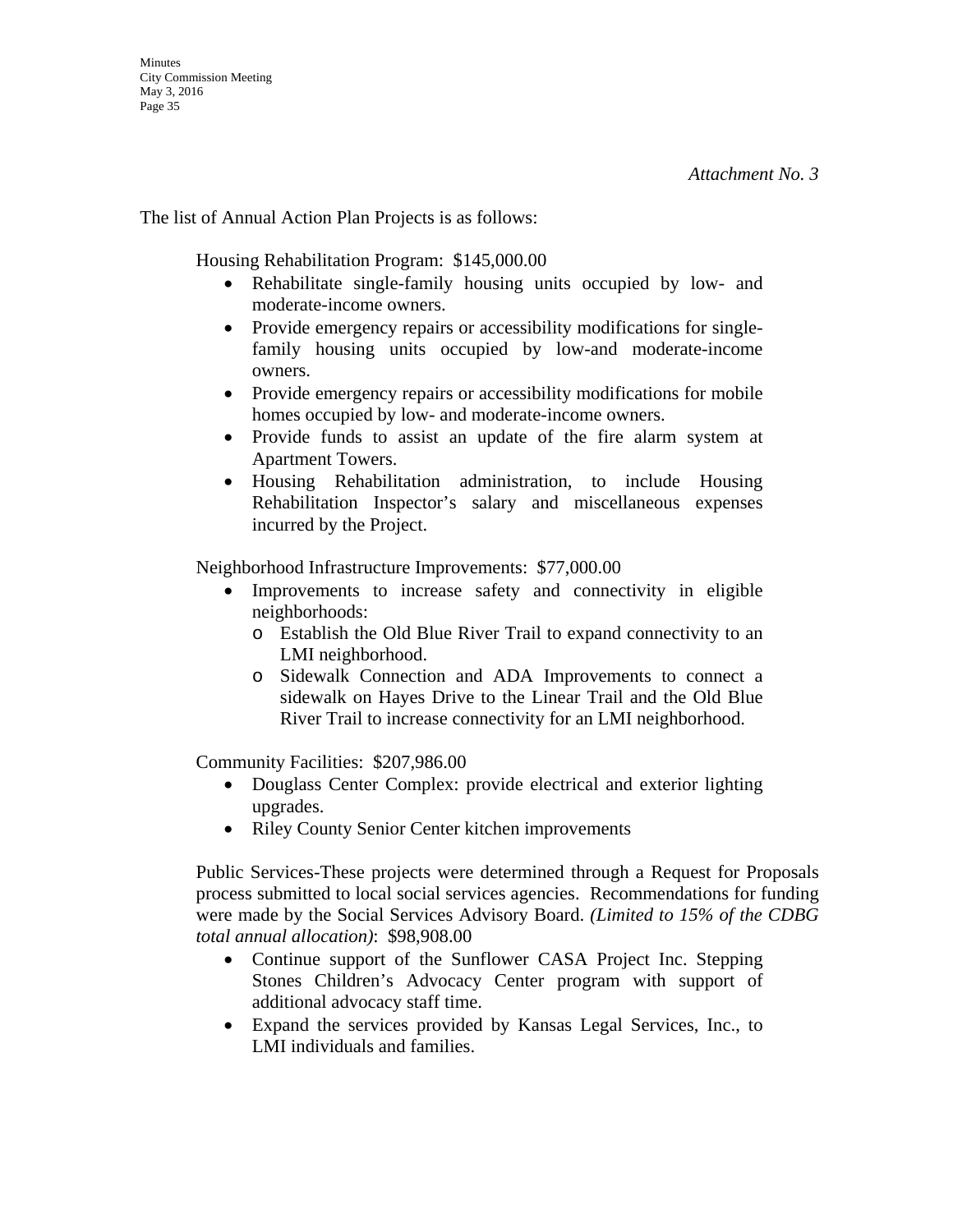- Continue to fund Manhattan Emergency Shelter, Inc., rent and utility assistance program that expands the Homeless Prevention Program to stabilize eligible households at risk for homelessness which don't qualify for Manhattan Emergency Shelter program.
- Provide support to Pawnee Mental Health for expanding services to clients with severe and persistent mental illness.
- Continue the existing Housing and Credit Counseling, Inc., program to provide LMI clients with financial counseling.

Program Administration and Planning *(Limited to 20% of the CDBG Total Annual Allocation)***: \$132,000.00**

- Program Administration: Includes Submission of a Section 108 Loan Guarantee Program Application.
- 100% of Grant Administrator's Salary
- 20% of the Community Development Director Salary
- 5% of the Community Development Senior Administrative Assistant Salary
- Fair Housing Activities
- Citizen Participation Activities
- Planning Studies: Planning for ADA Construction Costs at the Community House.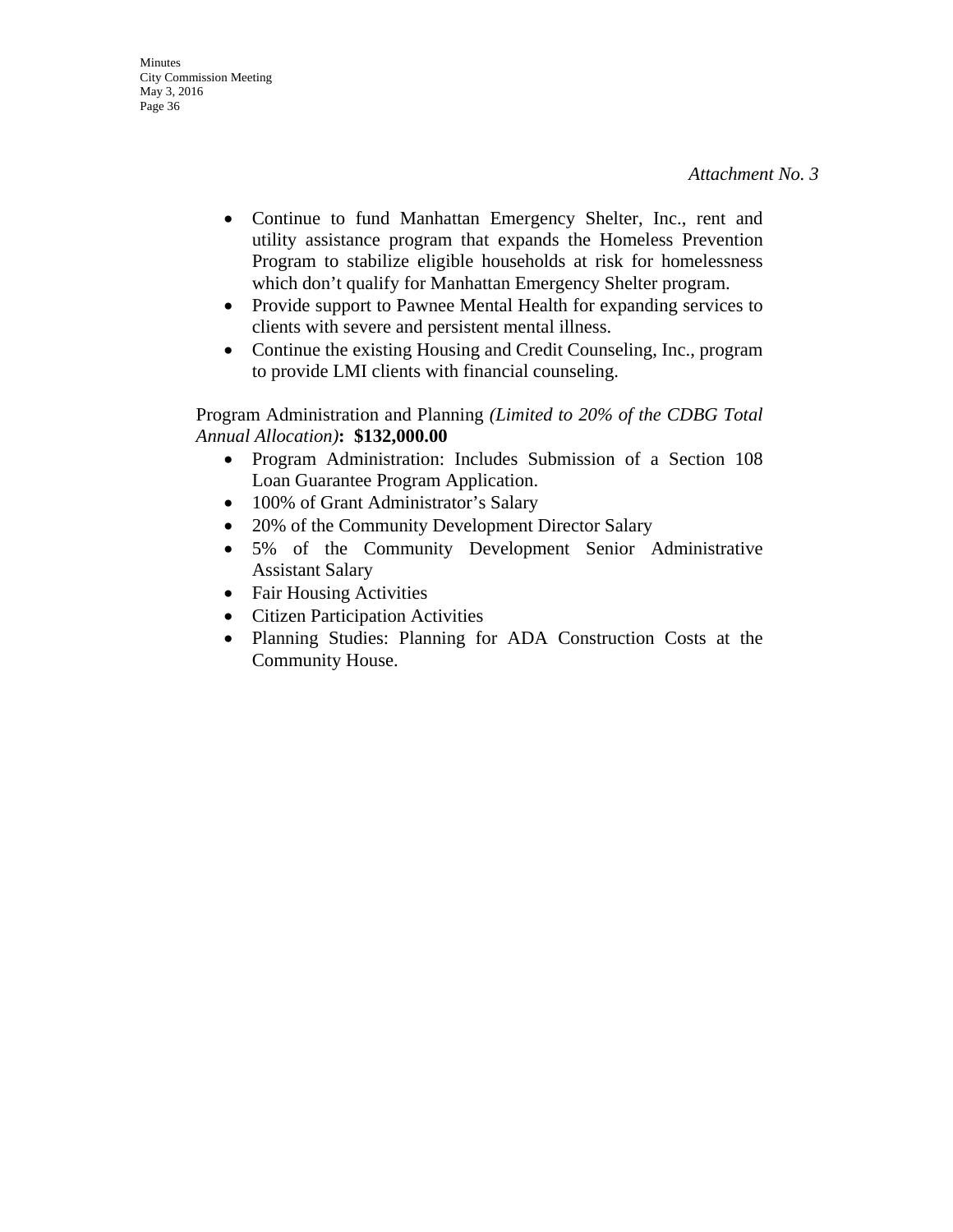**Minutes** City Commission Meeting May 3, 2016 Page 37

#### **STAFF REPORT**

**REQUEST:** The applicant/owner has requested to rezone a 2.56 acre tract of land from I-2, Industrial Park District to the McCall Landing PUD, Commercial Planned Unit Development and amend Ordinance No. 6745 and the approved Final Development Plan of Lot 2, McCall Landing to expand the warehouse area of the Menards Home Improvement Store to include a larger warehouse and enclosed product storage area. The amendment is in the form of a Final Development Plan. The applicant has also requested a Final Plat to subdivide the site related to McCall Landing into 4 separate lots.

# **BACKGROUND**

**APPLICANT:** Menard, Inc., Scott R. Nuttelman, Real Estate Representative

**OWNER**: The McCall Pattern Company, Vince Placek, CFO

**LOCATION:** Generally located approximately 875 feet north of the intersection of McCall Road and McCullough Place

AREA: 111,641 square feet (2.56 acres) to be rezoned to McCall Landing PUD.

## **DATE OF PUBLIC NOTICE PUBLICATION:** March 14, 2016

## **DATE OF PUBLIC HEARING: PLANNING BOARD:** April 18, 2016 **CITY COMMISSION:** May 3, 2016

## **EXISTING PUD**

Ordinance No. 6745, Permitted Uses and Conditions of Approval

Ordinance No. 6745 dated January 6, 2009 is attached. Permitted Uses are set out in Condition No. 1, and all other conditions of approval include:

1. Permitted uses shall include Farm and ranch supply stores such as, but not limited to, Orscheln Farm & Home, with associated outdoor sales, display and storage; Business and professional offices; Restaurants, including drive-in type; Banks and financial institutions, including drive-in type; Convenience stores, without buried storage tanks; Package liquor stores; Retail stores; and, Home improvement centers, including retail sale of general merchandise, lumber yards, landscape and garden products, hardware, appliances and fixtures, carpet, tile and floor coverings, and general home improvement, household and related products, and outdoor sales, display and storage, including lumber yard areas for stores such as, but not limited to, Menards.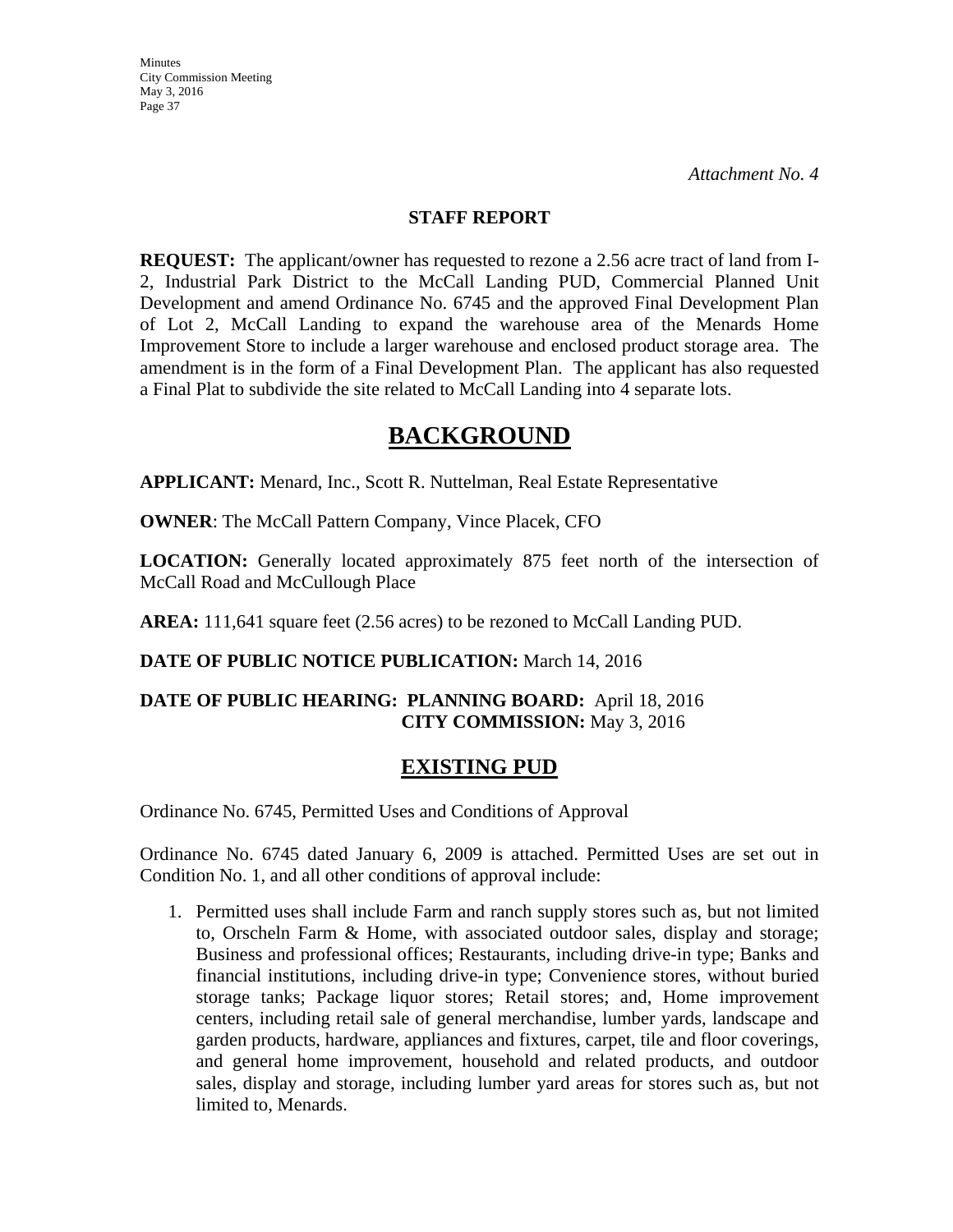- 2. Outdoor display, storage and sales on Lot 1 shall be limited to the outside sidewalk area along the western side of the Orscheln's building and in the fenced enclosure, as shown on the application documents.
- 3. Landscaping and irrigation shall be provided pursuant to a Landscaping Performance Agreement between the City and the owner, which shall be entered into prior to issuance of a building permit.
- 4. All landscaping and irrigation shall be maintained in good condition.
- 5. Light poles shall be provided as described in the application documents and shall be full cut-off design. Building lighting shall not cast direct light onto public or private streets or adjacent property and shall be full cut-off design.
- 6. Signage for Lot 1 Orscheln's shall be constructed as proposed, consisting of wall signs.
- 7. Signage for Lot 2 and the ground sign on Lot 3 for Menards and other tenants of the PUD shall be constructed as proposed.
- 8. On all other lots there shall be no more than one (1) pole or ground sign per lot. In addition, pole signs shall have a maximum height of 30 feet above the ground; the total gross surface area of pole and ground signs including reader-boards shall be limited to no more than 1 square foot of sign area per 1 foot of linear street frontage and shall not exceed a maximum 200 square feet in area; all pole signs shall be fully skirted and the skirting and the bases of pole and ground signs shall include materials and architectural quality similar to those of the associated principal building such as brick, stone and/or stucco; and signs shall include a landscaped area around the base.
- 9. Wall signs on Lots 3 and 4 shall conform to requirements of the C-2, Neighborhood Shopping District of the Manhattan Zoning Regulations.
- 10. Temporary banner signs shall be limited to no more than one (1) banner sign per lot. Exempt signage shall include signage described in Article VI, Section 6-104  $(A)(1),(2),(4),(5),(7)$  and  $(8)$ ; and Section 6-104  $(B)(2)$ , of the Manhattan Zoning Regulations. Temporary sales aids and portable signs, as described in Article VI, Signs, of the Manhattan Zoning Regulations, shall be prohibited.
- 11. Prior to the development of Lot 3 and Lot 4, an amendment of the PUD shall be submitted and approved, prior to issuance of any necessary permits.
- 12. Underground liquid fuel storage tanks shall be prohibited in the PUD, and storage of hazardous materials, chemicals and other pollutants, shall be prohibited in the east half of the warehouse.
- 13. Well head easements shall be designated "No Structures Zone."
- 14. A revised drainage plan, consisting of grading and improvements necessary to protect the 50-foot and 100-foot well head areas, shall be submitted with the Final Development Plan. The revised drainage plan shall be approved by the Public Works Department.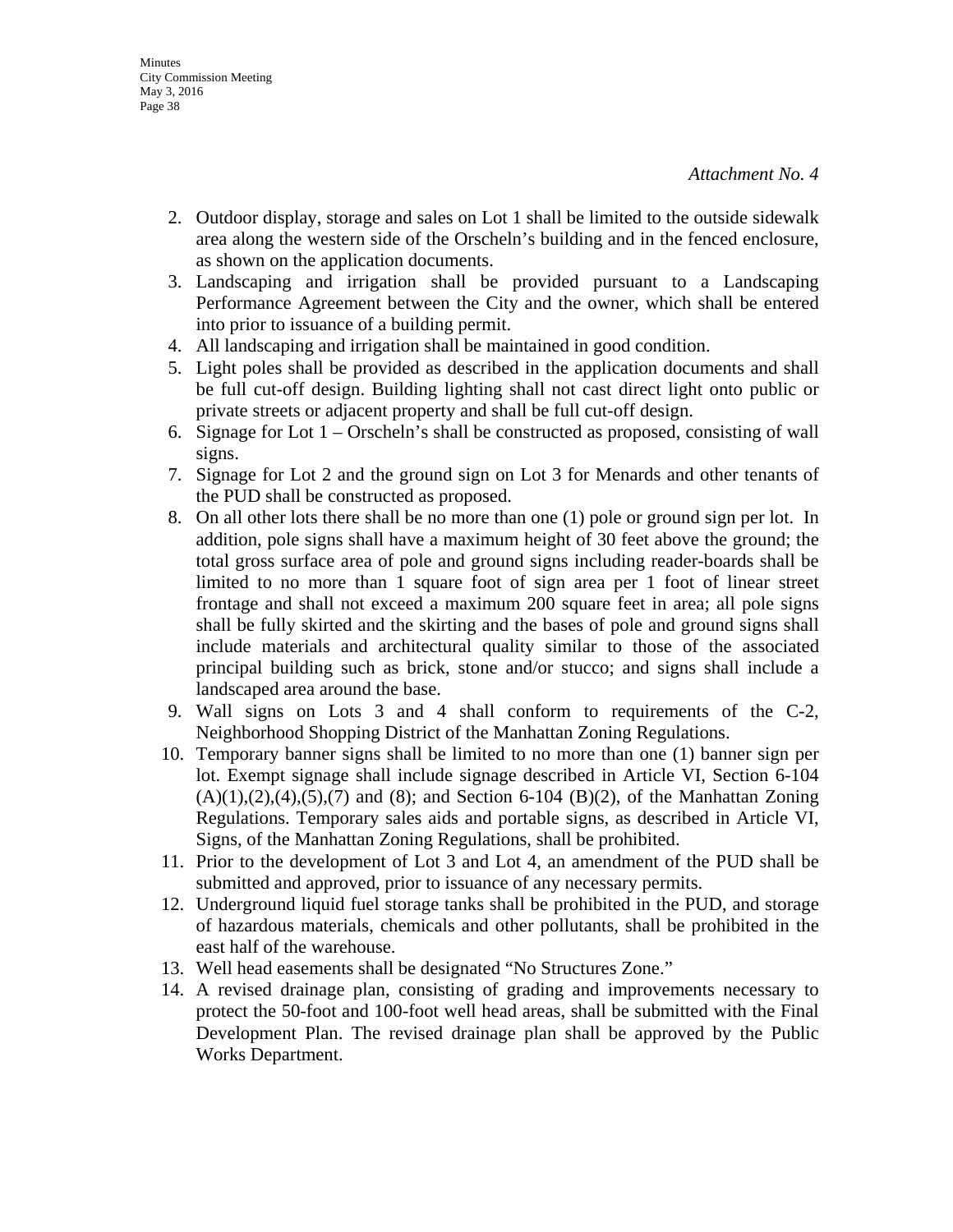## **PROPOSED AMENDMENT**

The proposed amendment is to rezone approximately 2.56 acres from I-2, Industrial Park District to PUD, McCall Landing Commercial Planned Unit Development for an expansion of the Menard's warehouse and outdoor storage space. The rezoning site will be subdivided from the McCall Pattern parent tract for proposed development. The subdivision is part of the MP Addition, Unit Two Final Plat, which also creates 2 new lots for development on McCall Pattern's property.

## **Proposed Buildings, Structures, and Phasing**

The proposed amendment is to construct a 253 foot by 72 foot warehouse structure to be adjoined to the existing warehouse. The warehouse addition will match the existing structure in exterior materials and appearance. The new structure will be approximately 27 feet tall. The structure will be used to store lumber and other building material for purchase.

An approximate 34,000 square foot paved storage yard will be constructed to the south and east of the warehouse addition. The expanded storage yard will be screened by identical wall and fencing material as the existing Menard warehouse area is today.

## **PROPOSED SIGNS:**

No new signage is proposed with the PUD Amendment.

Exempt sign requirements set out in Condition 3 above changed since approval of the PUD in 2008. Updated with this amendment are those exempt signs described in Article VI, Section 6-102 (A)(a), (b), (c), (e), (g), (h), (i), (j), (l), (m) (*attached*).

**PROPOSED LIGHTING:** Lighting of the warehouse and storage yard area will be identical to the existing storage yard, which includes 30 foot tall light poles and building lights at entrances. As required by the Zoning Regulations, the site lighting is required to be shielded and full cut-off design.

# **MATTERS TO BE CONSIDERED WHEN AMENDING A PLANNED UNIT DEVELOPMENT**

**1. WHETHER THE PROPOSED AMENDMENT IS CONSISTENT WITH THE INTENT AND PURPOSE OF THE APPROVED PUD, AND WILL PROMOTE THE EFFICIENT DEVELOPMENT AND PRESERVATION OF THE ENTIRE PUD:** The intent and purpose of the McCall Landing Commercial PUD is to allow a broad range of commercial retail and commercial service uses, including drive-in type restaurants.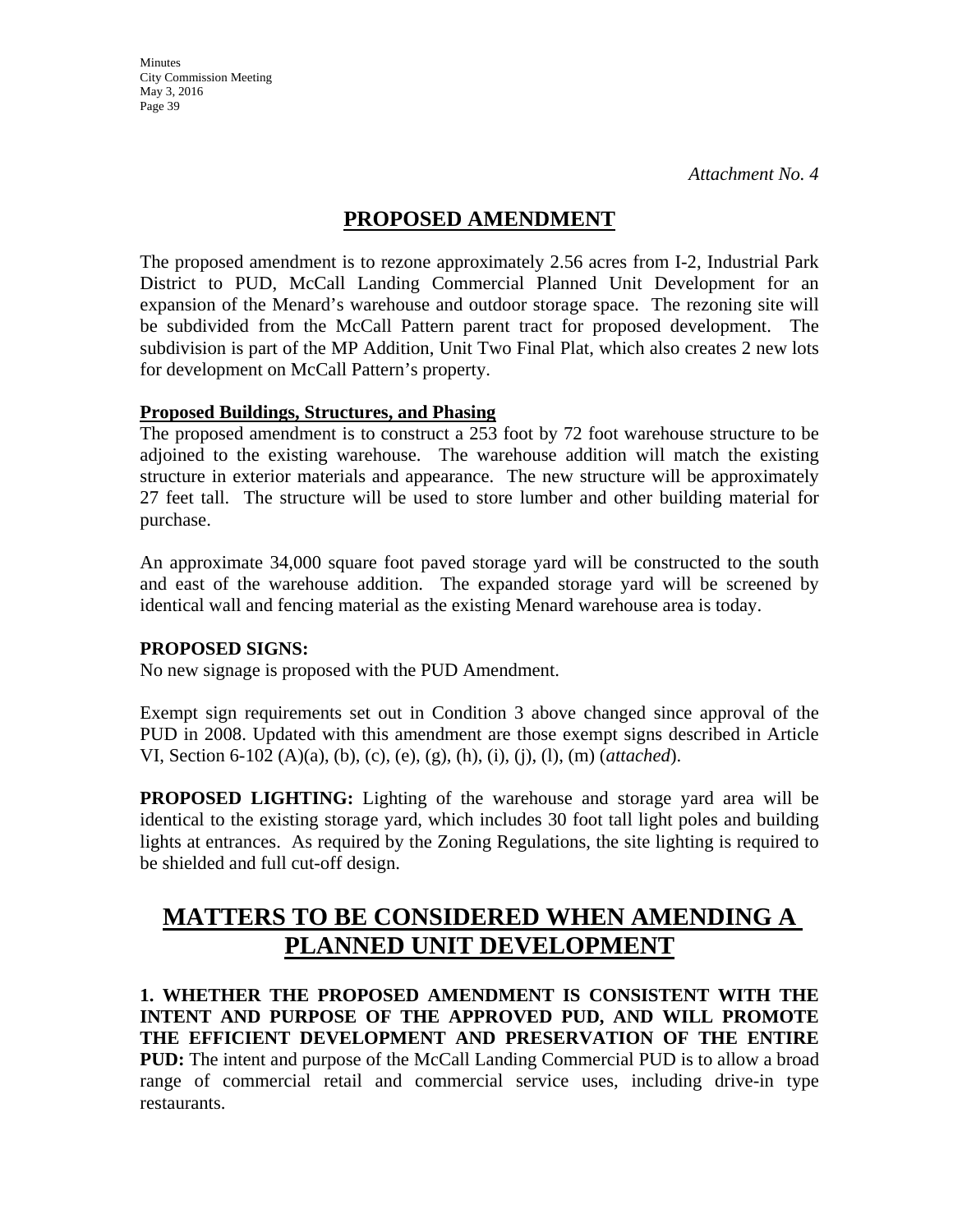The applicant states:

"The proposed amendment is to incorporate additional land to allow the upgrade and expansion of the Menards store, which was the original use for which the McCall Landing PUD was established. The amendment does not change the commercial character or the type of uses allowed not does it increase the density or intensity of development within the PUD. Allowing reinvestment in the Menards store will help preserve the continued viability of the PUD as a whole."

**2. WHETHER THE PROPOSED AMENDMENT IS MADE NECESSARY BECAUSE OF CHANGED OR CHANGING CONDITIONS IN OR AROUND THE PUD, AND THE NATURE OF SUCH CONDITIONS:** The amendment is necessary because the proposed is to expand the site to include approximately 2.56 acres of land adjacent to the Menards Home Store. The proposal requires rezoning the site to the PUD and amend the Final Development Plan to include the larger building and outdoor storage area.

**3. WHETHER THE PROPOSED AMENDMENT WILL RESULT IN A RELATIVE GAIN TO THE PUBLIC HEALTH, SAFETY, CONVENIENCE OR GENERAL WELFARE, AND IS NOT GRANTED SOLELY TO CONFER A SPECIAL BENEFIT UPON ANY PERSON:** The amendment will result in a relative gain to the public health, safety, convenience or general welfare because public improvements have been designed and built to accommodate commercial uses and vehicular traffic on improved streets, and pedestrians and bicyclists on sidewalks along McCall Road and on Carlson Place. The proposed amendment has no underground storage tanks associated with it that would adversely impact the water well field areas to the north. No special benefit is granted upon any person as a result of the amendment because the amendment is required before a building permit can be issued for the warehouse addition and larger outdoor storage yard.

# **ADDITIONAL MATTERS TO BE CONSIDERED WHEN AMENDING A PLANNED UNIT DEVELOPMENT**

**1. LANDSCAPING:** Currently there are 6 conifer trees and 1 deciduous located on the east boundary of the current Menards storage area. The site plan shows that these 7 trees will be located to the east and south of the proposed expansion of the storage yard and warehouse.

**2. SCREENING:** A 14 foot tall wood screening wall around the storage yard expansion is proposed. This wall will be identical to the existing screening wall.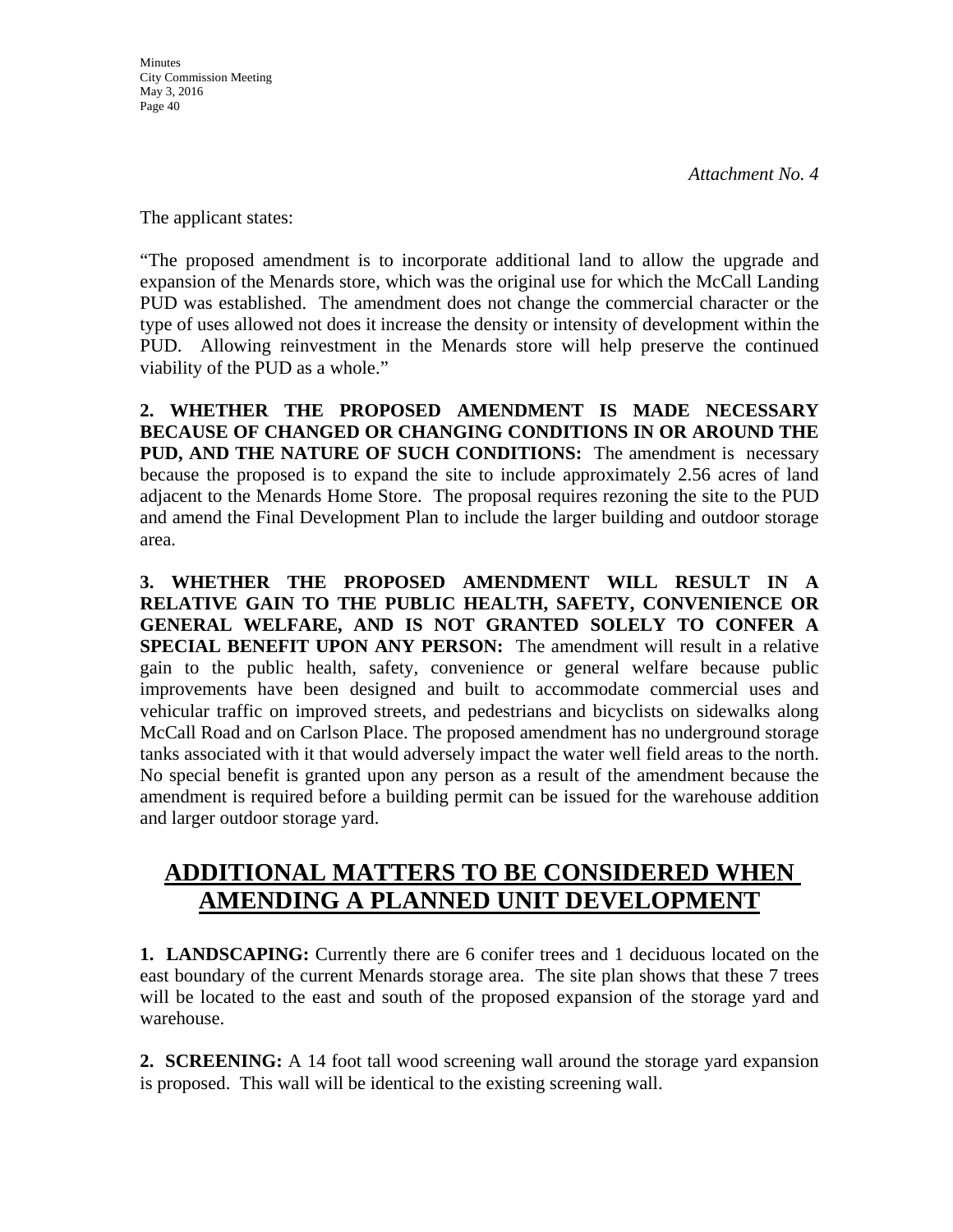**3. DRAINAGE:** A drainage study was completed in 2008 by Schwab-Eaton, P.A. for the original PUD application. The McCall Landing PUD site was constructed as planned to direct stormwater to the south and southeast through on-site storm sewer improvements associated with McCall Road, as well as detention basin on the east side of the development. Menards currents to a lined channel in a drainage easement to the detention basin.

The proposed PUD Amendment will follow this general drainage plan, by creating a new lined drainage channel to the east and south of the new storage yard to collect stormwater runoff and direct it to the existing detention basin on the east side of the development. It has been determined that the existing basin is adequate in size to collect the stormwater runoff from the expanded storage yard. The Public Works Department is requiring that the final design plans for the drainage channel be submitted to the City Engineer for approval prior to construction.

**4. CIRCULATION:** The site gains access from McCall Road from private travel easements (Carlson Place, McCall Place, Landing Place and McCullough Place). No changes are planned to the circulation patterns in the existing development or parking requirements as part of the PUD Amendment.

**5. OPEN SPACE/LANDSCAPED AND COMMON AREA:** No changes are proposed to the open space of the development.

**6. CHARACTER OF THE NEIGHBORHOOD:** McCall Road corridor from the intersection of US 24 Highway to the intersection with Tuttle Creek Boulevard is a mix of industrial manufacturing and research uses, and commercial and highway commercial uses.

## **MATTERS TO BE CONSIDERED WHEN REZONING**

**1. EXISTING USE:** The rezoning site is vacant industrial land associated with McCall Pattern Company. The request is to rezone this 2.56 acre tract of land to the McCall Landing PUD to allow for expansion of the Menards Home Store site.

**2. PHYSICAL AND ENVIRONMENTAL CHARACTERISTICS:** The rezoning site is generally flat grass covered area and a portion of an off-street parking lot for the McCall Pattern Company. The site is in the Zone X, Protected by Levee Floodplain, which has no regulatory standards associated with it.

Fifty (50) foot well head protection zones around City well heads are shown along the northern boundary of the existing PUD, and extend partially in the existing PUD and the Menards site. This protection zone is not located on the Rezoning and PUD Amendment site.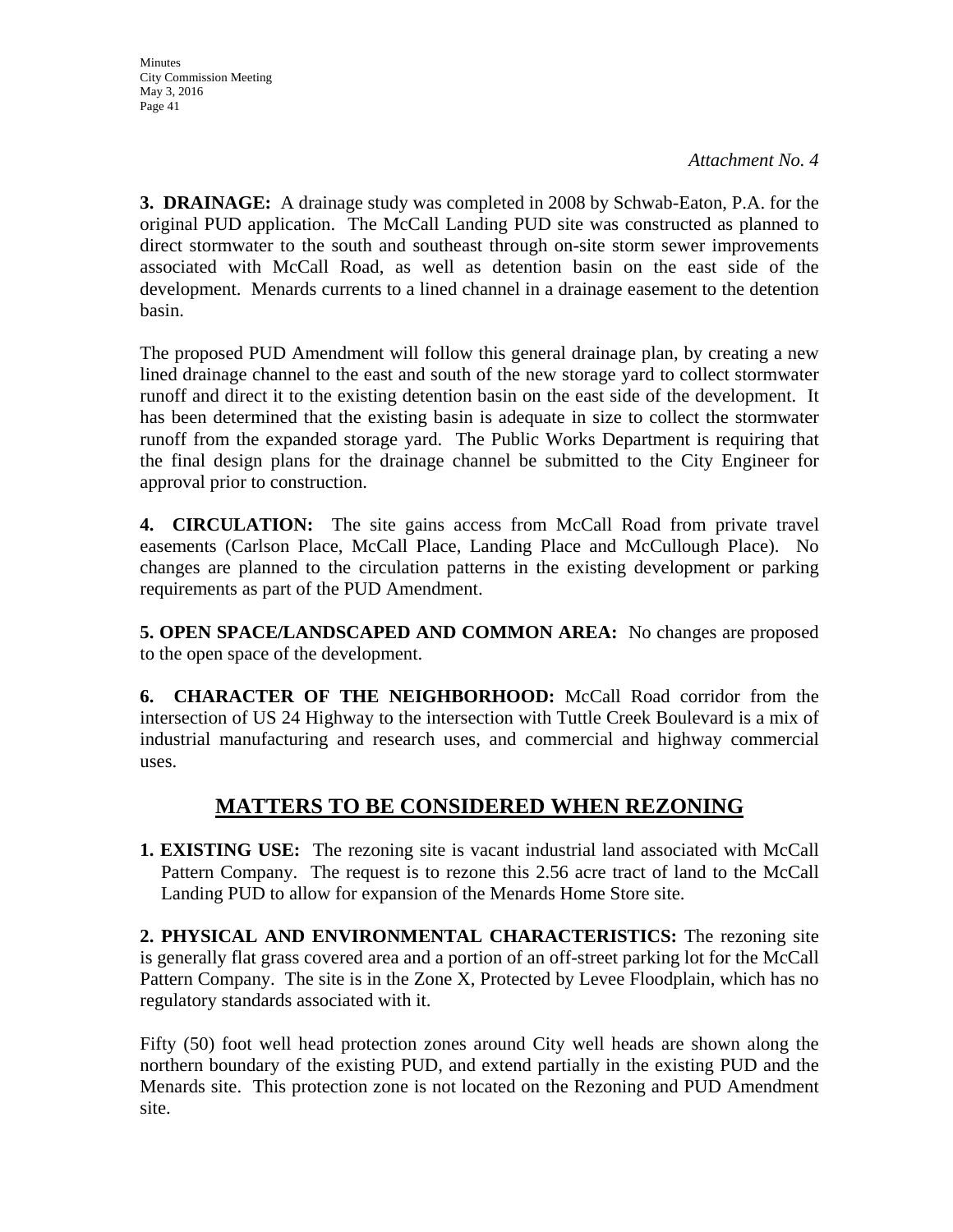#### **3. SURROUNDING LAND USE AND ZONING:**

**(a.) NORTH:** City water well fields, Quaker Oats Manufacturing, Levee Drive: I-2 District.

- **(b.) SOUTH:** McCall Pattern Company; I-2 District.
- **(c.) EAST:** McCall Pattern Company; I-2 District.
- **(d.) WEST:** Menards home improvement store; McCall Landing PUD

## **4. GENERAL NEIGHBORHOOD CHARACTER:** See above under **6, CHARACTER OF THE NEIGHBORHOOD.**

- **5. SUITABILITY OF SITE FOR USES UNDER CURRENT ZONING:** The rezoning site is the rear yard area for McCall Pattern Company. The current zoning district is I-2, Industrial Park District, which the current use is permitted.
- **6. COMPATIBILITY OF PROPOSED DISTRICT WITH NEARBY PROPERTIES AND EXTENT TO WHICH IT MAY HAVE DETRIMENTAL AFFECTS:** The surrounding area is transiting from an industrial area to an area concentrated with drive-thru restaurants and retails stores, some of which are big box type retail stores. The proposed development will be consistent with surrounding uses and should not adversely impact adjacent properties.

The applicant held a neighborhood meeting on January 12, 2016. According to the meeting notes, one person from the public attended the meeting. There were no issues specific to the proposed rezoning and PUD Amendment. The question that was raised had to do with a specific issue in a nearby development.

## **7. CONFORMANCE WITH COMPREHENSIVE PLAN**

**THE REZONING SITE IS IN THE SOUTHEAST PLANNING AREA OF THE FUTURE LAND USE MAP OF THE MANHATTAN AREA 2035 COMPREHENSIVE PLAN.** The site is shown as Industrial (IND) on the map. The proposed rezoning and PUD Amendment is to expand the Menards Home Improvement Store. The proposed amendment would implement a development generally consistent with the policies applicable to all commercial development, as well as policies applicable to Community Commercial.

The PUD was found to be in general conformance to the Comprehensive Plan in 2009. The amendment is in conformance with the approved PUD and Comprehensive Plan.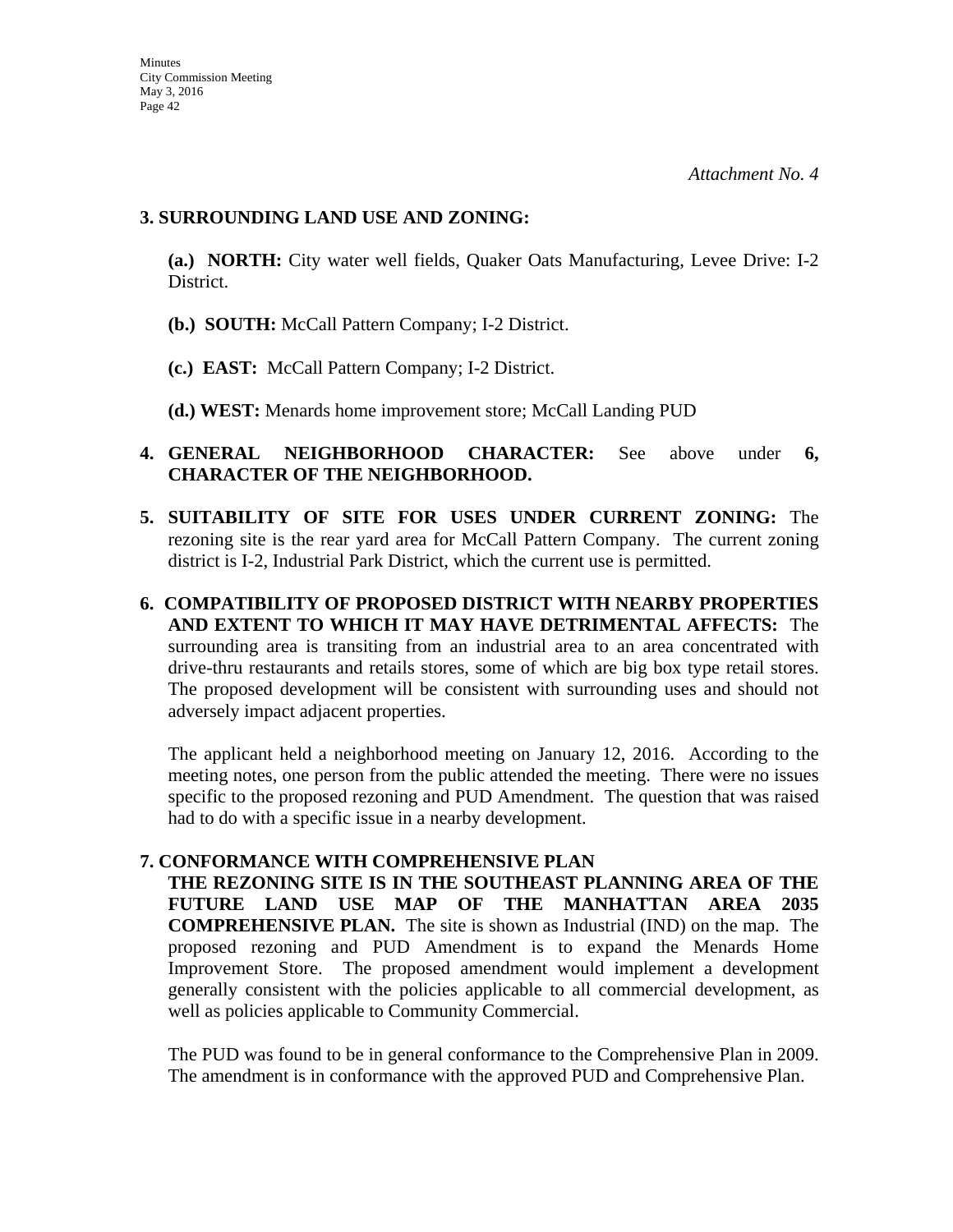## **8. ZONING HISTORY AND LENGTH OF TIME VACANT AS ZONED:**

- 1968 Annexation and rezoning to I-3, Light Industrial District. 1969-2008 Rezoned from I-3 District, to I-2, Industrial Park District. April 21, 2008 Manhattan Urban Area Planning Board conducts the public hearing and recommends approval of the proposed rezoning of McCall Landing from I-2, Industrial Park District to PUD, Commercial Planned Unit Development District, with 15 conditions of approval. May 6, 2008 City Commission approves first reading of an ordinance rezoning McCall Landing from I-2, Industrial Park District, to PUD, Commercial Planned Unit Development District. May 20, 2008 City Commission approves Ordinance No. 6700 rezoning McCall Landing from I-2, Industrial Park District, to PUD, Commercial Planned Unit Development District. November 17, 2008 At the request of the applicant, Manhattan Urban Area Planning Board tables the public hearing of the proposed rezoning of the revised McCall Landing PUD from PUD, Commercial Planned Unit Development District to PUD, Commercial Planned Unit Development District. December 1, 2008 Manhattan Urban Area Planning Board conducts the public hearing and recommends approval of the proposed rezoning of
- the revised McCall Landing PUD from PUD, Commercial Planned Unit Development District to PUD, Commercial Planned Unit Development District, with 14 conditions of approval.
- December 16, 2008 City Commission approves first reading of an ordinance rezoning the revised McCall Landing PUD from PUD, Commercial Planned Unit Development District to PUD, Commercial Planned Unit Development District.
- January 6, 2009 City Commission approves Ordinance No. 6745 rezoning the McCall Landing PUD from PUD, Commercial Planned Unit Development District to a new PUD, Commercial Planned Unit Development District.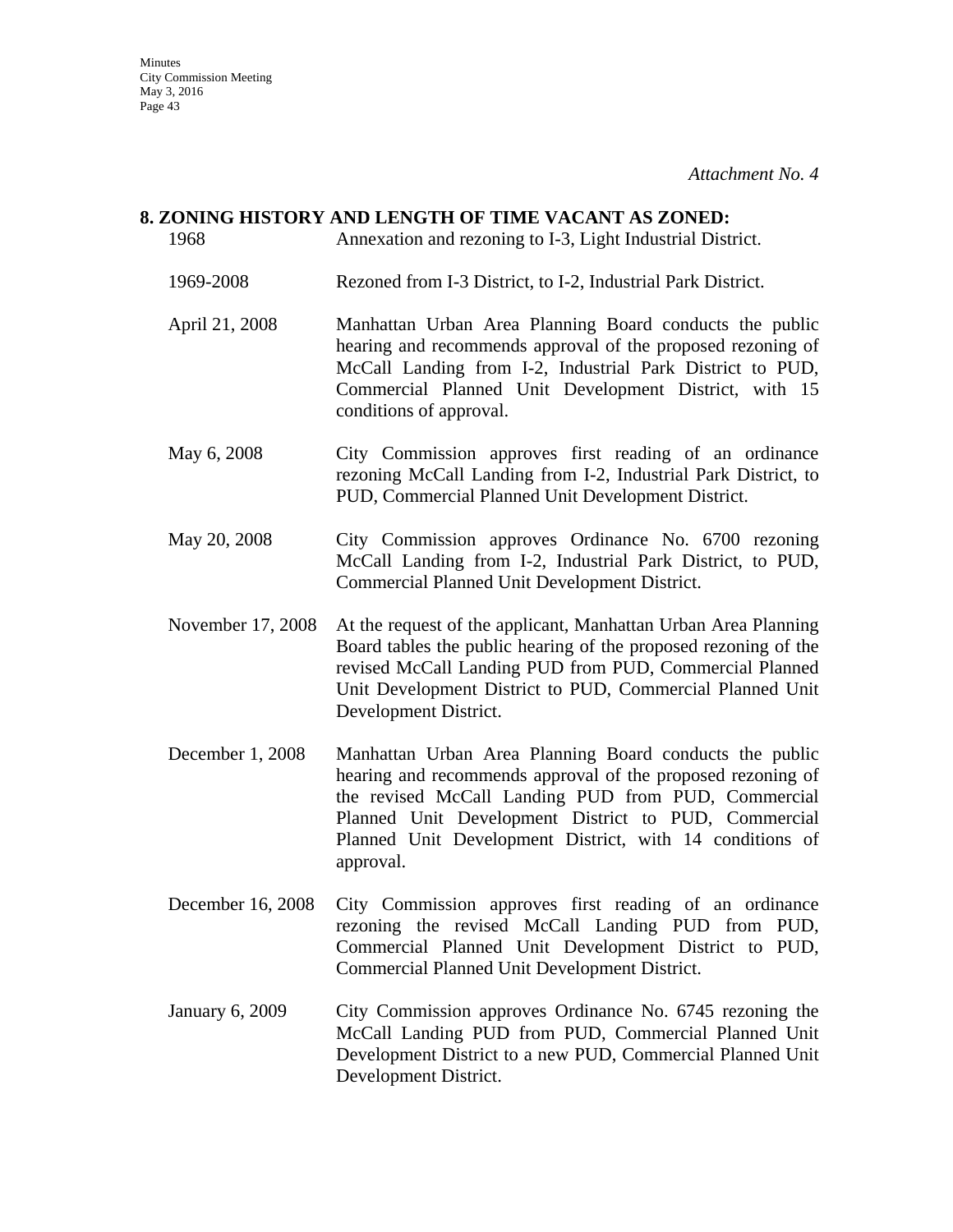**Minutes** City Commission Meeting May 3, 2016 Page 44

*Attachment No. 4* 

- April 5, 2010 Manhattan Urban Area Planning Board approves the Final Development Plan (Lot 2 – Menards, and Lots 1, 3 and 4 – future amendments) and Final Plat of the McCall Landing Addition Commercial Planned Unit Development.
- April 20, 2010 City Commission accepts the easements and rights-of-way of the Final Plat of the McCall Landing Addition Commercial Planned Unit Development; and, authorizes the Mayor and City Clerk to execute the Agreement regarding construction and maintenance of the storm water facilities and travel easements.
- August 19, 2013 Manhattan Urban Area Planning Board recommends approval of an ordinance amending Ordinance No. 6745 and the Preliminary Development Plan of Lot 1, McCall Landing Commercial Planned Unit Development, to be known as the Final Development Plan of Lot 1, McCall Landing Commercial Planned Unit Development.
- September 3, 2013 City Commission approves first reading of an ordinance amending Ordinance No. 6745 and the Preliminary Development Plan of Lot 1, McCall Landing Commercial Planned Unit Development, to be known as the Final Development Plan of Lot 1, McCall Landing Commercial Planned Unit Development.
- September 17, 2013 City Commission approves Ordinance No. 7038 amending Ordinance No. 6745 and the Preliminary Development Plan of Lot 1, McCall Landing Commercial Planned Unit Development, to be known as the Final Development Plan of Lot 1, McCall Landing Commercial Planned Unit Development, based on the findings in the Staff Report, with three conditions of approval.
- October 7, 2013 Manhattan Urban Area Planning Board recommends approval of the proposed amendment of Ordinance No. 6745 and the Preliminary Development Plan of Lot 3, McCall Landing Commercial Planned Unit Development, to be known as the Final Development Plan of Lot 3, McCall Landing Commercial Planned Unit Development, based on the findings in the Staff Report with Condition 1 recommended by City Administration and Condition 2 recommended by the Planning Board.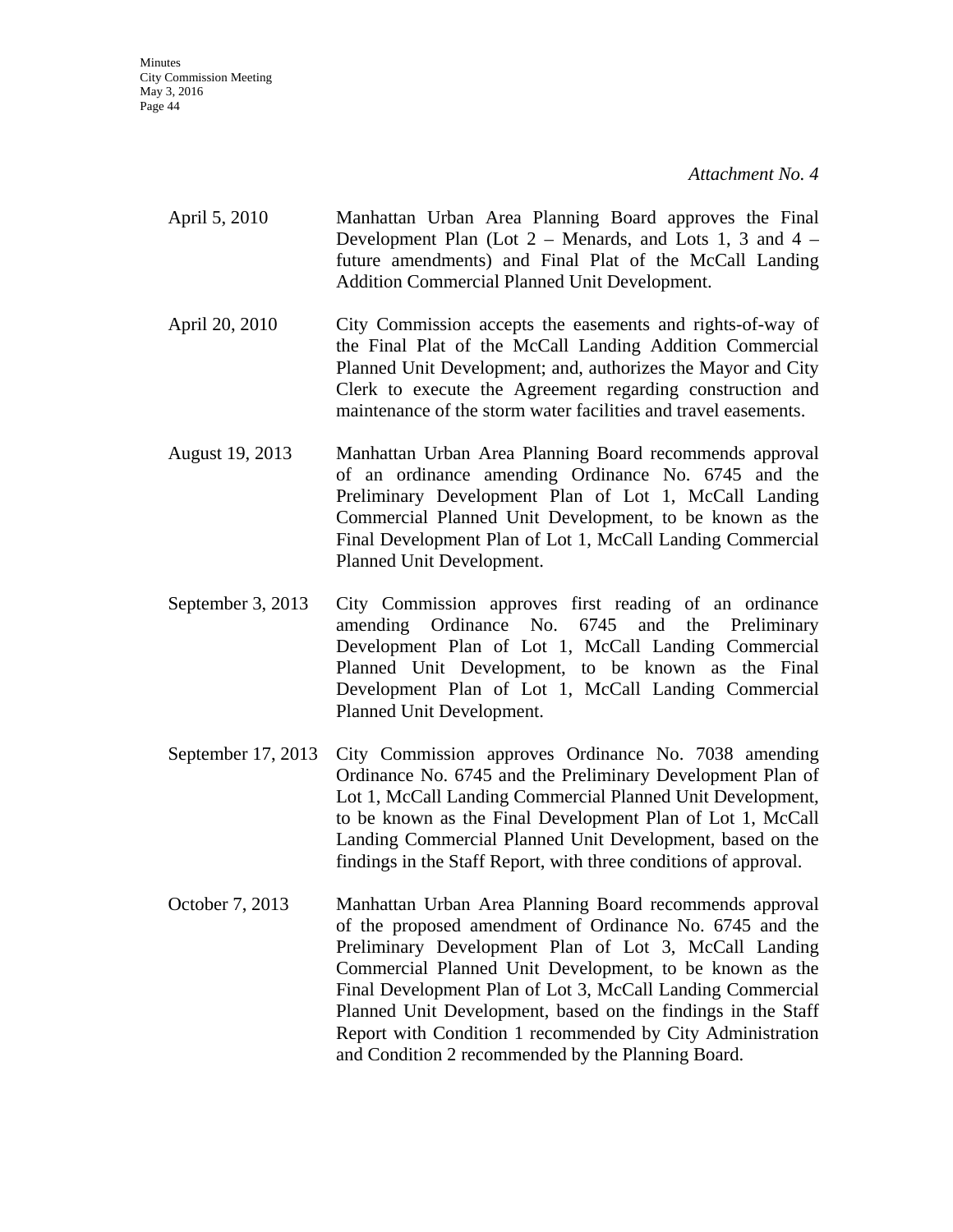- November 5, 2013 City Commission approves first reading of an ordinance amending Ordinance No. 6745 and the Preliminary Development Plan of Lot 3, McCall Landing Commercial Planned Unit Development, as proposed.
- November 19, 2013 City Commission approves Ordinance No. 7052 amending Ordinance No. 6745 and the Preliminary Development Plan of Lot 3, McCall Landing Commercial Planned Unit Development, as proposed.
- February 3, 2014 Manhattan Urban Area Planning Board approves Final Plat of McCall Landing, Unit Two, Commercial PUD.
- February 18, 2014 City Commission accepts easements and rights-of-way as shown on the Final Plat of McCall Landing, Unit Two, Commercial PUD.
- **9. CONSISTENCY WITH INTENT AND PURPOSE OF THE ZONING ORDINANCE:** The intent and purpose of the Zoning Regulations is to protect the public health, safety, and general welfare; regulate the use of land and buildings within zoning districts to assure compatibility; and to protect property values.

The PUD Regulations are intended to provide a maximum choice of living environments by allowing a variety of housing and building types; a more efficient land use than is generally achieved through conventional development; a development pattern that is in harmony with land use density, transportation facilities and community facilities; and a development plan which addresses specific needs and unique conditions of the site which may require changes in bulk regulations or layout. The proposed PUD is consistent with the intent and purposes of the Zoning Regulations, and the intent of the PUD Regulations, subject to the conditions of approval.

#### **10. RELATIVE GAIN TO THE PUBLIC HEALTH, SAFETY AND WELFARE THAT DENIAL OF THE REQUEST WOULD ACCOMPLISH, COMPARED WITH THE HARDSHIP IMPOSED UPON THE APPLICANT:**

There appears to be no relative gain to the public, which denial would accomplish. Fifty (50) foot well head protection zones around City well heads are shown along the northern boundary of the existing PUD, and are partially in the existing PUD. These protection zones are not in the rezoning and PUD Amendment Area. However, the proposed development is in close proximity to the well head protection zones. Structures may be allowed in close proximity; however, no underground liquid fuel storage tanks will be allowed in the PUD, and storage of hazardous materials,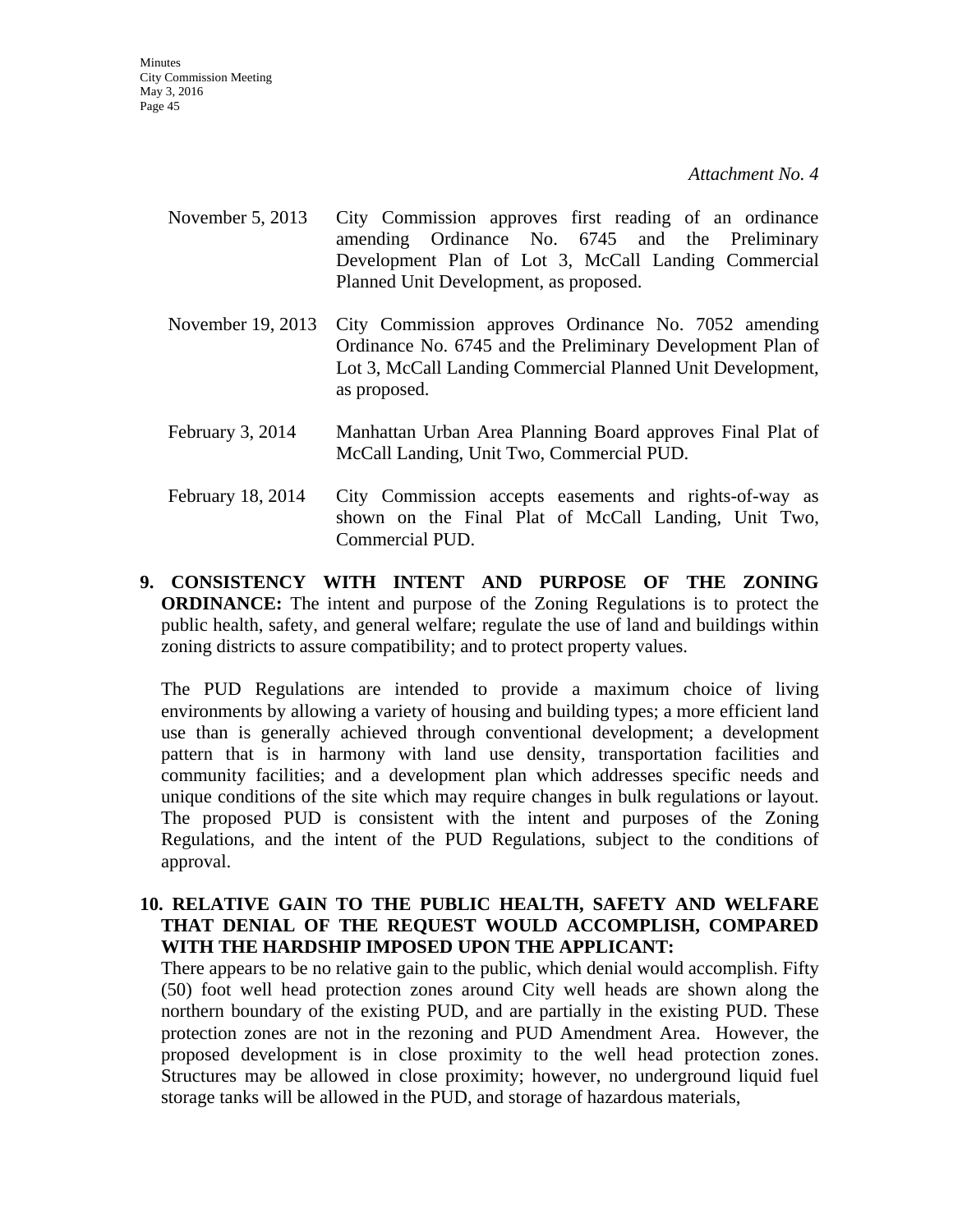chemicals and other pollutants, will be prohibited in the east half of the warehouse. The concrete base of the warehouse must drain to the south and its northern edge must be curbed to prevent at grade drainage to the north. No adverse impacts to the public are expected, subject to conditions of approval. Therefore, there may be a hardship to the applicant if the rezoning is denied.

**11. ADEQUACY OF PUBLIC FACILITIES AND SERVICES: T**he site is within the city and can be served by public improvements, including street, water, fire service and sanitary sewer.

## **12. OTHER APPLICABLE FACTORS:** None.

**13. STAFF COMMENTS:** All conditions of approval, not in conflict with Ordinance No. 6745 remain in effect. City Administration recommends approval of the proposed rezoning of the 2.56 acre tract from I-2, Industrial Park District to PUD, McCall Landing Commercial Planned Unit Development and the proposed amendment of Ordinance No. 6745 and the approved Final Development Plan of Lot 2, McCall Landing Commercial Planned Unit Development, with the following condition of approval:

- 1. Signs shall be provided as proposed in the application documents, and shall allow for exempt signage described in Article VI, Section 6-102 (A)(a), (b), (c), (e), (g), (h), (i), (j), (l), (m) of the Manhattan Zoning Regulations.
- 2. Amend Condition #12 of Ordinance No. 6745 to read: Underground liquid fuel storage tanks shall be prohibited, and storage of hazardous materials, chemicals and other pollutants, shall be prohibited in the east 415 feet of the completed warehouse.

## **ALTERNATIVES:**

- 1. Recommend approval of the proposed rezoning and the amendment of Ordinance No. 6745 and the Final Development Plan of Lot 2, McCall Landing Commercial Planned Unit Development, stating the basis for such recommendation.
- 2. Recommend denial of the proposed rezoning and amendment of Ordinance No. 6745 and the Final Development Plan of Lot 2, McCall Landing Commercial Planned Unit Development, stating the specific reasons for denial.
- 3. Table the proposed Amendment to a specific date, for specifically stated reasons.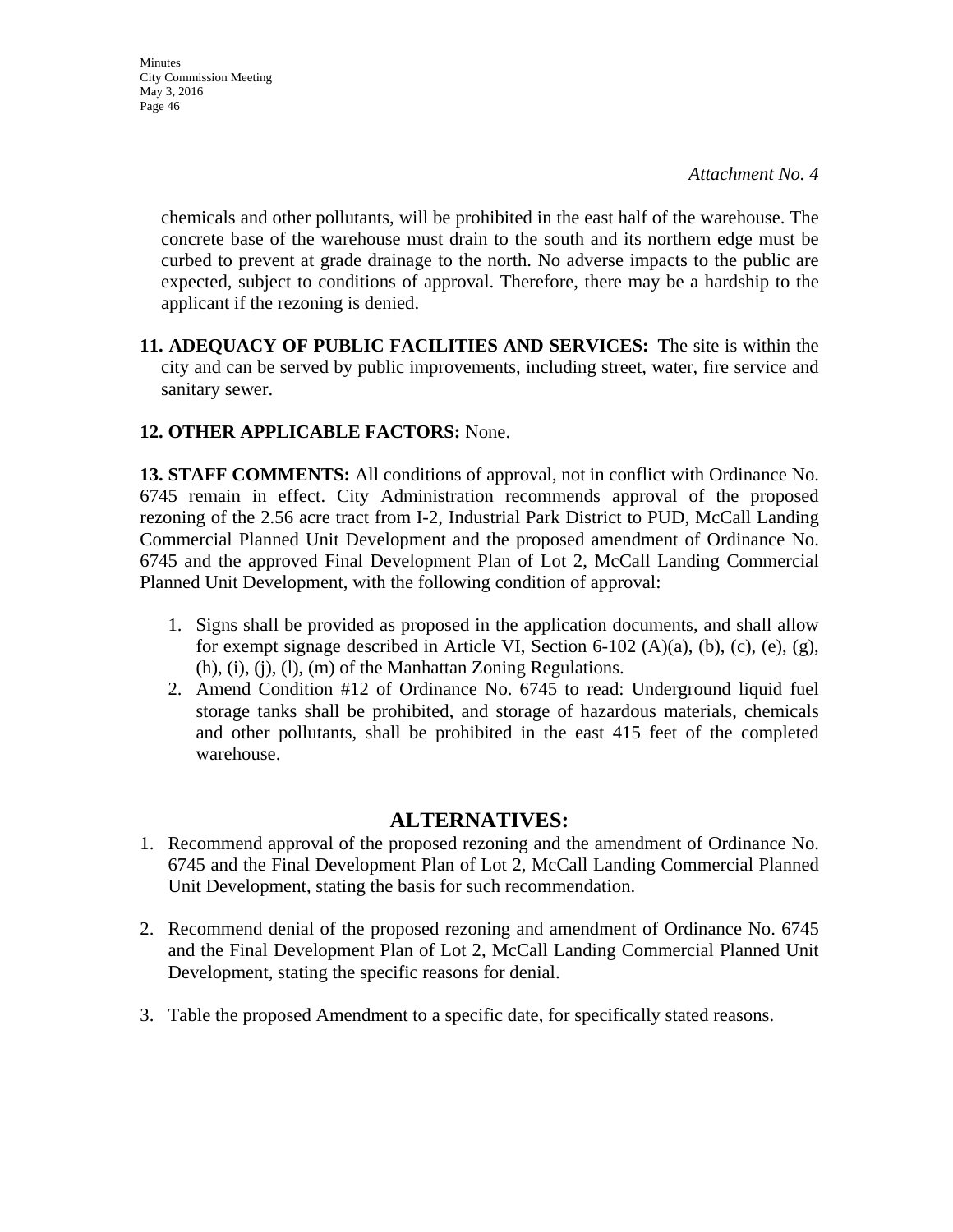Minutes City Commission Meeting May 3, 2016 Page 47

*Attachment No. 4* 

### **POSSIBLE MOTION:**

The Manhattan Urban Area Planning Board recommends approval of the proposed rezoning of the 2.56 acre tract from I-2, Industrial Park District to PUD, McCall Landing Commercial Planned Unit Development and the proposed amendment of Ordinance No. 6745 and the approved Final Development Plan of Lot 2, McCall Landing Commercial Planned Unit Development, based on the findings in the Staff Report, subject to the 2 condition of approval recommended by City Administration.

**PREPARED BY:** Chad Bunger, AICP, CFM, Senior Planner **DATE:** April 11, 2016

16012}SR}McCallLandingPUDAmendment\_MenardsExpansion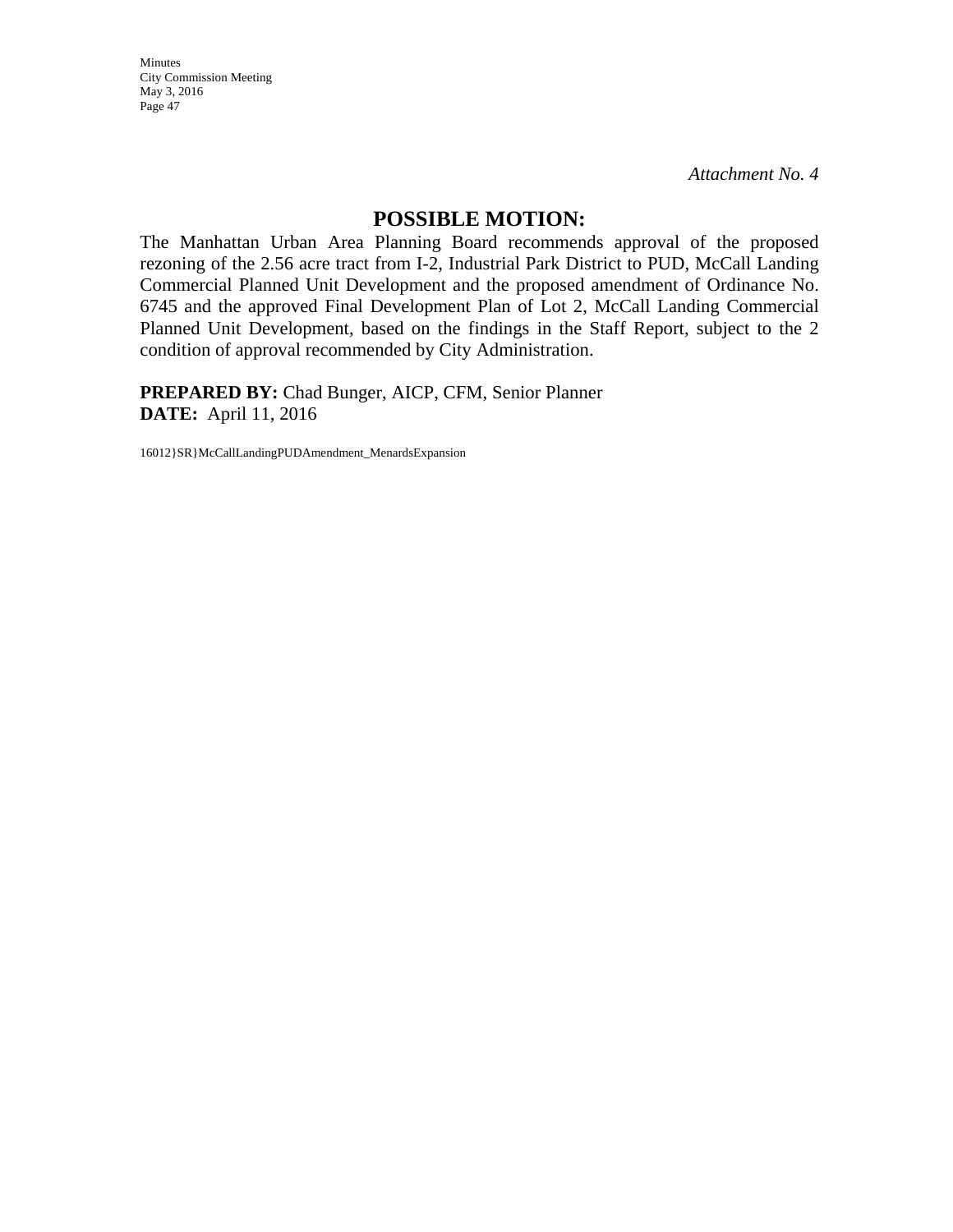#### **STAFF REPORT**

**ON AN APPLICATION TO REZONE:** An approximately 17.89 acre tract of land to be known as the Legacy Ridge Addition.

### **FROM:** County **R-PUD, RESIDENTIAL PLANNED UNIT DEVELOPMENT DISTRICT.**

**TO:** R-1, Single-Family Residential District.

## **APPLICANT/OWNERS: LARRY THIERER, THIERER CONSTRUCTION**

**ADDRESS:** 1616 Wyndham Heights Road, Manhattan, KS 66503

**LOCATION:** Generally located south of the intersection of Grand Mere Parkway and Mackintosh Court.

**AREA: A**pproximately 17.89 acres

**DATE OF NEIGHBORHOOD MEETING:** February 8, 2016

**DATE OF PUBLIC NOTICE PUBLICATION:** March 28, 2016

## **DATE OF PUBLIC HEARING: PLANNING BOARD:** April 18, 2016 **CITY COMMISSION:** May 3, 2016

*The applicant is also requesting annexation into the City of Manhattan and has proposed a Preliminary Plat of the Legacy Ridge Addition*, *which will create a total of 17 singlefamily lots and 2 common tracts.* 

## **THIRTEEN MATTERS TO BE CONSIDERED WHEN REZONING**

- **1. EXISTING USE:** Open and undeveloped tract of land in Grand Mere, a master planned golf course community.
- **2. PHYSICAL AND ENVIRONMENTAL CHARACTERISTICS:** Open range land with native grass cover. The site is an irregular shaped tract with two (2) natural ravines present on the east and west borders of the development. The site drains generally southwest to these ravines, which ultimately drain to Little Kitten Creek. The site is mostly native grass with tree cover along the natural ravines.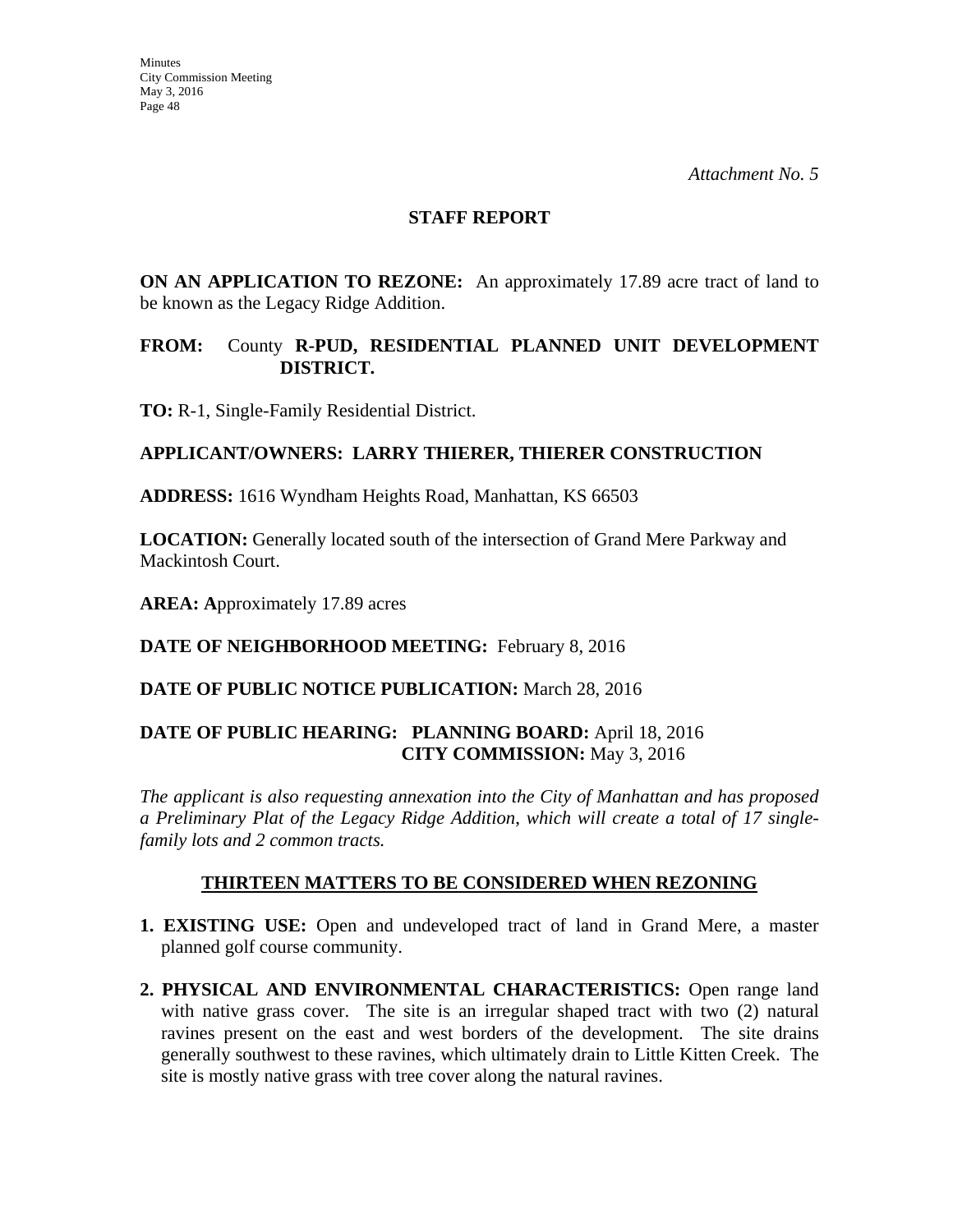### **3. SURROUNDING LAND USE AND ZONING:**

- **NORTH:** Grand Mere Parkway right-of-way and the Grand Luxe Addition; R-S, Single-Family Residential Suburban District and R, Single-Family Residential District.
- **SOUTH:** Undeveloped land within the City of Manhattan; I-5, Business Park District
- **EAST:** Single-family homes in the Grand Vista subdivision; R, Single-Family Residential District.
- **WEST:** Vacant rangeland in rural Riley County; Riley County AG, General Agriculture.
- **4. GENERAL NEIGHBORHOOD CHARACTER:** The general area is a mixture of undeveloped land, land recently platted and in the early stages of development, Colbert Hills Golf Course and undeveloped rangeland in rural Riley County.
- **5. SUITABILITY OF SITE FOR USES UNDER CURRENT ZONING:** The site was rezoned to County R-PUD in 1997. At the time of the rezoning, the golf course developer wanted assurance that when the golf course was annexed that a zoning, specifically the County R-PUD for the golf course, was attached. The rezoning to R-PUD was done primarily for the benefit of the golf course development. Those portions of Grand Mere that are not yet annexed remain County R-PUD. The current County R-PUD predated the Grand Mere Master Plan and Manhattan Urban Area Comprehensive Plan, which currently recommend "Villas" and low to medium residential density, respectively. Development in Grand Mere is progressing to ensure attractive and orderly neighborhoods in response to market demand. The Legacy Ridge Addition is suitable for the proposed rezoning to the R-1 District.
- **6. COMPATIBILITY OF PROPOSED DISTRICT WITH NEARBY PROPERTIES AND EXTENT TO WHICH IT MAY HAVE DETRIMENTAL AFFECTS:** The proposed rezoning to R-1, Single-Family Residential District is compatible with surrounding properties. An increase in light, noise and traffic is expected, however these increases should cause minimal impact on adjacent residential properties. The proposed Preliminary Plat of the Legacy Ridge Addition shows single-family lots that range from 0.27 acres to 2.34 acres in lot area. The proposed lots are similar to the single-family lots found in the Grand Luxe and Grand Vista subdivisions to the east and north of the site and are proposed to have homes similar in character to the existing homes in the neighborhood.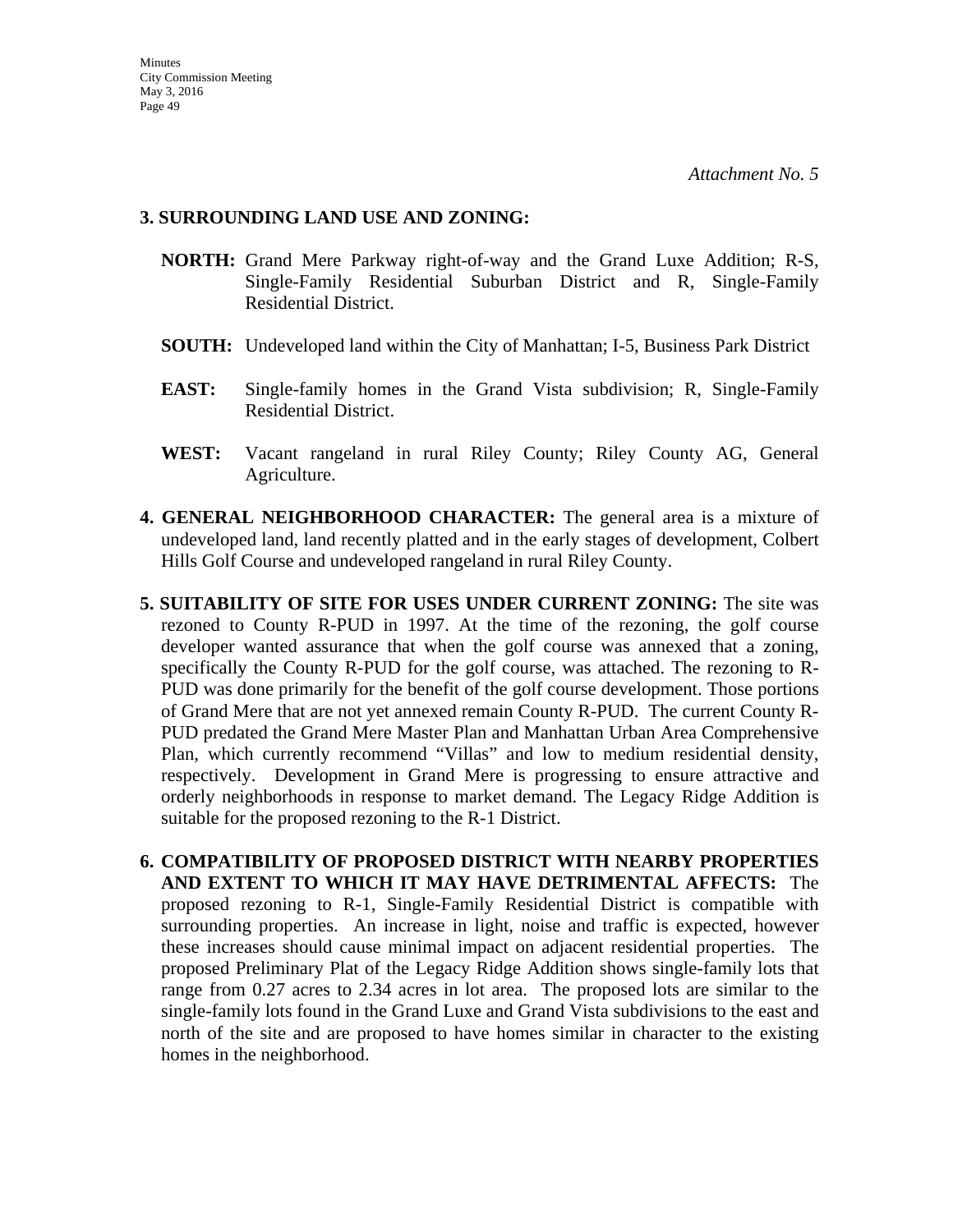To ensure compatibility within Grand Mere, private architectural guidelines and design standards provide for building review and approval. A private design review committee is responsible for enforcement of guidelines and standards *(see policy statement below under Grand Mere Community Master Plan, Part III.)* The guidelines and standards are private and are not part of the rezoning. The policy statements are mentioned because they are part of the Grand Mere Master Plan policies.

The applicant held a neighborhood meeting on February 8, 2016. According to the meeting report, 6 neighbors attended the meeting and raised questions regarding the homes proposed in the subdivision.

**7. CONFORMANCE WITH COMPREHENSIVE PLAN:** The Legacy Ridge Addition is shown on the Northwest Future Land Use of the Manhattan Area 2035 Comprehensive Plan as Residential Low/Medium Density, RLM. Applicable RLM policies *(in italics)* of the Comprehensive Plan include:

*Residential Low/Medium Density (RLM)* 

### *RLM 1: Characteristics*

*The Residential Low/Medium Density designation incorporates a range of singlefamily, single-family attached, duplex, and town homes, and in appropriate cases include complementary neighborhood-scale supporting land uses, such as retail, service commercial, and office uses in a planned neighborhood setting, provided they conform with the policies on Neighborhood Commercial Centers. Small-scale multiple-family buildings and condominiums may be permissible as part of a planned unit development, or special mixed-use district, provided open space requirements are adequate to stay within desired densities.* 

## *RLM 2: Appropriate Density Range*

*Densities in the Residential Low/Medium designation range between less than one dwelling unit/acre up to 11 dwelling units per net acre.* 

## *RLM 3: Location*

*Residential Low/Medium Density neighborhoods typically should be located where they have convenient access and are within walking distance to community facilities and services that will be needed by residents of the neighborhood, including schools, shopping areas, and other community facilities. Where topographically feasible, neighborhoods should be bounded by major streets (arterials and/or collectors) with a direct connection to work, shopping and leisure activities.* 

## *RLM 4: Variety of Housing Styles*

*To avoid monotonous streetscapes, the incorporation of a variety of housing models and sizes is strongly encouraged in all new development.*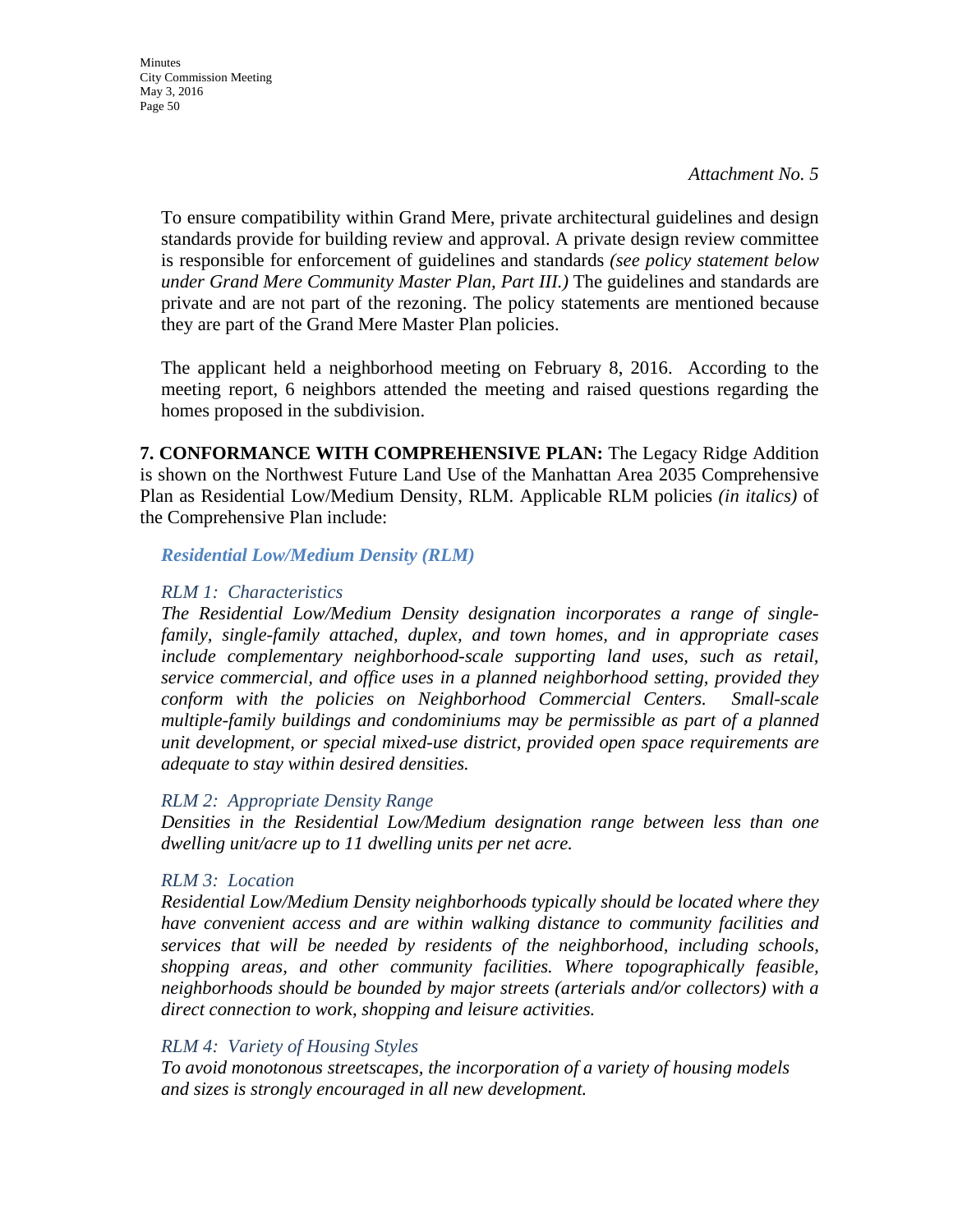## **Grand Mere Community Master Plan**

The Grand Mere Community Master Plan was originally adopted in April 2000 and is included as a specific Land Use Element of the current Comprehensive Plan adopted in 2003. The Grand Mere Plan is a more detailed level neighborhood plan for the entirety of Grand Mere. The Master Plan map shows the site to include Villa #4, an 8.4 acre tract designated RLM (Residential Low to Medium) (see below under Residential Types for the RLM description).

Applicable policies *(in italics)* for Grand Mere, a Master Planned Golf Course Community include:

## *PROJECT INTENT*

*The overall Land Use Amendment is intended to create a community designed within a park. By responding to the natural terrain, preserving natural corridors, protecting the slopes and riparian environment, a harmonious relationship with the land can be created for the community.* 

*Grand Mere is envisioned as an upscale residential community, with the University's Colbert Hills Golf Course and preserved open space interwoven throughout the development. The community is made up of individual neighborhoods defined by open space features, topography, connection to the Grand Mere Parkway, and the golf course. A strong joint effort has integrated the golf course design (Colbert Hills) and the overall community design (Grand Mere Development). The interconnectivity of automobile circulation, pedestrian/bicycles, and open space, as well as residential neighborhood placement and overall community utility location, has created a well integrated community with both future residences and community recreation as the main focus. Flexibility is built into the land use plan to allow the development to respond to market demand.* 

*Specific types of residential product may subtly change in the future due to market demand as the development pattern becomes clearer and as the community matures. The community will offer a high level of design quality, architectural variety, and a wide range of housing types to address the potential markets appropriate for an upscale development.* 

## *5 KEY DESIGN CONCEPTS*

## *1. Create a high quality residential community*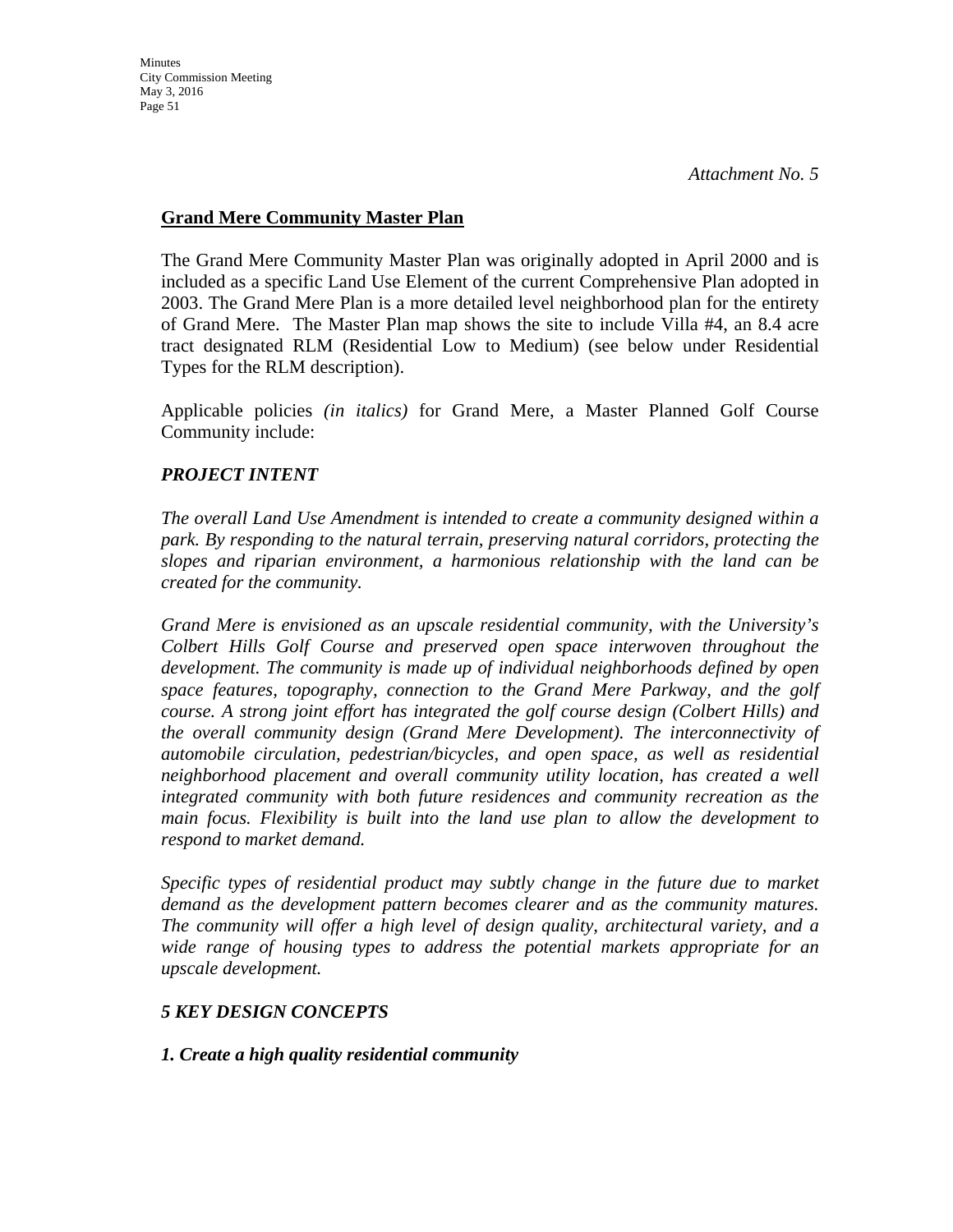*Create a community of villages, residential neighborhoods, and neighborhood commercial areas centered along the projects' spine, Grand Mere Parkway. Through the use of architectural design guidelines and development reviews the quality of building construction will be maintained at the highest level.* 

### *2. Integrate the Natural Environment*

*Preserve the natural slopes and open space features. Provide a visual connection to the natural beauty of the development: the golf course in the valleys, the long vistas/views, and the prairie environment.* 

## *3. Offer a Variety of Residential Living*

*Offer a wide range of residential products and lot types to address the market demands of the well informed and upscale consumer. An integrated community of many housing types will help to provide an interesting streetscape, a quality neighborhood texture, and a sustainable development.* 

### *4. Create a Pedestrian/Bicycle System*

*Provide pedestrian/bicycle connections throughout the development, following the Grand Mere Parkway, open space corridors and the linear park connections provided as part of the Master Plan along Little Kitten Creek and the continuation of the Hudson trail.* 

*Grand Mere Community Overall Development Plan* 

## *III. COMMUNITY CONCEPTS AND DEVELOPMENT STRATEGY*

*Grand Mere is proposed as a Master Planned Community consisting of a wide range of residential housing types and densities and will be utilizing both Planned Unit Development and Conventional Zoning Development standards based on specific sites and development types.* 

*The overall Grand Mere Project consists of 1,054 (estimated) acres, including the Colbert Hills Golf Course. Rather than dispersing development throughout the entire property, the project purposes to "concentrate" neighborhood development within residential and commercial villages on approximately 543 acres preserving almost 50% of the land as natural open space or golf course. This concept, while proposing a variety of home types and densities, provides large natural open spaces, golf course amenity for the general public, and peripheral residential villages as large lot or low density residential products that create an overall density (1.5 du/ac) for the site,*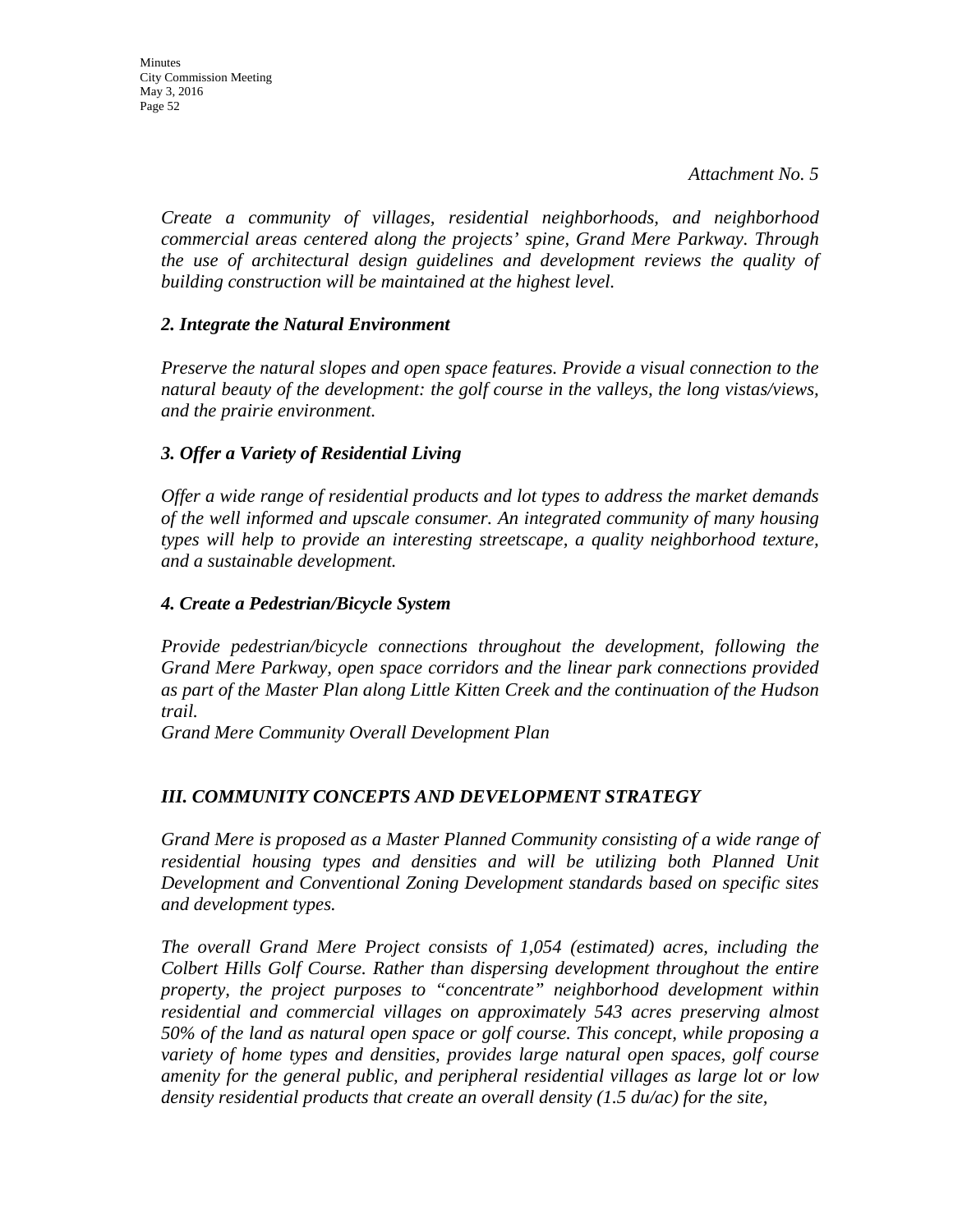*consistent with the surrounding neighborhoods. All housing types shall belong to the Master Homes Association, which will be responsible for enforcing the covenants and restrictions, and maintaining the common grounds.* 

*Within the community, residential neighborhoods are supported by neighborhood commercial services, which provide a focus and entry element for the development. These neighborhood office and retail villages are envisioned as community services*  located at the development entries along the Little Kitten Creek entry and Kimball Ave. *and the future northern entry on Marlatt.* 

*Throughout the plan, connecting open space systems, sidewalks and bike trails provide pedestrian connections between residential neighborhoods, public amenities and the neighborhood services. These are planned connections to occur in a variety of types and locations. As each phase of development is planned in detail, the specific pedestrian connections will be part of each village plat and relate back to the overall Circulation Parks & Open Space Plan.* 

*Grand Mere Community Architectural Guidelines and Design Standards will provide for the review and approval of all site and building plans for the Grand Mere property. The Design Review Committee of Grand Mere will be responsible for enforcement of these guidelines and standards. The Developer believes that careful planning and enforcement of design and development standards will ensure orderly, attractive, and*  lasting development, all of which will preserve and enhance the value of the *community.* 

## *A. Residential Neighborhoods*

*The planning concept proposes a wide range of residential uses, with densities ranging from 1 to 20 dwelling units per acre (du/ac) within individual parcels. Generally, individual neighborhoods are envisioned as small enclaves in order to promote a mix of different product types, create intimate neighborhoods, and to build a strong community image from the project's onset. The key to a sustainable successful development is quality design and construction, and a variety of housing price points to attract a wide spectrum of residential consumers. Higher density residential, as well as small lot single-family opportunities are integrated into the community along Grand Mere Parkway, rather than isolated or located along the site's edges. While building a stronger new community, this concept also reduces impact on existing adjacent neighborhoods by focusing the traffic and circulation internally.* 

The Villas residential type is described as: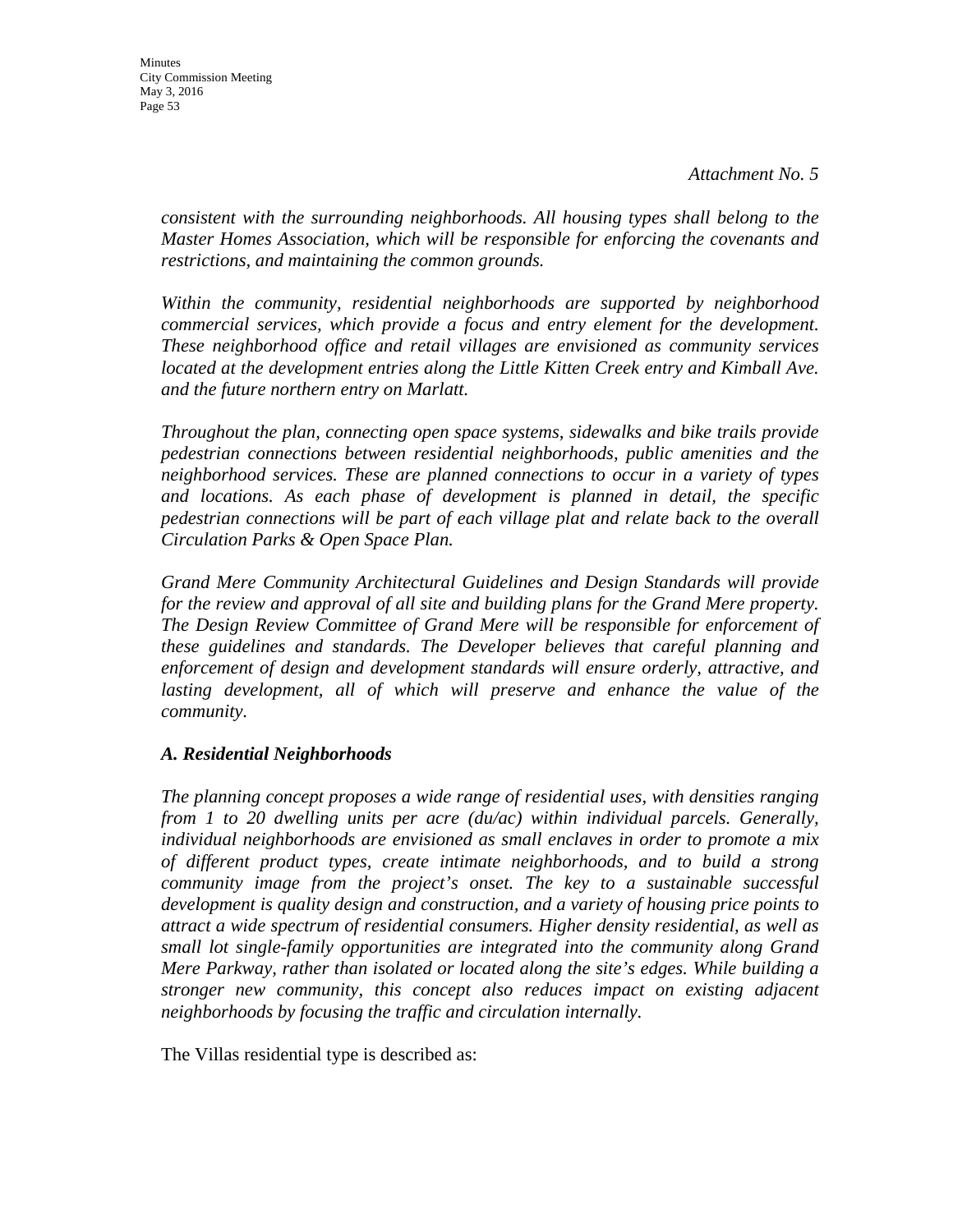#### *Residential Types:*

### *Villas (RLM)*

*The villa parcels are located in niches and high quality view areas along the parkway and within the development along the golf course. Villas are single family homes that provide an alternative to the maintenance requirements needed for a typical single*  family home. The villa concept is an upscale residential product that generally *provides master bedroom on the first floor and expansion space either up or down for additional bedrooms or entertainment. Villa Homes Association dues create the revenue to provide maintenance for landscape, snow removal, and in some cases, maintenance of the home.* 

### *Golf Course Villas*

*As part of the Colbert Hills Golf Course Clubhouse complex, villas are planned along the 9th fairway. The villas would occur in a cluster of 10 units in one phase. These homes may be two attached single family dwellings with strong architectural theme and design controls in concert with the proposed golf clubhouse architecture. Private auto courts with off street parking will access the homes.* 

### *Grand Mere Villas*

*These villas will be attached and detached depending on the parcel and market demands. Two and three car garages would be provided. Each village will have its own theme signage and architectural design controls. The villages would be developed in phases of 5 – 15 acres.* 

#### *C. Streets and Circulation System*

*Residential streets within Grand Mere are envisioned as a key element of "neighborhood quality," offering a place to walk and play, as well as to drive and park. The streetscape in and along the roads will reflect the quality of the community through the use of signage monumentation and landscaping depending on the location and natural conditions of the space providing strong visual "cues" to better orient drivers to their locations and destinations.* 

*When utilizing the approved Manhattan street system standards the hierarchy, streetwidths, design speeds, and travel/parking lanes are consistent and will not compromise auto on-street parking, or bike and pedestrian access. The street layout will frame important views and vistas, including buildings, golf course, and natural features. Onstreet parking is available on all local streets.*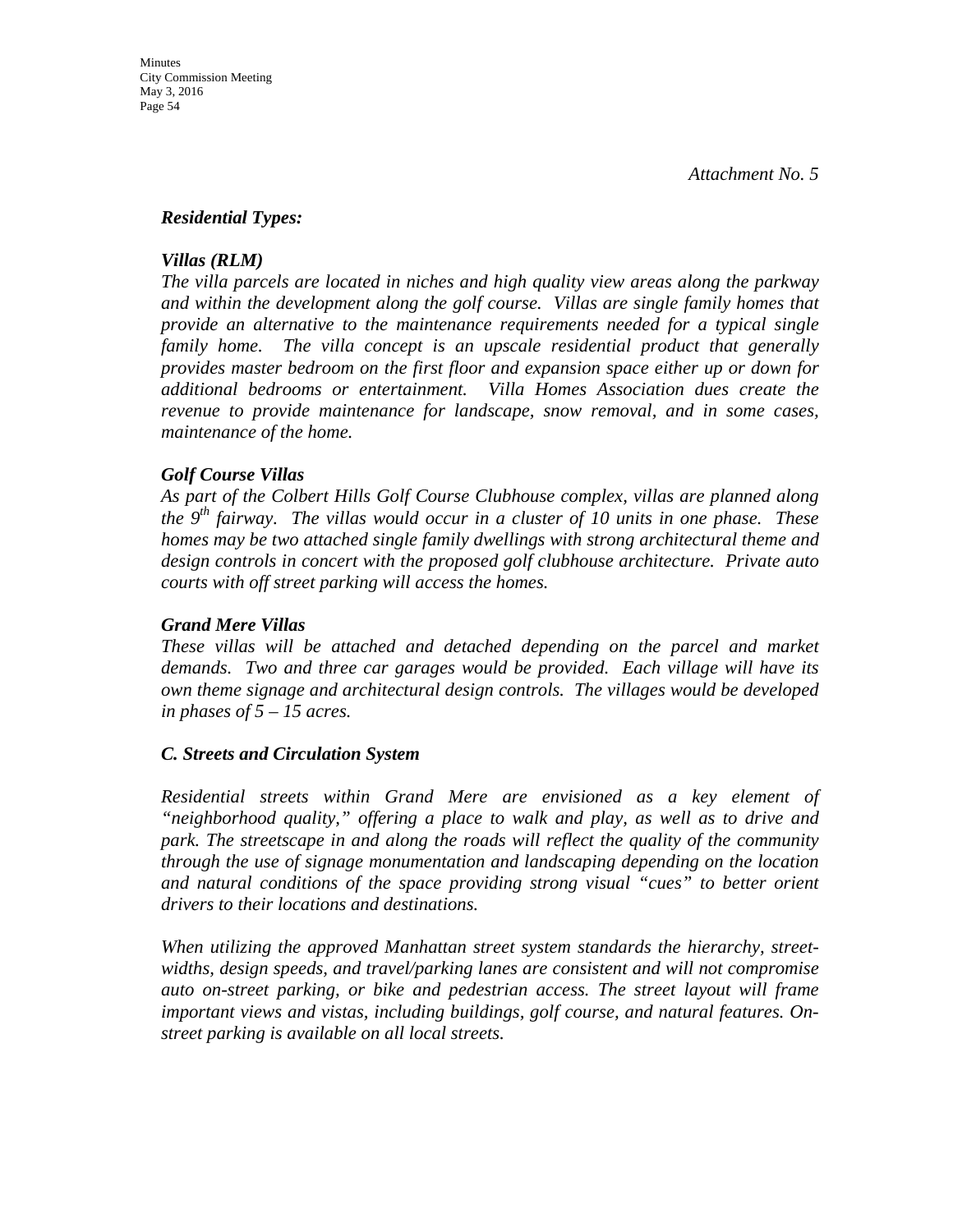*The Master Planned Community will be accessed from Kimball Avenue and Marlatt Avenue. Additional access points into the Community from surrounding residential streets are shown on the Master Plan.* 

### *D. Pedestrian and Bicycle Circulation System*

*Connectivity with the City of Manhattan Linear Park Master Plan is our main focus for the overall trails system. A comprehensive pedestrian and bicycle system is proposed for the community to provide access to individual neighborhoods, the Club Facility and Hotel site, commercial services, and open space amenities~ Elements include both offstreet and on street bike paths, natural unimproved trails, and a 17.2 acre linear park along Little Kitten Creek. An easement shall be provided for the extension of the Hudson trail northward, along the east property line to northeast corner section 3-10- 7. All trail/path systems will be site- specifically designed at the time of construction. Each will be reviewed on a site-by-site basis to ensure sensitive placement and minimum disturbance. This will be coordinated with the Park & Recreation Board and the Parks and Recreation Department.* 

#### *G. Golf Course Development*

*The Grand Mere development drainage and detention system shall be designed to work in concert with the golf course drainage and detention system. The course was designed to meet the environmental goals of the Audubon International Signature Status Program.* 

#### *Bike Paths, Trails and Sidewalks*

*Bike paths, trails and sidewalks are provided along the internal streets and open spaces to provide internal connections between the villages where possible. See the Circulation Parks & Open Space Plan.* 

The density in the Legacy Ridge Addition is 1.01 dwelling units per net acre. The Comprehensive Plan suggests less than one to eleven dwelling units per net acre is appropriate in the RLM category and the Grand Mere Plan suggests a range of 1-20 dwelling units per acre in individual parcels and an overall density in all of Grand Mere of 1.5 units per acre.

**THE PROPOSED ANNEXATION OF THE LEGACY RIDGE ADDITION CONFORMS TO THE POLICIES OF THE** Grand Mere Community Master Plan, and the Manhattan Urban Area Comprehensive Plan.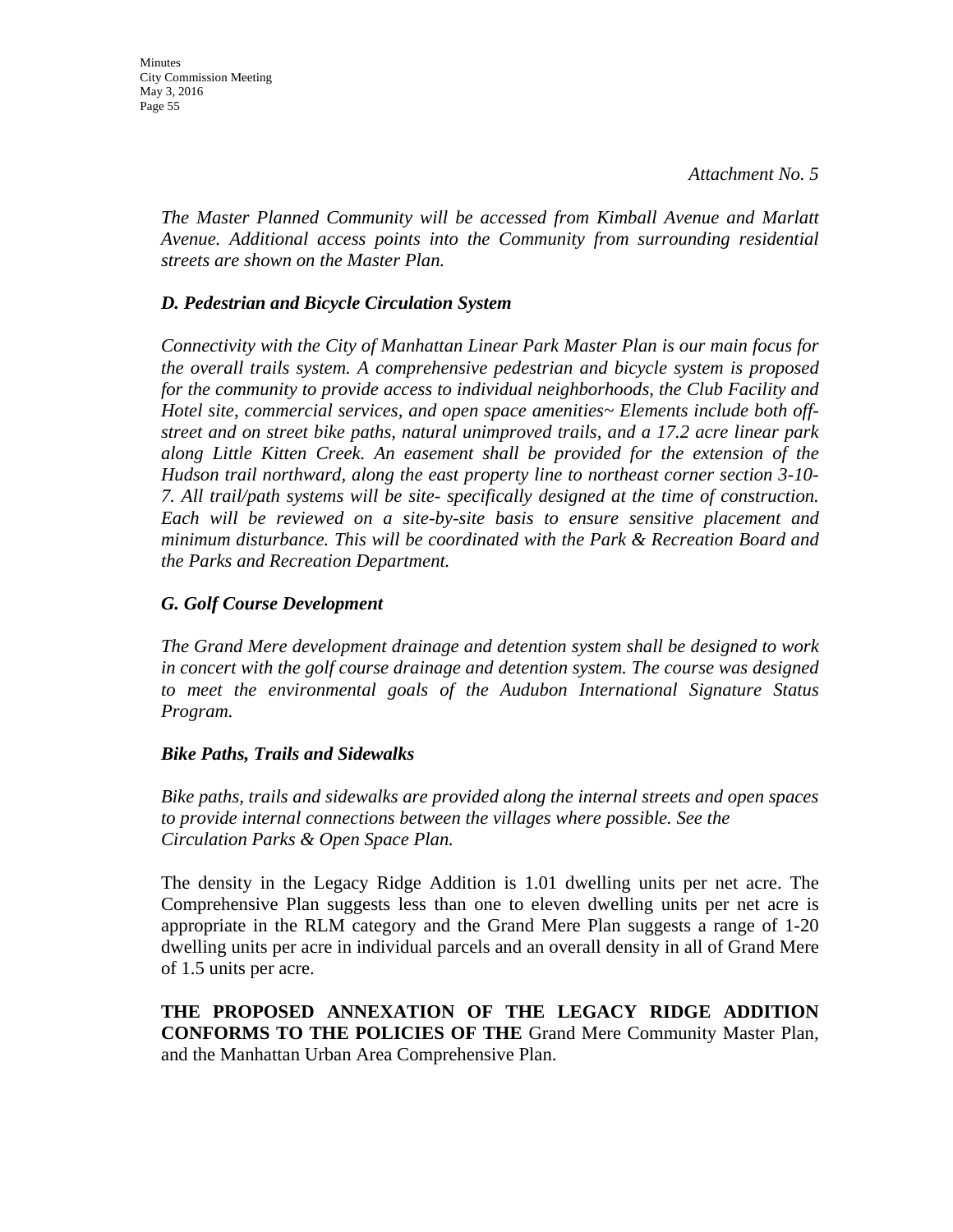#### **8. ZONING HISTORY AND LENGTH OF TIME VACANT AS ZONED:**

- August 7, 1997 Riley County Commission approved Preliminary Development Plan of Colbert Hills and the Wildcat PUD.
- August 14, 1997 Riley County Commission approved Final Development Plan.
- February 7, 2000 Planning Board approves resolution adopting Grand Mere Community Master Plan and amendment of Comprehensive Land Use Plan.
- March 7, 2000 City Commission approved first reading of an ordinance adopting the Grand Mere Community Master Plan.
- April, 2003 Comprehensive Plan adopted. Grand Mere Community Master Plan adopted as a related plan and implementation document.

The tract has remained vacant to date and was range land prior to development of the golf course and surrounding Grand Mere.

## **9. CONSISTENCY WITH INTENT AND PURPOSE OF THE ZONING ORDINANCE:**

The intent and purpose of the Manhattan Zoning Regulations is to protect the public health, safety, and general welfare; regulate the use of land and buildings within zoning districts to assure compatibility; and to protect property values.

The proposed rezoning is consistent with the intent and purpose of the Manhattan Zoning Regulations because proposed lot sizes conform to the minimum requirements of the R-1 District. In addition, the proposed Preliminary Plat dedicates easements and rights-of-way to serve the subdivision consistent with the requirements of the Manhattan Urban Area Subdivision Regulations.

The R-1, Single-Family Residential District is designed to provide a dwelling zone at a density no greater than one dwelling unit per 7,500 square feet. The Preliminary Plat shows lots ranging from approximately 11,789 square feet in area up to 101,978 square feet in area, with the majority of lot sizes between 28,450 square feet in area to 33,231 square feet in area. The proposed lots conform to the requirements of the proposed R-1 District.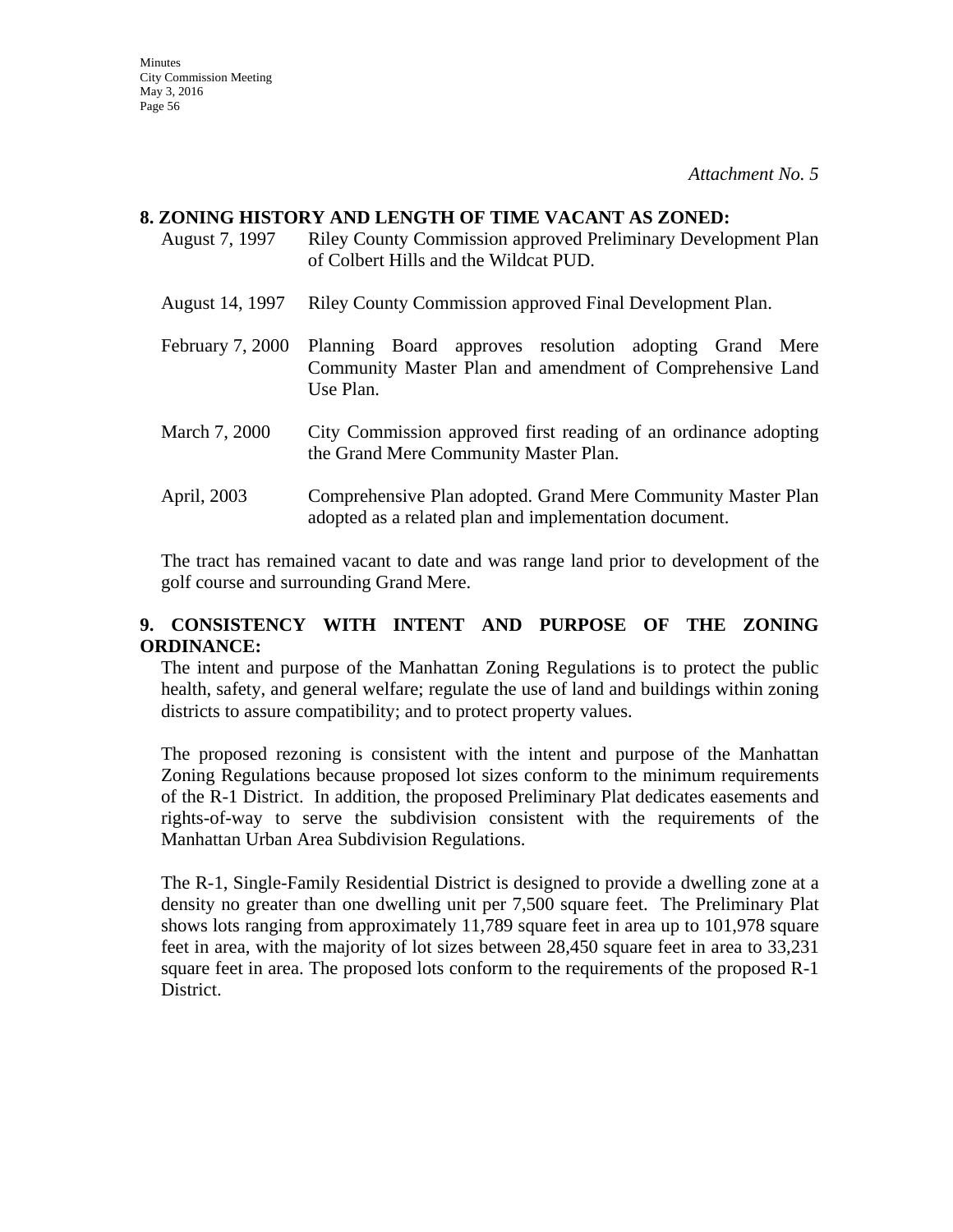- **10. RELATIVE GAIN TO THE PUBLIC HEALTH, SAFETY AND WELFARE THAT DENIAL OF THE REQUEST WOULD ACCOMPLISH, COMPARED WITH THE HARDSHIP IMPOSED UPON THE APPLICANT:** There appears to be no gain to the public that denial of the rezoning would accomplish. No expected adverse impacts on the public health, safety and welfare are anticipated as a result of the rezoning. Development of the site cannot proceed until the proposed Preliminary Plat is approved. A separate application was submitted for approval of a Preliminary Plat. It may be a hardship upon the owner if the rezoning is denied, as it conforms to the adopted Comprehensive Plan.
- **11. ADEQUACY OF PUBLIC FACILITIES AND SERVICES:** Adequate street, sanitary sewer and water services are available to serve the site.
- **12. OTHER APPLICABLE FACTORS:** Fort Riley was notified of this rezoning, due to it being located in the Critical Area. The Fort encourages use of noise disclosure and noise reduction measures in homes, and to take into account potential effects of operational noise of the Fort on activities in the park. City Administration will provide the "Notice of Potential Impact" on building permits for this subdivision and the note appears on the plat.
- **13. STAFF COMMENTS:** City Administration recommends approval of the proposed rezoning of the Legacy Ridge Addition, an approximate 17.89-acre tract of land, generally located south of the intersection of Grand Mere Parkway and Mackintosh Court, from County **R-PUD, RESIDENTIAL PLANNED UNIT DEVELOPMENT DISTRICT**, to R-1, Single- Family Residential District, based on the findings in the Staff Report.

## **ALTERNATIVES:**

- 1. Recommend approval of the proposed rezoning of the Legacy Ridge Addition, from County **R-PUD, RESIDENTIAL PLANNED UNIT DEVELOPMENT DISTRICT**, to R-1, Single- Family Residential District, based on the findings in the Staff Report.
- 2. Recommend denial of the proposed rezoning, stating the specific reasons for denial.
- 3. Table the proposed rezoning to a specific date, for specifically stated reasons.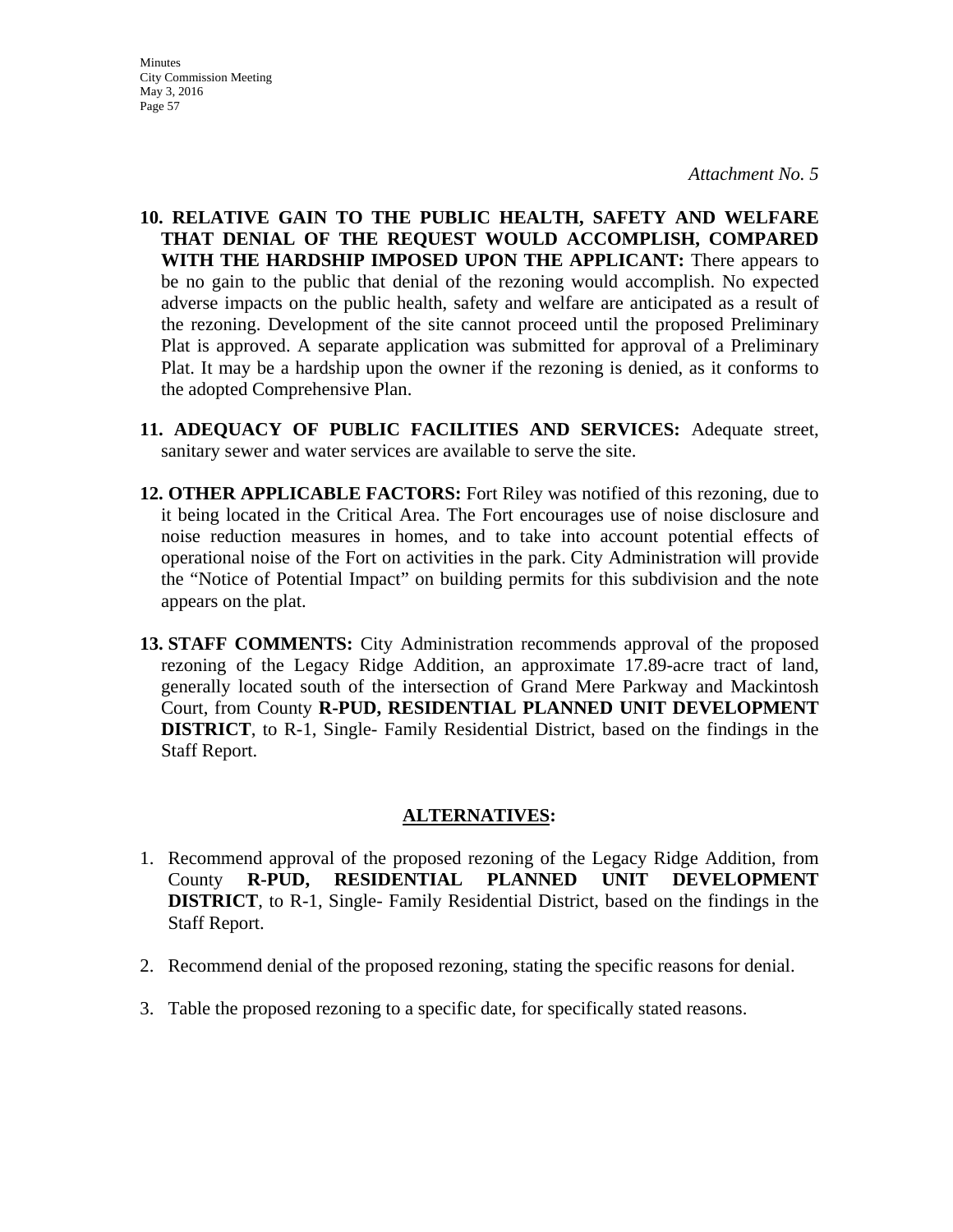Minutes City Commission Meeting May 3, 2016 Page 58

*Attachment No. 5* 

### **POSSIBLE MOTION:**

The Manhattan Urban Area Planning Board recommends approval of the proposed rezoning of the Legacy Ridge Addition, an approximate 17.89-acre tract of land, generally located south of the intersection of Grand Mere Parkway and Mackintosh Court from County **R-PUD, RESIDENTIAL PLANNED UNIT DEVELOPMENT DISTRICT**, to R-1, Single- Family Residential District based on the findings in the Staff Report.

**PREPARED BY:** Chad Bunger, AICP, CFM, Senior Planner

**DATE:** March 28, 2016

CB/vr

16011}SR}LegacyRidge\_Rezone\_R1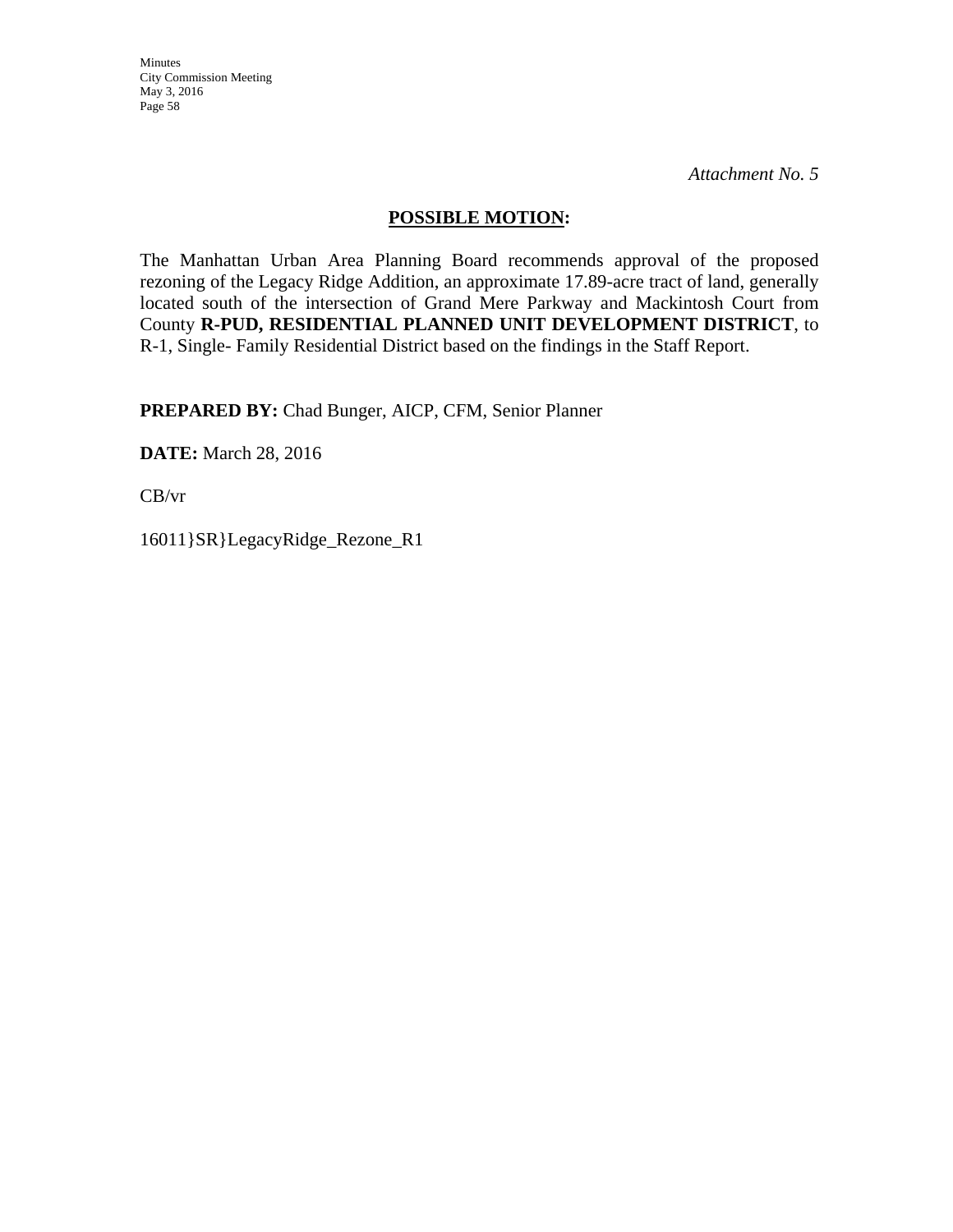#### **STAFF REPORT**

## **APPLICATION TO REZONE PROPERTY TO PLANNED UNIT DEVELOPMENT DISTRICT**

## **BACKGROUND**

**FROM:** PUD, JenTre Commercial Planned Unit Development

**TO:** PUD, No Stone Unturned Commercial Planned Unit Development

**OWNERS:** No Stone Unturned Foundation – Dina Clark, Executive Director

**APPLICANT:** SMH Consultants – Jeff Hancock, P.E.

**DATE OF NEIGHBORHOOD MEETING:** November 19, 2015

**DATE OF PUBLIC NOTICE PUBLICATION:** March 24, 2016

### **DATE OF PUBLIC HEARING: PLANNING BOARD:** April 18, 2016 **CITY COMMISSION:** May 3, 2016

**LEGAL DESCRIPTION:** Lot 2, JenTre PUD, Unit 1and a tract of land in the North half of the Northwest Quarter of Section 10, Township 10 South, Range 07 East.

**LOCATION:** Generally located east of the Kimball Avenue/Grand Mere Parkway roundabout.

**AREA:** 517,928 square feet (11.89 acres)

**PROPOSED USES:** The application documents state that the proposed uses located in the Planned Unit Development will consist of medical offices to include, but not limited to: No Stone Unturned pediatric and developmental care services; corporate offices for Mathis Rehab Centers, LLC; outpatient orthopedic physical and occupational therapy; intensive outpatient counseling services for youth, young adults and adults; inpatient crisis center for youth, young adults and adults; a clinical research center, and medical specialty services, such as primary medical care, oncology and pharmacy.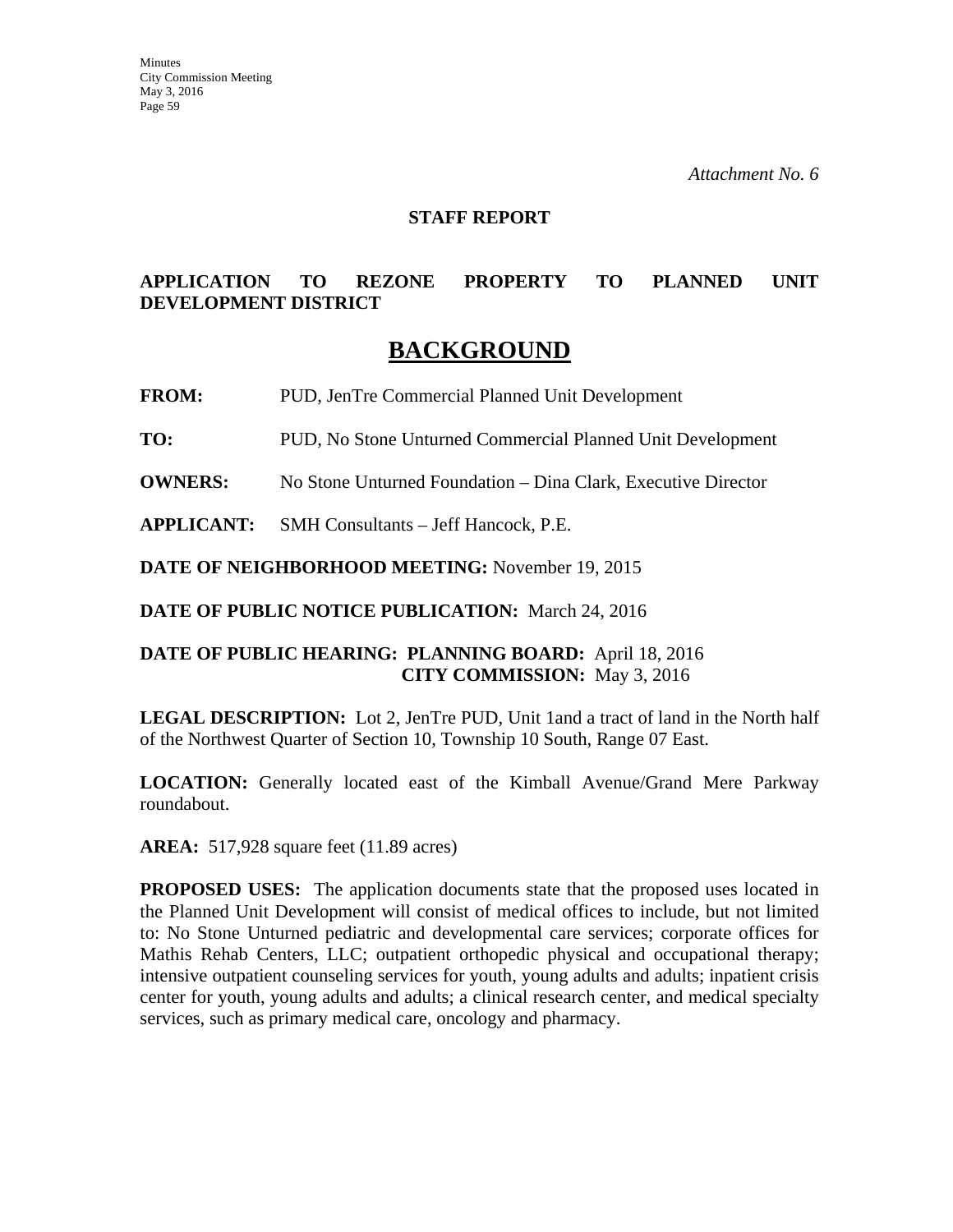Dr. Jeff Mathis, of the No Stone Unturned Foundation provided a complete description of the crisis center and clinical research center (*See attached)*. The crisis center is listed in the application materials because it was anticipated that it would be most readily understood. The description of the use explains that it will be a short stay  $(2 -3)$  days) inpatient counseling center for youth and young adults. According to Dr. Mathis, the "crisis center" is part of a 3-part approach to helping provide psychiatric and behavioral therapy services to children and young adults. Following the short-term stay at the "crisis center," services would be stepped down to an intensive out-patient service, followed up by less intensive out-patient counseling.

Dr. Mathis also describes the clinical research organization as a "phase 1 or phase 2a clinical trial facility for early development medication focused on cancer and psychotropic medications. Some of the services will be on an out-patient basis, and some will involve stays between a few days and a month." Dr. Mathis states that this facility should be viewed as a medical research facility.

A complete description of the medical services is listed in the application materials.

The application materials state that business hours will range from part-time hours to 24 hour services for the crisis center and the clinical research organization.

## **PROPOSED BUILDINGS AND STRUCTURES:**

Six (6) new buildings are proposed on the vacant site. These buildings include:

| Corporate Office                   | 1 Level  | 4,000 square feet    |
|------------------------------------|----------|----------------------|
| <b>Adult Outpatient Counseling</b> | 1 Level  | 5,000 square feet    |
| Center                             |          |                      |
| <b>Clinical Research</b>           | 2 Levels | 28,000 square feet   |
| Organization                       |          |                      |
| Crisis Center                      | 1 Level  | 8,000 square feet    |
| <b>Medical Wellness Center</b>     | 2 Levels | $20,000$ square feet |
| and Mathis Rehabilitation          |          |                      |
| No Stone Unturned                  | 2 Levels | $25,600$ square feet |
| Foundation                         |          |                      |

Only the No Stone Unturned Foundation building has detailed floor and building design plans. The application documents show a split-level building using modern architectural design. The exterior design includes metal wall panels, perforated metal wall panels or wood looking metal panels, translucent wall panels and glass walls. The building will be 28 feet tall, measured from the lower floor grade to the building parapet. The floor plan shows several offices, therapy rooms, class rooms and conference rooms on the first floor and a therapy pool and vacant space reserved for future expansions on the second floor.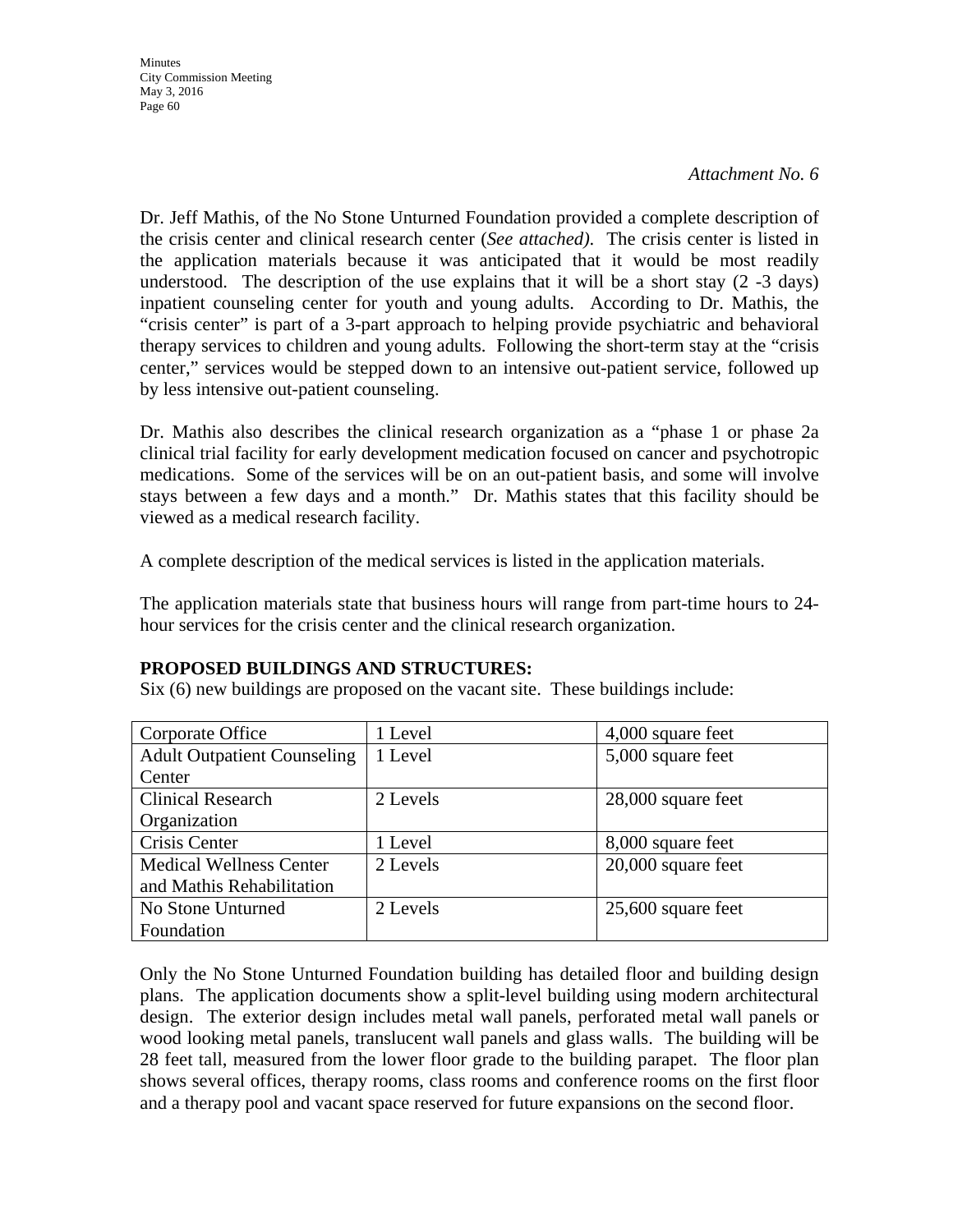**Minutes** City Commission Meeting May 3, 2016 Page 61

#### *Attachment No. 6*

The No Stone Unturned Foundation Building and off-street parking, driving aisles and landscaping directly to the west, south and east of the building will be constructed in the first phase.

The following phase(s) will include the other 5 buildings and the adjacent off-street parking spaces and landscaping. The site screening fence on the east side of the property will be installed with the eastern off-street parking lot is constructed.

The buildings and adjacent parking spaces and landscaping on Lots  $2 - 6$  will require a PUD Amendment be approved before they are built.

| <b>Use</b>                          | <b>Square Feet</b> | <b>Percentage</b> |
|-------------------------------------|--------------------|-------------------|
| <b>Buildings</b>                    | 54,213             | 10.8%             |
| Paved Area (Parking &<br>Driveways) | 134,613            | 26.8%             |
| Landscaped Areas/Open Space         | 314,261            | 62.4%             |
| <b>Total Impervious</b>             | 188,826            | 37.6              |

## **PROPOSED LOT COVERAGE**

#### **PROPOSED SIGNS**

A wall sign and mural is proposed on the west side of the building measuring 23.5 ft by 1.5 ft (35.25 square feet in area). A mural/logo is proposed on the east and west building façade. The two murals could be considered art by definition of the Sign Regulations.

A pylon sign is proposed on the south side of the entrance to the site. The pylon sign will be on an 8 foot tall limestone base. Extending from the base will be a 4 foot by 8 foot internally illuminated sign face that will list the business/medical campus name. A back lit metal sculpture is proposed to be mounted on the sign base.

Signage for the other buildings will generally consist of wall signage and directional signage to be proposed at the time those buildings is considered through the amendment process.

## **PROPOSED LIGHTING:**

Twelve (12) foot tall light poles are proposed throughout the off-street parking lot. Based on the site lighting plan, illumination of the site should not migrate off of the site onto adjacent properties. The Zoning Regulations requires that all lighting of the site be fully shielded to cut off lights at the property line.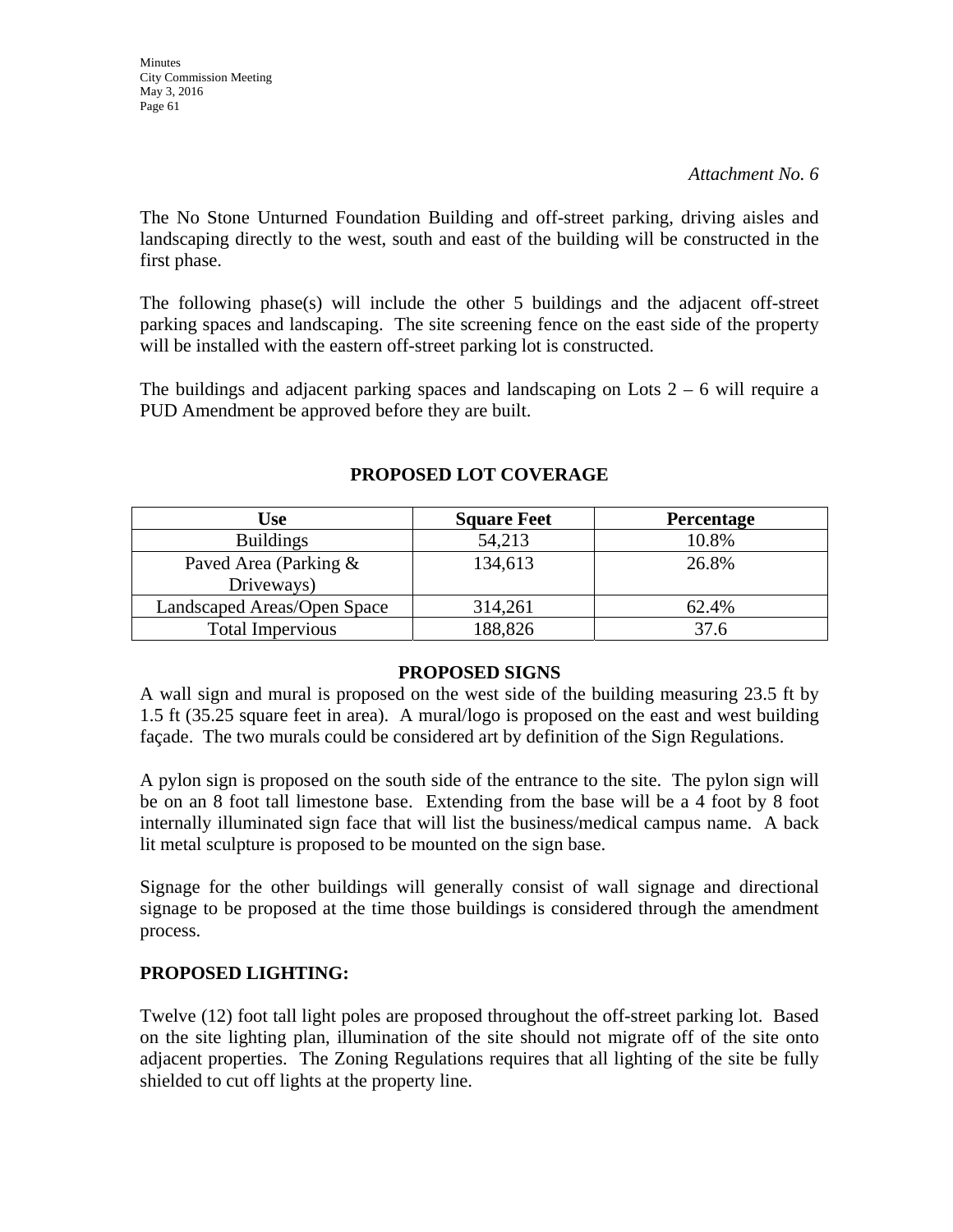## **SIX REVIEW CRITERIA FOR PLANNED UNIT DEVELOPMENTS**

**1. LANDSCAPING:** The application plan shows extensive landscaping throughout the site. The landscaping plan shows a mix of deciduous and evergreen trees, shrubs, ornamental grasses and perennial plants across the site.

Extensive retaining walls are proposed on the site to address the significant grade changes from southwest to the northeast. A large stance of trees is located on the southern property line, adjacent to the residential properties. The applicant has stated that these existing trees will remain, as possible to provide a vegetative buffer.

A conditional of approval is that a landscape performance agreement be executed for each phase of the development.

**2. SCREENING:** The Preliminary Development Plans shows a fence along the east side of the parking lot, which is set back approximately 60 feet from the east property line. The preliminary design of the fence shows stone veneer columns with wood or steel frames and wood screening elements. The purpose is to screen the site from adjacent residential properties to the east.

Three (3) trash dumpster enclosures are proposed across the site, each proposed with a different phase of the development. The architectural plans show the enclosures to be 5 feet tall with stone veneer walls and a metal and wood gate.

As stated in the landscaping section, a large stance of trees is located on the southern property line, adjacent to the residential properties. The applicant has stated that these existing trees will remain, as possible to provide a vegetative buffer between the site and the adjacent properties.

**3. DRAINAGE:** The site was originally part of the JenTre PUD, approved in 1999, which was a commercial development consisting of business and professional offices, a restaurant and a floral shop. A drainage plan was developed for the original JenTre PUD that consisted of a 0.57 acre wet retention basin. This basin was constructed with the first phase of the JenTre PUD. The normal water depth of the basin is 4 feet and takes into account for periodic siltation. The following is the hydrology data for the detention from the 1999 drainage study.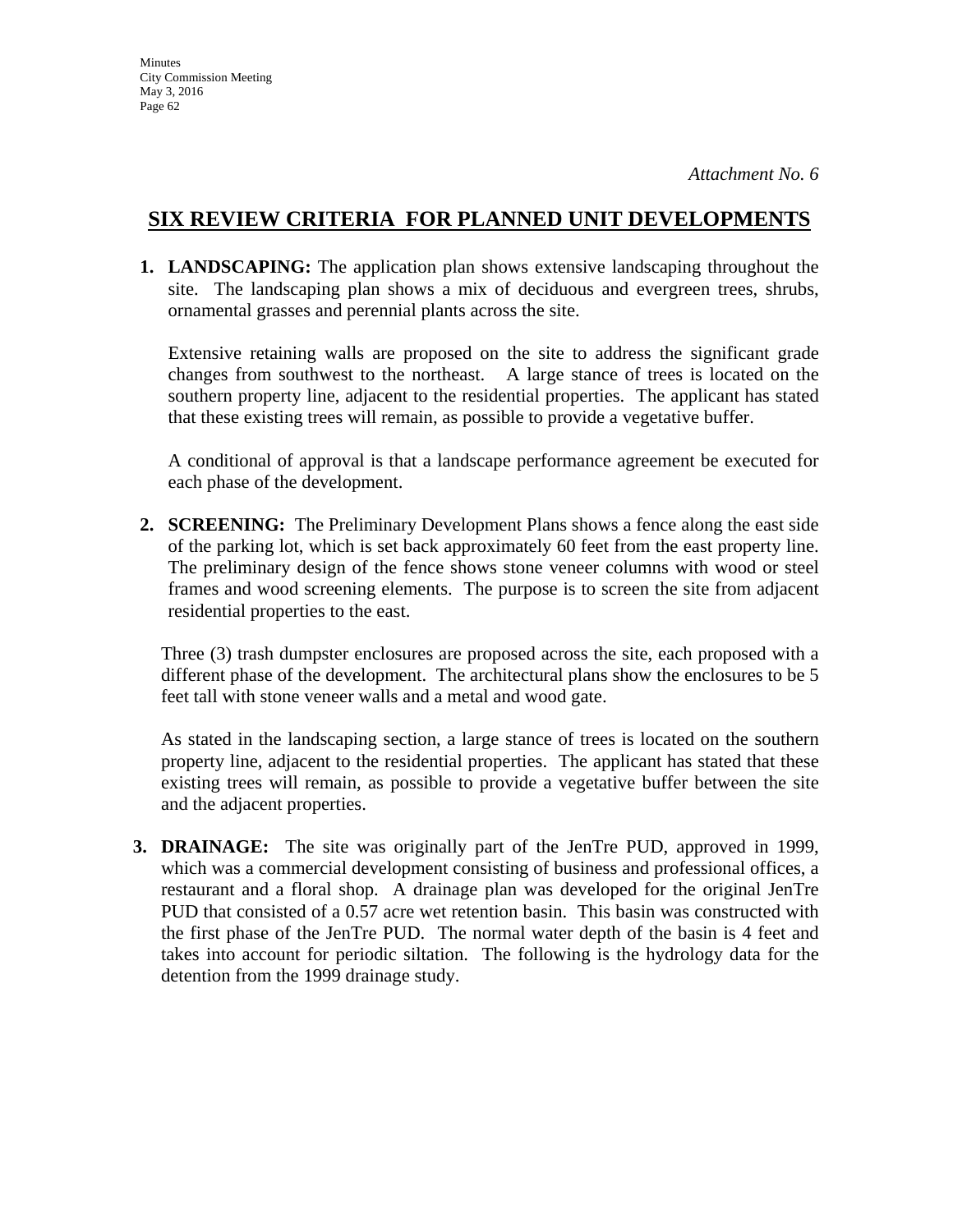| <b>Storm Frequency</b> | <b>Water Elevation</b> | Post-         | Pre-development |  |  |
|------------------------|------------------------|---------------|-----------------|--|--|
| (Years)                | (feet)                 | Development   | Outflow (cfs)   |  |  |
|                        |                        | Outflow (cfs) |                 |  |  |
|                        | 1153.49                | 25.8          | 29.1            |  |  |
| 10                     | 1155.27                | 47.1          | 87.3            |  |  |
| 100                    | 1156.88                | 60.0          | 134.7           |  |  |
| Probable               | 1162.17                | 1185          |                 |  |  |
| Maximum                |                        |               |                 |  |  |
| Precipitation          |                        |               |                 |  |  |

The design of the wet retention basin was to be less than the pre-development stormwater runoff conditions and meet the City's stormwater management requirements at that time.

The applicant has reviewed the original drainage plan and determined that the approximately 14 acre JenTre PUD site was to have about 50% impervious area. The applicant calculated that the No Stone Unturned PUD site plan has an impervious area of about 48%. It is concluded that the original drainage plan for the site is adequate to manage the stormwater runoff for both the existing developments of the JenTre PUD and the proposed development of the No Stone Unturned PUD and meet the City's stormwater management requirements.

The City Engineer has reviewed the stormwater management analysis conducted by the applicant and agrees with its findings.

## **4. CIRCULATION:**

#### *Traffic Study*

A traffic study was conducted by SMH Consultants, dated February, 2016 and revised March 30, 2016 (*traffic study is attached)*. The study states that Kimball Avenue have a average daily traffic (ADT) volume of 5,967 vehicles and Grand Mere Parkway has a ADT volume of 1,265 vehicles. The roundabout intersection of Kimball Avenue and Grand Mere Parkway has a level of service (LOS) A in the 3 directions of the roundabout that are functioning. The traffic study also analyzed the LOS at the intersection of Kimball Avenue and Vanesta Drive. All legs of this intersection has a LOS of C or better

The Preliminary Development Plan shows the site being accessed from the roundabout. The No Stone Unturned Foundation building will be the first phase of the development. This medical office building is anticipated to generate a total of 940 daily trips. Ninetythree (93) trips are anticipated in the AM peak hour and 105 trips in the PM peak hour. The total build out of the development with all 6 medical, business and professional offices is anticipated to generate 3,288 daily trips; 315 trips in the AM peak hour and 395 in the PM peak hour.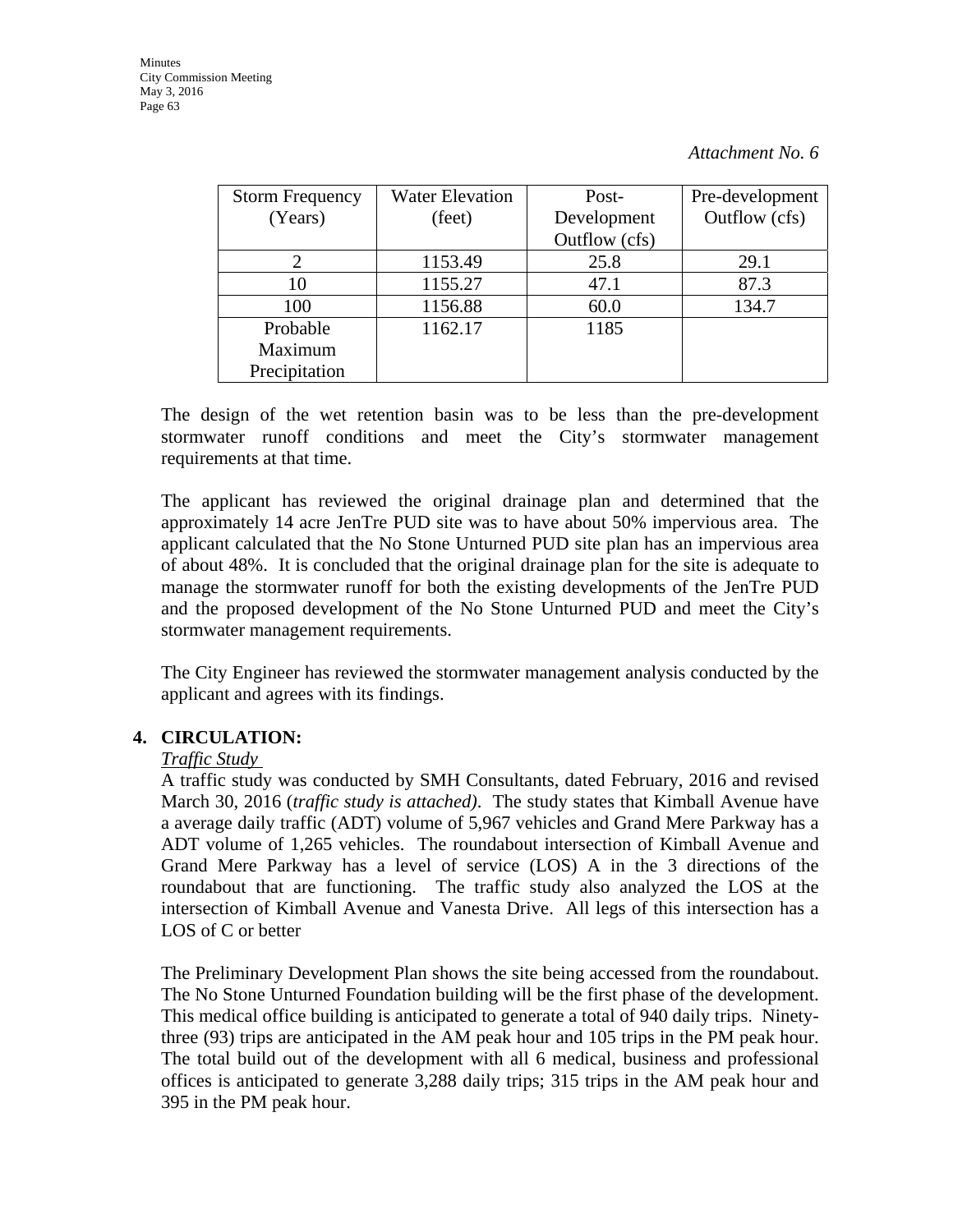**Minutes** City Commission Meeting May 3, 2016 Page 64

*Attachment No. 6* 

Using the existing traffic data at the 2 intersections and the trips anticipated to be generated by the first phase and full build out of the development, none of the LOS for the intersections will change. The roundabout intersection will continue to function with a LOS of A for all legs. The signalized intersection a Vanesta Drive and Kimball Avenue will continue to perform at a LOS of C or greater for each movement.

The City Engineer has reviewed the traffic analysis and accepts its findings (*see memorandum*). In the City Engineer's memorandum, he notes that the existing roundabout is not designed properly to handle an increase in traffic volume along Kimball Avenue and Grand Mere Parkway that is anticipated in the future. The memorandum states "As proposed, the PUD has minimal impacts of the Kimball corridor or the intersections of GMP/Kimball or Kimball/Vanesta intersections. The existing and future issues with both of these intersections are due to the Kimball corridor traffic volumes."

The Public Works Department has programmed into the City's Capital Improvement Program (CIP) the hiring of a consultant to study this stretch of Kimball Avenue and apply for applicable grants in 2017. A design project for the Kimball Avenue Corridor is scheduled in the CIP for 2020, with construction of the roadway improvements programmed in the 2021 CIP.

#### *Off-street Parking*

The applicant has stated that a total of 107 employees will work at the various offices on the medical campus.

A total of 90,600 square of floor area is proposed in the medical and professional office campus. The Zoning Regulations allows for areas devoted to storage, hallways, bathrooms, mechanical rooms, etc. to not be included in the total floor area when calculating off-street parking requirements. It can be assumed that the proposed building will have approximately 15% of the total floor area devoted to these areas. Based on this and the parking requirements for medical clinics, a total of 424 off-street parking spaces are required for the medical campus. 425 off-street parking spaces are provided on the Preliminary Development Plan.

#### *Bicycle and Pedestrian Access*

Internal sidewalks are provided throughout the site to serve the buildings and off-street parking lots. A pedestrian route is being proposed from the site to a sidewalk that is being proposed along Kimball Avenue. The applicant proposes to construct this public sidewalk from Berkshire Circle to the pedestrian tunnel to the north of the roundabout on Kimball Avenue. A condition of approval is proposed by City Administration that would require the construction of this sidewalk as proposed, including connecting to the existing sidewalk on the south side of Berkshire Circle.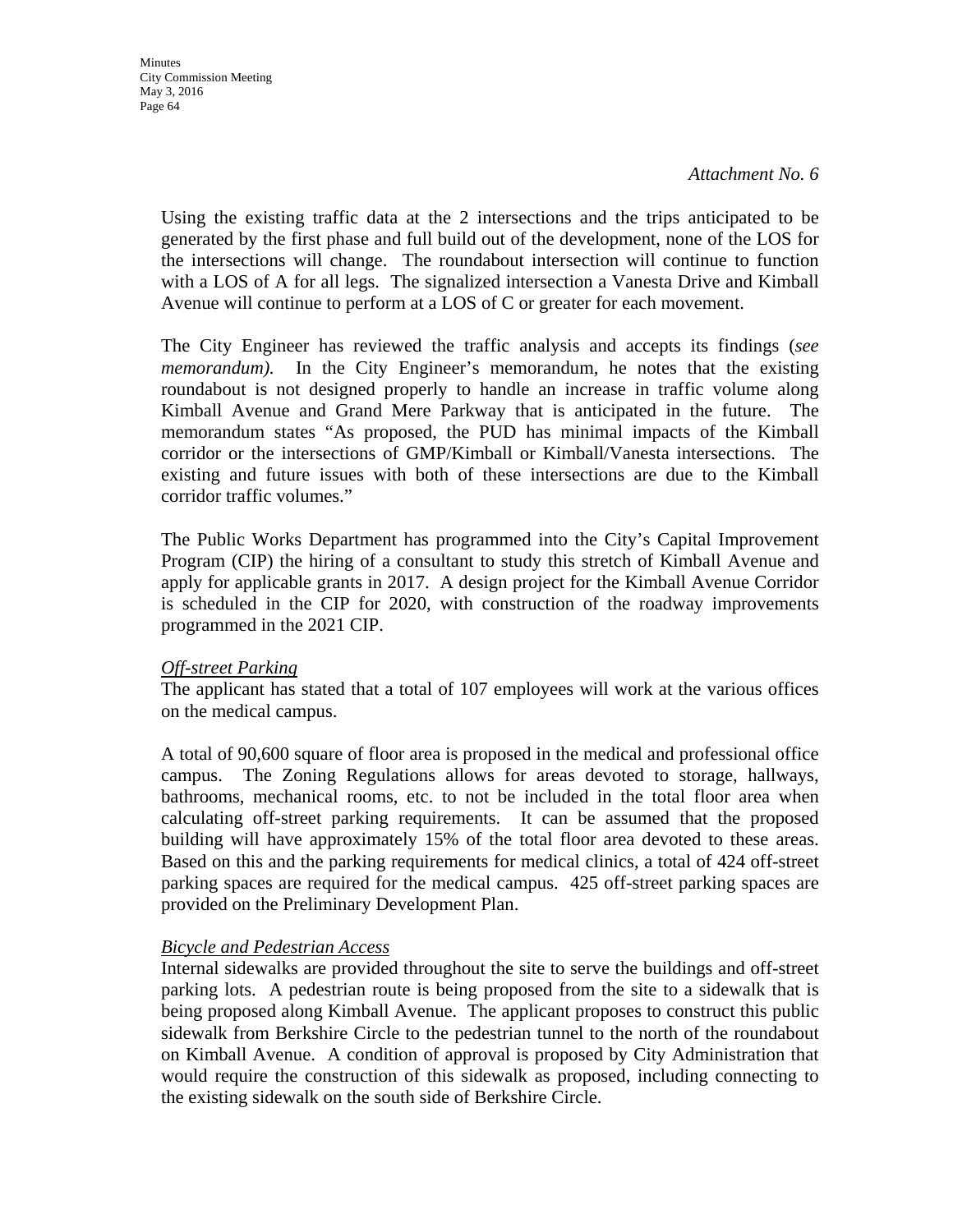**Minutes** City Commission Meeting May 3, 2016 Page 65

> The original JenTre PUD had proposed a sidewalk connection to an existing sidewalk network in the Wyndham Heights neighborhood. There is an existing sidewalk to the southeast of the site where this connect was to be made. Because of the extreme grades of the site and the need for large retaining walls, this connection is unfeasible. Additionally, neighbors who attended the pre-application neighborhood meeting stated they were not in favor of the sidewalk connection, as originally proposed.

- **5. OPEN SPACE AND COMMON AREA:** Other than the building site, the development will consist of common area owned and maintained by the business association for the campus. Various open spaces are shown on the site plan between the buildings. These areas are not programmed for specific uses, such as parks.
- **6. CHARACTER OF THE NEIGHBORHOOD:** The character of the neighborhood can be classified as single-family detached homes, business offices and single-family attached homes. To the south and east of the site are the Wyndham Heights and Little Kitten neighborhoods. To the north of the site is the first phase of the JenTre PUD, which consists of 3 office buildings. Further to the north is the Grand Mere Village commercial area. To the northeast is the Westbank Townhomes, consisting of 2- and 3 unit single-family attached homes. To the west is the open space associated with the entrance of the Grand Mere neighborhoods.

## **THIRTEEN MATTERS TO BE CONSIDERED WHEN CHANGING ZONING DISTRICTS**

- **1. EXISTING USE:** The site is vacant land that was originally approved for 5 businesses, including a restaurant. The land is currently overgrown with mature trees.
- **2. PHYSICAL AND ENVIRONMENTAL CHARACTERISTICS:** The site is tree covered with a significant change in grade from the southwest to the northeast. A wet retention basin in located on the northeast corner of the site and serves as the stormwater structure for the site and the adjacent commercial property to the north.

## **3. SURROUNDING LAND USE AND ZONING:**

**NORTH:** Business offices in the JenTre PUD; JenTre Commercial Planned Unit Development.

**SOUTH:** Large lot single-family detached homes; R, Single-Family Residential District.

**EAST:** Single-family detached homes; R District.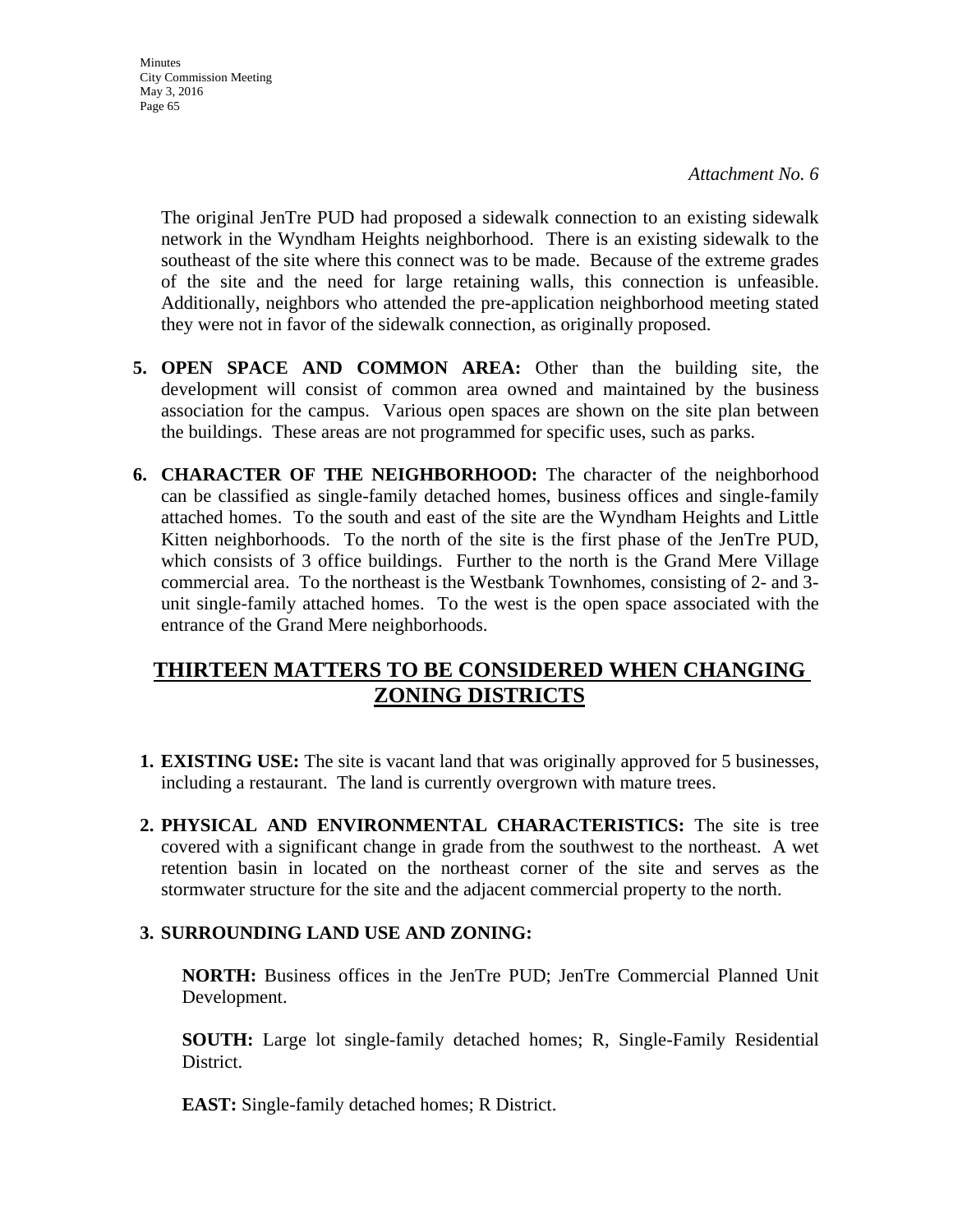**WEST:** Kimball Avenue (ROW width varies), open space associated with Grant Mere neighborhood entrance; R-2, Two-Family Residential District and R District.

### **4. CHARACTER OF THE NEIGHBORHOOD:** See above under **CHARACTER OF THE NEIGHBORHOOD**.

**5. SUITABILITY OF SITE FOR USES UNDER CURRENT ZONING:** The site is currently zoned PUD for the JenTre Commercial Planned Unit Development. The site was to be the second and future phases of the commercial development. The first phase is to the north of the site and consists of 3 business offices. A Final Development Plan for the second phase was approved on April 3, 2000. The Final Development Plan consisted of 4 office buildings and a dine-in restaurant.

Section 9-107, Abandonment or Failure to Proceed, dictates the procedure for dealing with PUD's that are abandoned. Basically, if construction on a development with an approved Final Development Plan does not begin within 18 months of the original approval or extensions are not granted, the MUAPB can revoke the Final Development and begin considering rezoning the development. These efforts were not done by the property owner or City. The site is not suitable under its current zoning district.

**7. COMPATIBILITY OF PROPOSED DISTRICT WITH NEARBY PROPERTIES AND EXTENT TO WHICH IT MAY HAVE DETRIMENTAL AFFECTS:** Nearby properties are a mix of single-family detached homes, singlefamily attached homes and business offices. The uses proposed in the rezoning to Planned Unit Development District are medical uses and business and professional office uses. The previous PUD, that has been abandoned, was approved with similar uses office uses, as a well as a restaurant and retail floral shop.

The proposed PUD will increase traffic, noise and light compared to the current tree covered, vacant ground. The site is approximately 25 to 30 feet below the residential properties to the south. The grading plan for the Preliminary Development Plan shows the development will be at similar grade to the properties to the east.

The applicant has shown a 7 foot tall sight-obscuring fence and a 7 foot tall retaining wall on the east side of the parking lot, which is approximately 60 feet from the east property line.

The applicant has stated that they will work to preserve as many trees along the southern property line as possible to provide screening for the adjacent property owners. These property owners are also several feet above the development.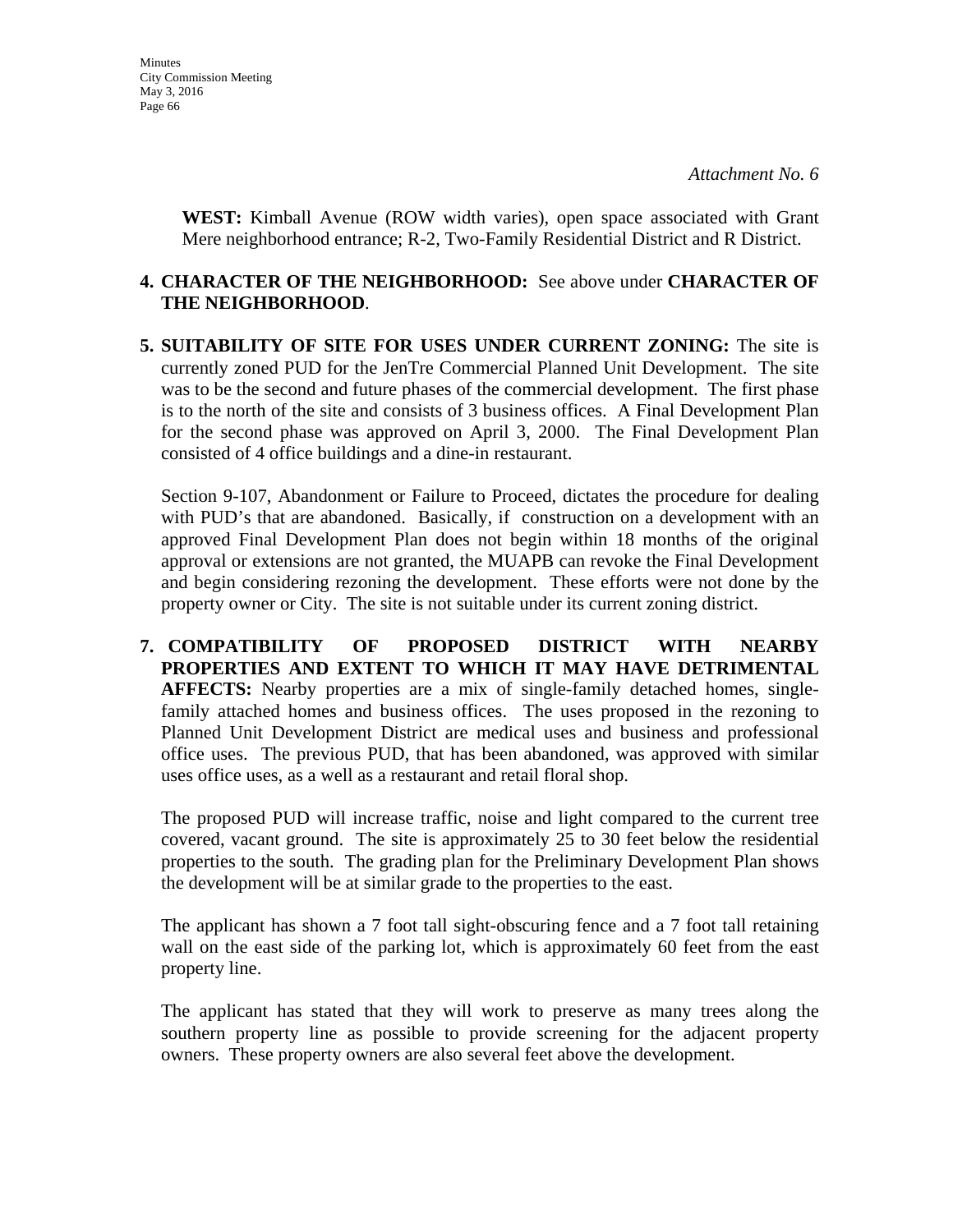The traffic study has shown that the trips generated from the site will be adequate for the adjacent roundabout and area street networks. The issues with the traffic flow in the area are more to do with an inadequately designed roundabout, rather than the amount of traffic from the site or the surrounding uses.

Considering these factors, the proposed rezoning and Preliminary Development Plan should have minimum impacts on adjacent properties.

## **8. CONFORMANCE WITH COMPREHENSIVE PLAN:**

The Northwest Future Land Use Map of the Manhattan Area 2035 Comprehensive Plan shows the rezoning site as Office-Research Park (OR). The policies for this land use category is as followed:

## OFFICE/RESEARCH (OR)

## *OR-1: Characteristics*

*The Office/Research designation is intended to provide concentrated areas of high quality employment facilities, such as corporate office headquarters, research and development facilities, educational facilities, or supporting services in a planned setting. Ancillary commercial services and medium to high density residential may be incorporated in appropriate settings. Office/Research developments may be incorporated into a master planned neighborhood, as part of the KSU Campus, or located in close proximity to residential areas. Activities within an employment area typically take place indoors, and outdoor storage or other more industrial types of uses are typically not permitted. Some specialized research parks may include limited prototype production, or bioscience or agricultural research, such as in the K-State Research Park. This category may also include smaller office complexes consisting of a single building or several buildings that are not located within a typical office park setting. These smaller office complexes shall meet the intent of the policies within this section, to the extent that they apply. The Poyntz Avenue Corridor, located between 17th Street and Juliette Avenue, is another designated office district with some unique characteristics and issues that are addressed more specifically in the adopted Poyntz Avenue Corridor District Plan.* 

## *OR-2: Location*

*Office/Research facilities should have direct access to existing or planned arterial and collector streets and should not rely on local or residential streets for access. Multi-modal access should be considered in the location of employment areas.* 

## *OR-3: Site Layout and Design*

*Integrate Office/Research developments into the surrounding context, whether multiple buildings as part of a planned campus, or stand-alone buildings integrated as part of the urban or suburban fabric.*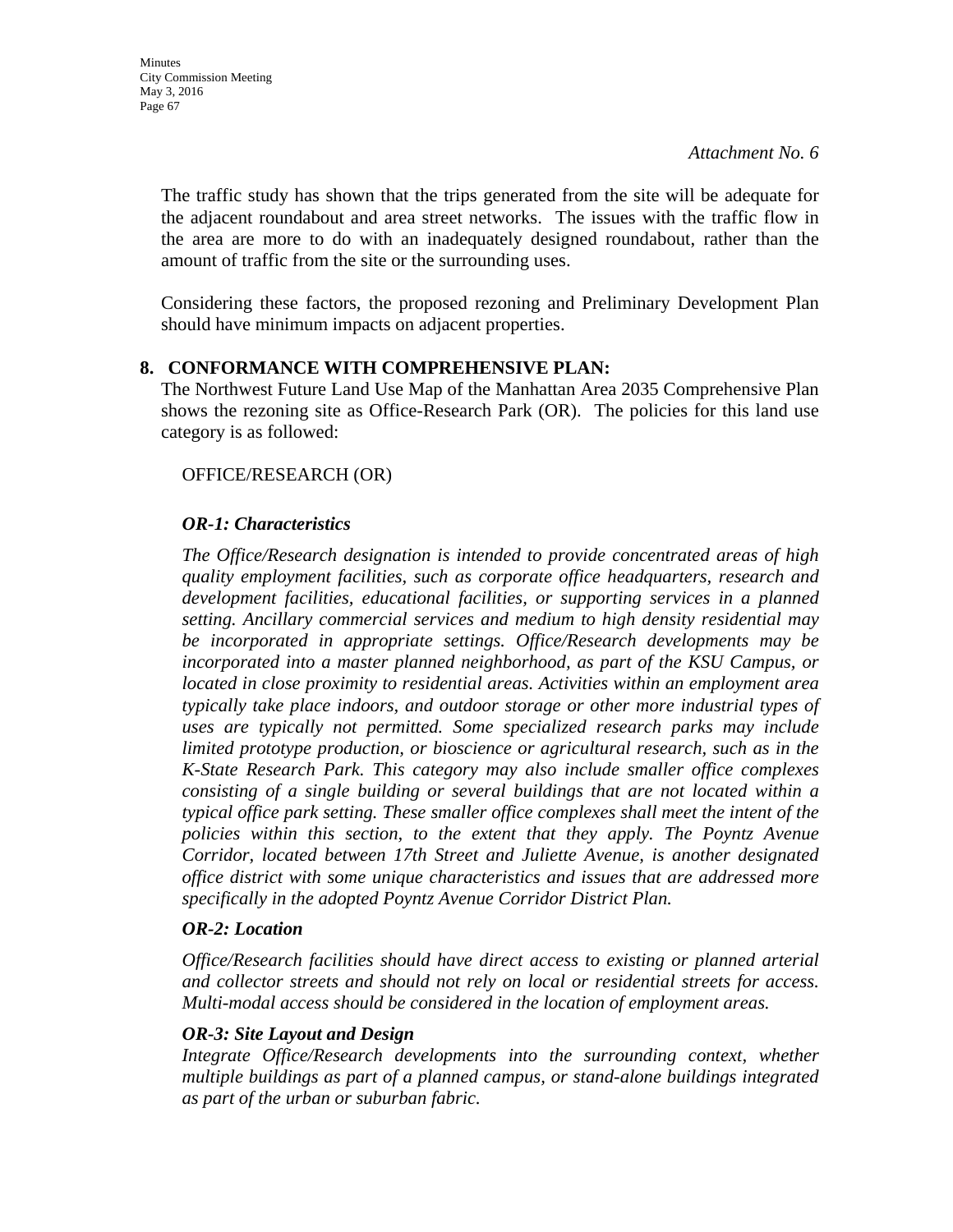#### *OR-4: Unified Character*

*Encourage a unified character for larger Office/Research developments achieved through the use of similar or complementary elements, such as materials, signage, landscaping and screening, and other site layout details.* 

#### *OR-5: Common Areas*

*Provide plazas, courtyards, patios, quads, and other common outdoor gathering spaces for employees and visitors as part of standalone Office/Research developments. Provide access to adjacent trails or parks where applicable.* 

#### *OR-6: Multimodal Connectivity*

*Ensure Office/Research development areas are served by a system of collector and local streets, as well as sidewalks and pedestrian and bicycle pathways, which provide connectivity to surrounding neighborhoods, adjacent services, and existing or planned transit.* 

*Provide clear, direct pedestrian linkages to and between building entrances, outdoor gathering spaces, parking areas, and transit stops.* 

## *OR-7: Outdoor Storage*

*Contain the functions of Office/Research facilities within buildings to the extent feasible. Accessory outdoor storage facilities typically should be of a limited nature and completely screened.* 

The proposed rezoning conforms to the Comprehensive Plan.

## **9. ZONING HISTORY AND LENGTH OF TIME VACANT AS ZONED:**

| November 7, 1997   | Board of Riley County Commissioners approves Preliminary<br>Development Plan of the Wildcat and Colbert Hills PUD                  |  |  |  |
|--------------------|------------------------------------------------------------------------------------------------------------------------------------|--|--|--|
| August 14, 1997    | Board of Riley County Commissioners approves the Final<br>Development Plan                                                         |  |  |  |
| June 1, 1998       | Manhattan Urban Area Planning Board recommends approval of<br>annexation of a 14.3 acre tract described as Grand Mere Tract<br>IV. |  |  |  |
| June 16, 1998      | City Commission approves first reading of annexation.                                                                              |  |  |  |
| September 10, 1998 | Manhattan Urban Area Planning Board recommends approval of<br>rezoning of Tract IV to R-2 District.                                |  |  |  |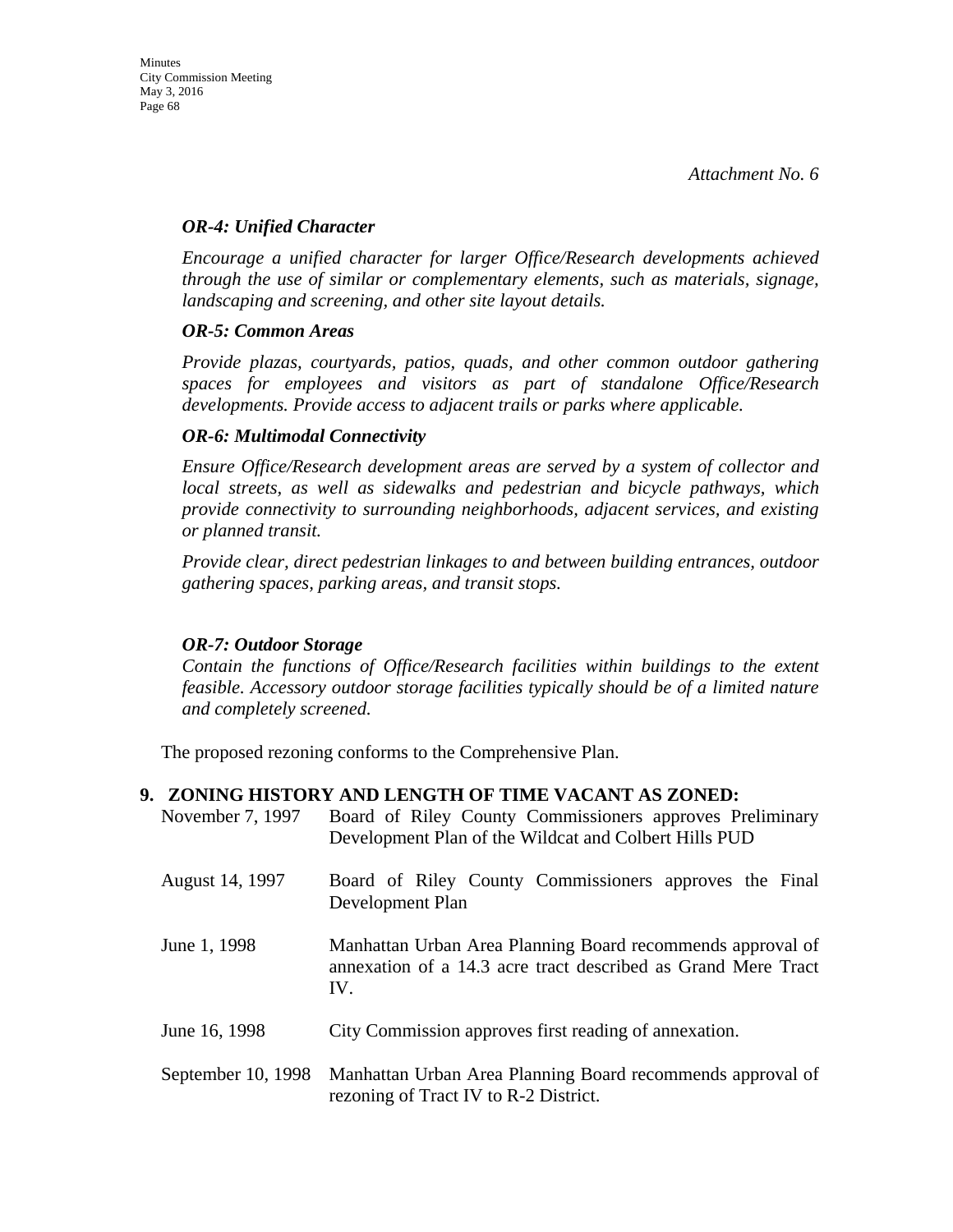| October 6, 1998 | City Commission approves second reading of rezoning of Tract |  |  |  |  |
|-----------------|--------------------------------------------------------------|--|--|--|--|
|                 |                                                              |  |  |  |  |

- November 17, 1998 City Commission approves second reading of annexation and rezoning of Tract IV.
- October 4, 1999 Manhattan Urban Area Planning Board considers rezoning of Tract IV from R-2, Two-Family Residential District to PUD, Commercial Planned Unit Development District for JenTre PUD. Planning Board also considers Comprehensive Plan amendment from RLM to OFF. Public hearings tabled to November 1, 1999.
- November 1, 1999 Manhattan Urban Area Planning Board recommends approval of JenTre PUD and Comprehensive Plan amendment.
- November 16, 1999 City Commission approves first reading of amendment to Comprehensive Land Use Plan and to rezoning to PUD.
- December 7, 1999 City Commission considers approving Ordinance No. 6113 and Ordinance No. 6114.
- April 3, 2000 Manhattan Urban Area Planning Board approvals the Final Development Plan of the JenTre PUD and the Final Plat of JenTre PUD, Unit 1

## **10. CONSISTENCY WITH INTENT AND PURPOSE OF THE ZONING ORDINANCE:**

The intent and purpose of the Zoning Regulations is to protect the public health, safety, and general welfare; regulate the use of land and buildings within zoning districts to assure compatibility; and to protect property values.

The PUD Regulations are intended to provide a more efficient land use than is generally achieved through conventional development; a development pattern that is in harmony with land use density, transportation facilities and community facilities; and a development plan which addresses specific needs and unique conditions of the site which may require changes in bulk regulations or layout.

Subject to the conditions of approval, the proposed PUD is consistent with the Zoning Regulations.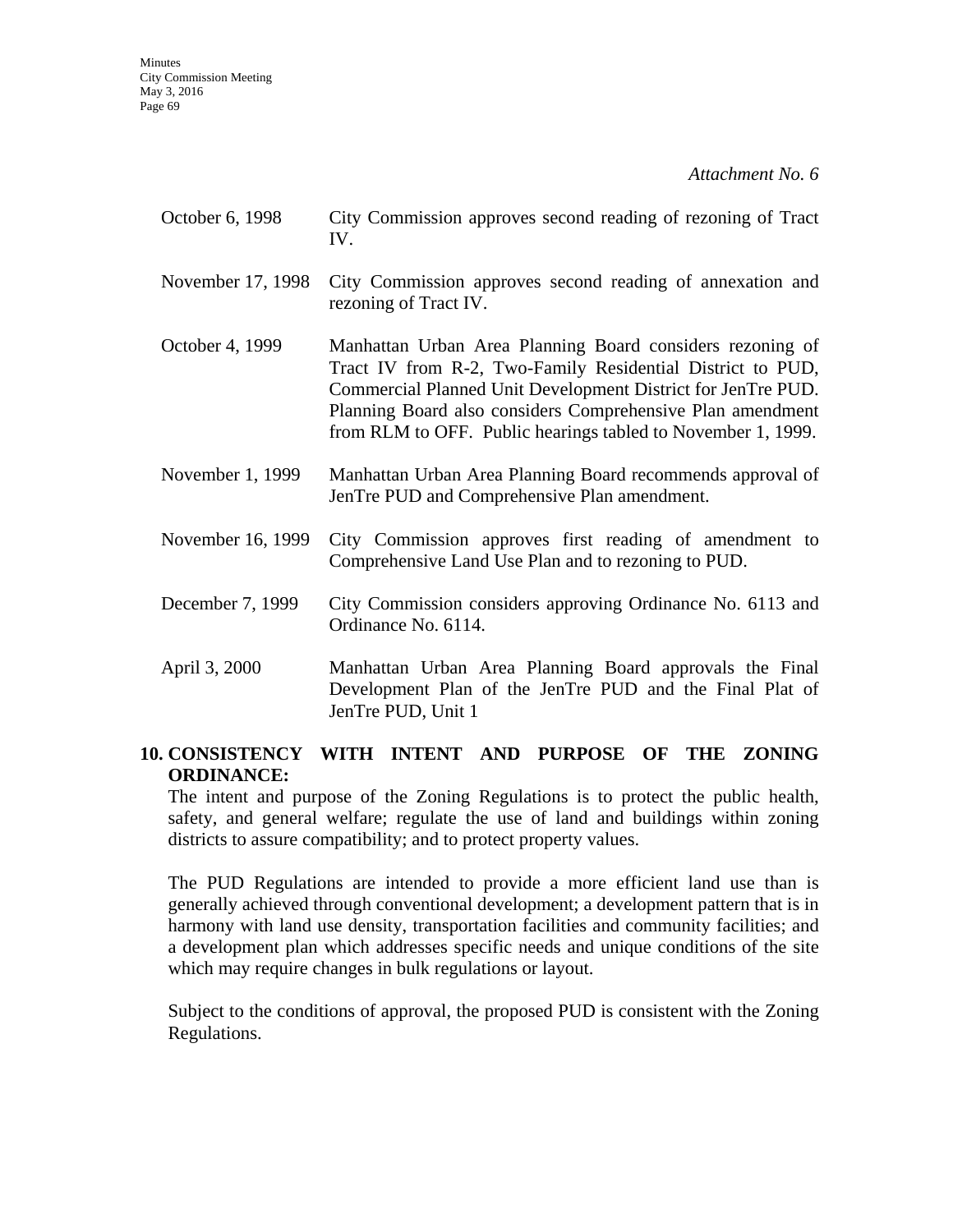**Minutes** City Commission Meeting May 3, 2016 Page 70

*Attachment No. 6* 

- **10. RELATIVE GAIN TO THE PUBLIC HEALTH, SAFETY AND WELFARE THAT DENIAL OF THE REQUEST WOULD ACCOMPLISH, COMPARED WITH THE HARDSHIP IMPOSED UPON THE INDIVIDUAL OWNER:** There appears to be no gain to the public that denial would accomplish. Public utilities and fire and emergency service protection can adequately serve the site. Through the use of adequate landscape screen, the proposed PUD should not cause adverse impacts on nearby properties. Denial of the request may be a hardship to the owner.
- **11. ADEQUACY OF PUBLIC FACILITIES AND SERVICES:** Adequate public water, sanitary sewer, streets and pedestrian sidewalks are, or will be, available to serve the development. There are known issues with low water pressure for the homes on Berkshire Circle, directly south of the proposed development. The low water pressure issue on Berkshire Circle is unrelated to the proposed development and is primarily due to the Berkshire neighborhood being situated at a very high topographic elevation within the water distribution system serving this area. The Public Works Department has modeled the likely water demands for the No Stone Unturned development and potential impacts on neighboring properties. The proposed development has a lower topographic elevation and Public Works staff anticipates that the normal operating pressures to be over 50 psi, which is well within acceptable range for domestic water distribution system.

Furthermore, the modeling shows that there should not likely be adverse effects on the Berkshire Circle neighborhood as a result of the development. Separately from the proposed development, Public Works is currently proposing a water improvements project within the 2017 Capital Improvement Program that would resolve the known low water pressure issues associated with the Berkshire Circle neighborhood.

- **12. OTHER APPLICABLE FACTORS:** Fort Riley was notified of this rezoning, due to it being located in the Critical Area. The Fort encourages use of noise disclosure and noise reduction measures in noise sensitive land uses which includes offices providing nursing services and/or overnight stays, and to take into account potential effects of operational noise of the Fort on activities in the park. City Administration will provide the "Notice of Potential Impact" on building permits for this subdivision.
- **13. STAFF COMMENTS AND RECOMMENDATION:** City Administration recommends approval of the proposed rezoning from PUD, JenTre Commercial Planned Unit Development to PUD, No Stone Unturned Commercial Planned Unit Development, with the following conditions of approval:
	- 1. Permitted Uses shall include: business and professional offices; medical offices, counseling and clinics, including in-patient counseling and treatment; medical clinical research facility including inpatient treatment; as described in the application documents.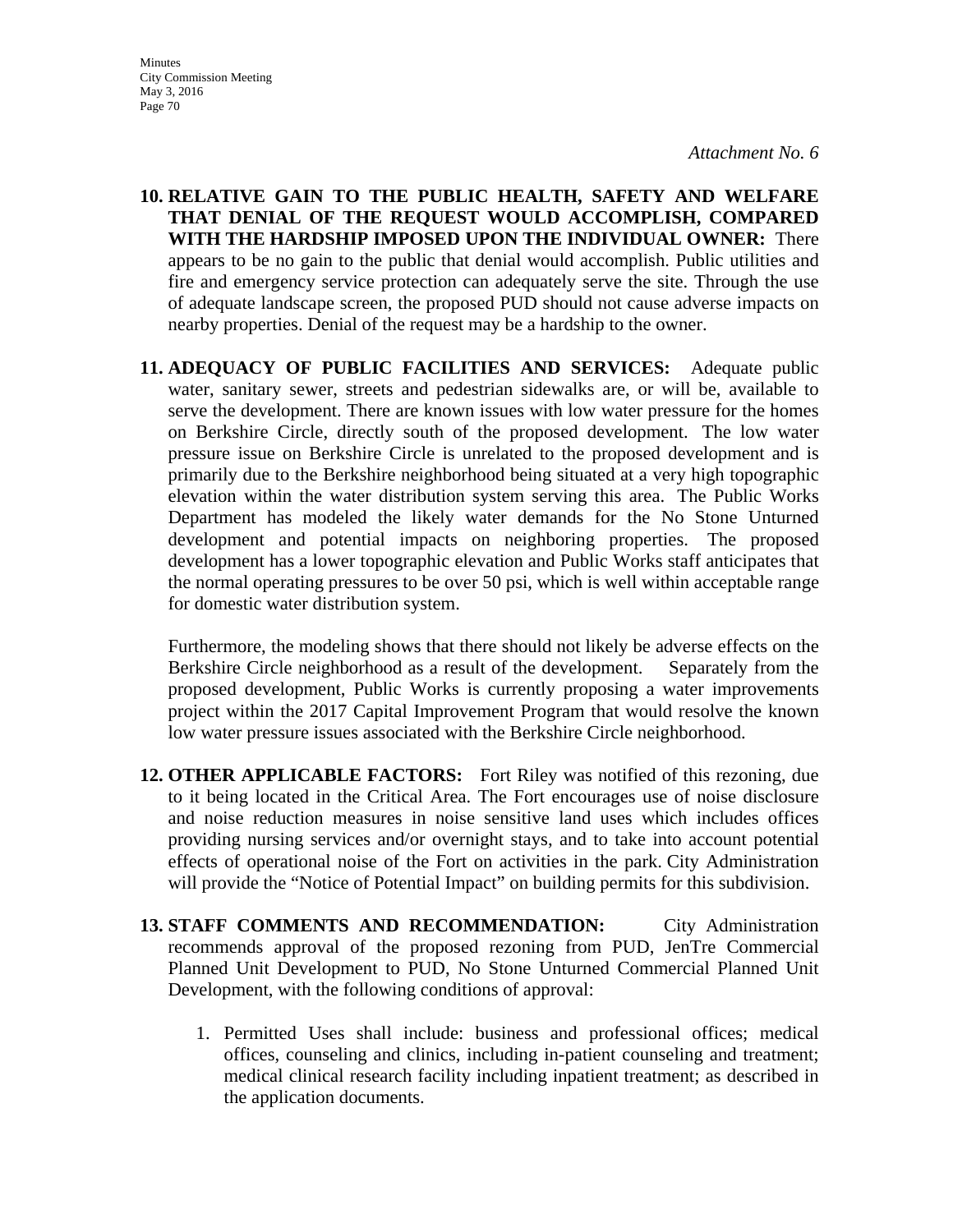- 2. Landscaping and irrigation shall be provided pursuant to a Landscaping Performance Agreement between the City and the owner, which shall be entered into prior to issuance of a building permit.
- 3. All landscaping and irrigation shall be maintained in good condition.
- 4. The entrance sign and building signage associated with the No Stone Unturned Foundation shall be allowed as proposed.
- 5. Exempt signage shall include signage described in Article VI, Section 6-  $102(A)(2)(a)$ , (b), (c), (e), (g), (h), (i), (j), (k), (l), and (m).
- 6. An amendment(s) of the PUD shall be submitted for review and approval, prior to issuance of any necessary permits for development on Lots 2, 3, 4, 5, and 6.
- 7. A minimum 5 foot wide sidewalk shall be installed along Kimball Avenue from the south side of Berkshire Circle to connect to the pedestrian tunnel to the north of the site entrance, as shown on the Preliminary Development Plan. The sidewalk design shall be approved by the City Engineer.

## **ALTERNATIVES:**

- 1. Recommend approval of the proposed rezoning of the No Stone Unturned PUD from PUD, JenTre Commercial Planned Unit Development, to PUD, No Stone Unturned Commercial Planned Unit Development District, stating the basis for such recommendation, with the conditions listed in the Staff Report.
- 2. Recommend approval of the proposed rezoning of No Stone Unturned PUD from PUD, JenTre Commercial Planned Unit Development, to PUD, No Stone Unturned Commercial Planned Unit Development District,, and modify the conditions, and any other portions of the proposed PUD, to meet the needs of the community as perceived by the Manhattan Urban Area Planning Board, stating the basis for such recommendation, and indicating the conditions of approval.
- 3. Recommend denial of the proposed rezoning, stating the specific reasons for denial.
- 4. Table the proposed rezoning to a specific date, for specifically stated reasons.

## **POSSIBLE MOTION:**

The Manhattan Urban Area Planning Board recommends approval of the proposed rezoning of No Stone Unturned PUD from PUD, JenTre Commercial Planned Unit Development, to PUD, No Stone Unturned Commercial Planned Unit Development District, based on the findings in the staff report, with the seven (7) conditions recommended by City Administration.